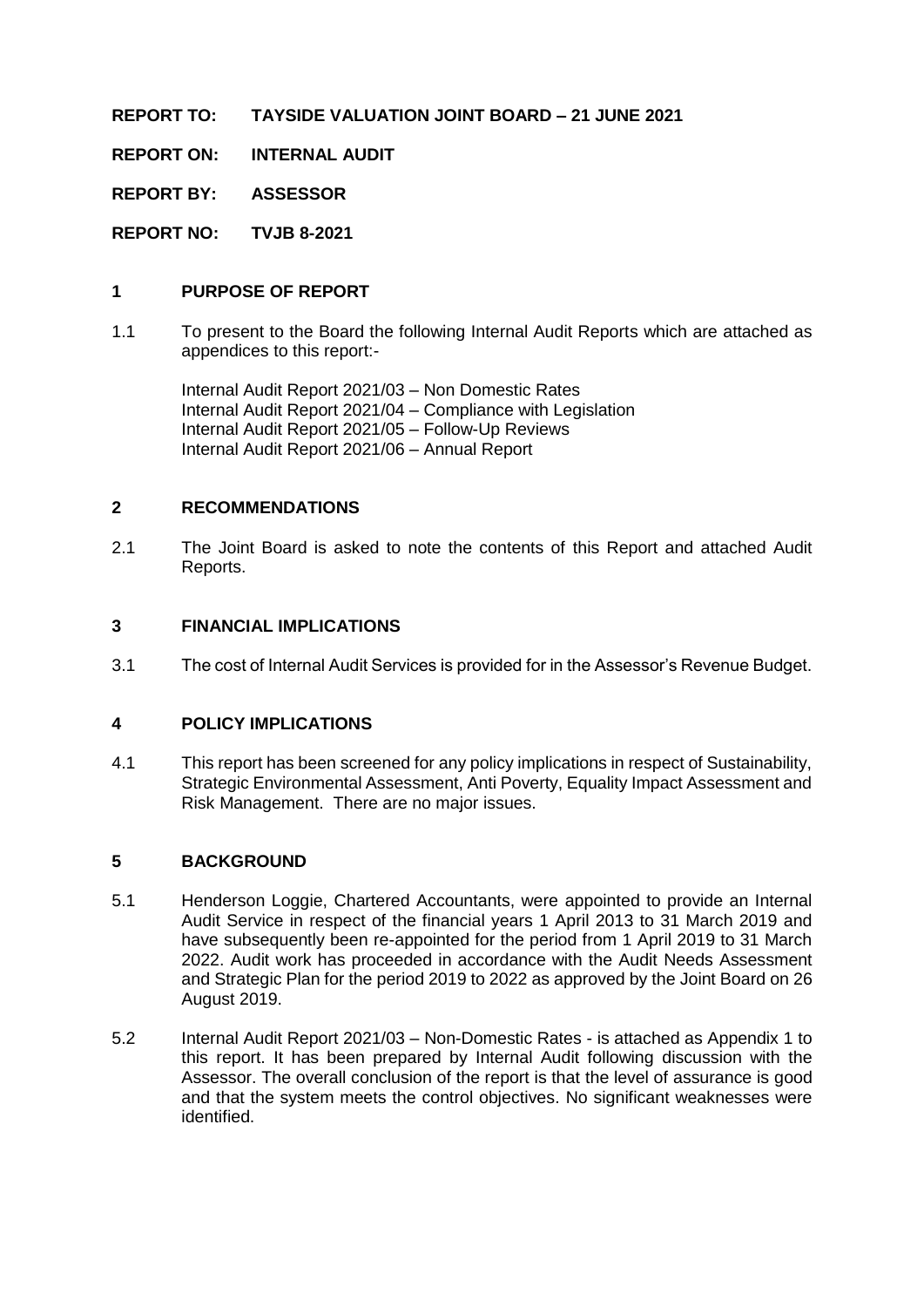- 5.3 Internal Audit Report 2021/04 Compliance with Legislation is attached as Appendix 2 to this report. It has been prepared by Internal Audit following discussion with the Assessor. The overall conclusion of the report is that the level of assurance is good and that the system meets the control objectives. The report notes that a number of policies require to be updated and that arrangements are already in place to undertake reviews where required.
- 5.4 Internal Audit Report 2021/05 Follow-Up Reviews is attached as Appendix 3 to this report. It has been prepared by Internal Audit following discussion with the Assessor. The overall conclusion of the report is that the Board has made reasonable progress in fully implementing three of the seven recommendations. The remaining four recommendations have been assessed as partially implemented and these will be subject to further follow up at a later date.
- 5.5 Internal Audit Report No. 2021/06 Annual Report to the Joint Board and the Assessor - is attached as Appendix 4 to this report. It sets out a summary of the audit reviews undertaken during the year 2020/21 and the results and conclusions of those reviews. The overall conclusion of the report is that the Board operates adequate internal control systems as defined in the Audit Needs Assessment. The audit and assurance work has not identified any significant gaps in the Board's control environment that would increase the risk of financial loss.

#### **6 CONSULTATIONS**

6.1 The Clerk and Treasurer to the Joint Board have been consulted on this report.

#### **7 BACKGROUND PAPERS**

7.1 None.

#### **ALASTAIR KIRKWOOD Assessor June 2021**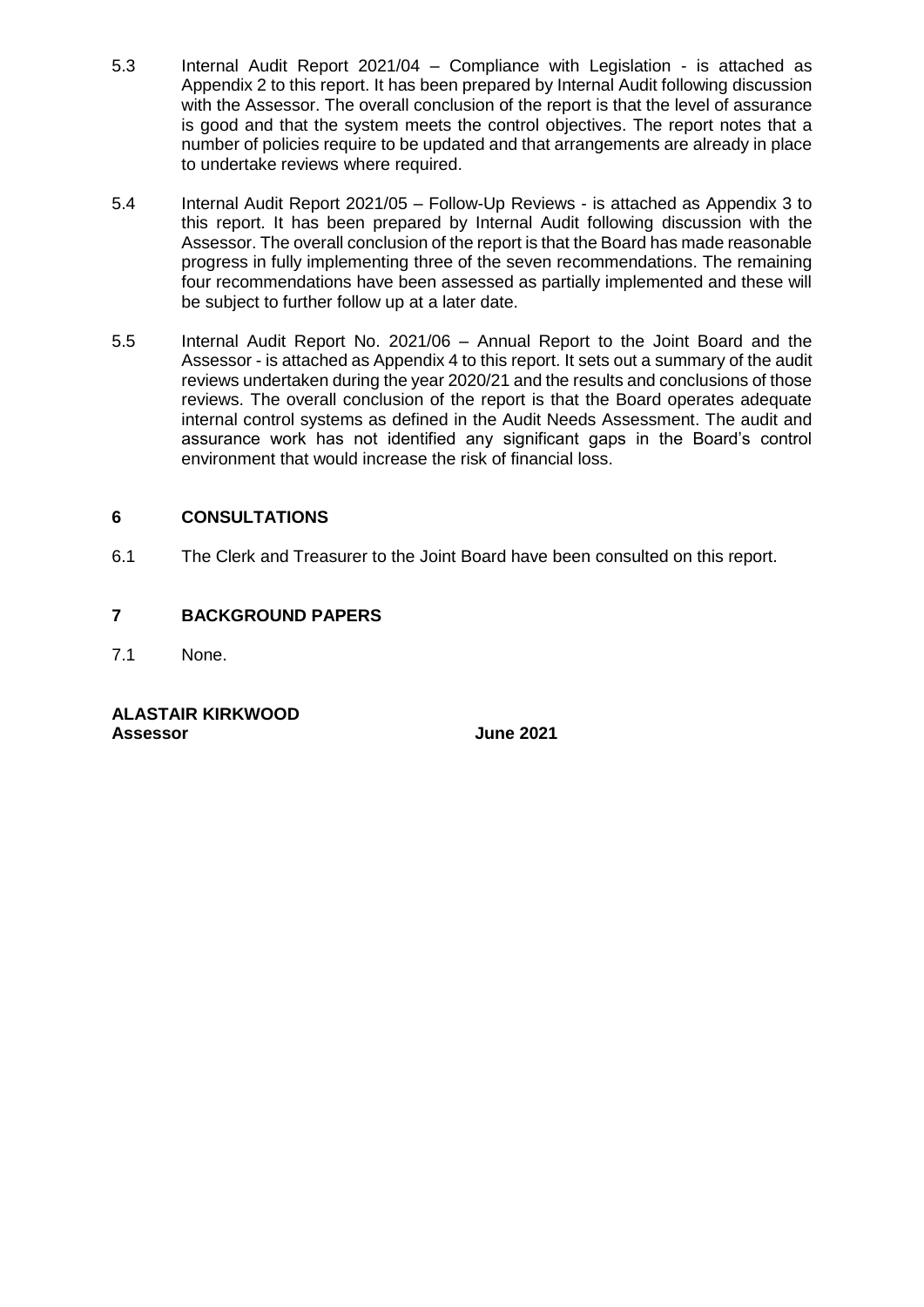# **Tayside Valuation Joint Board**

**Non-Domestic Rates**

**Internal Audit Report No: 2021/03**

**Draft issued: 7 June 2021**

**Final issued: 7 June 2021**

**LEVEL OF ASSURANCE Good**



Now, for tomorrow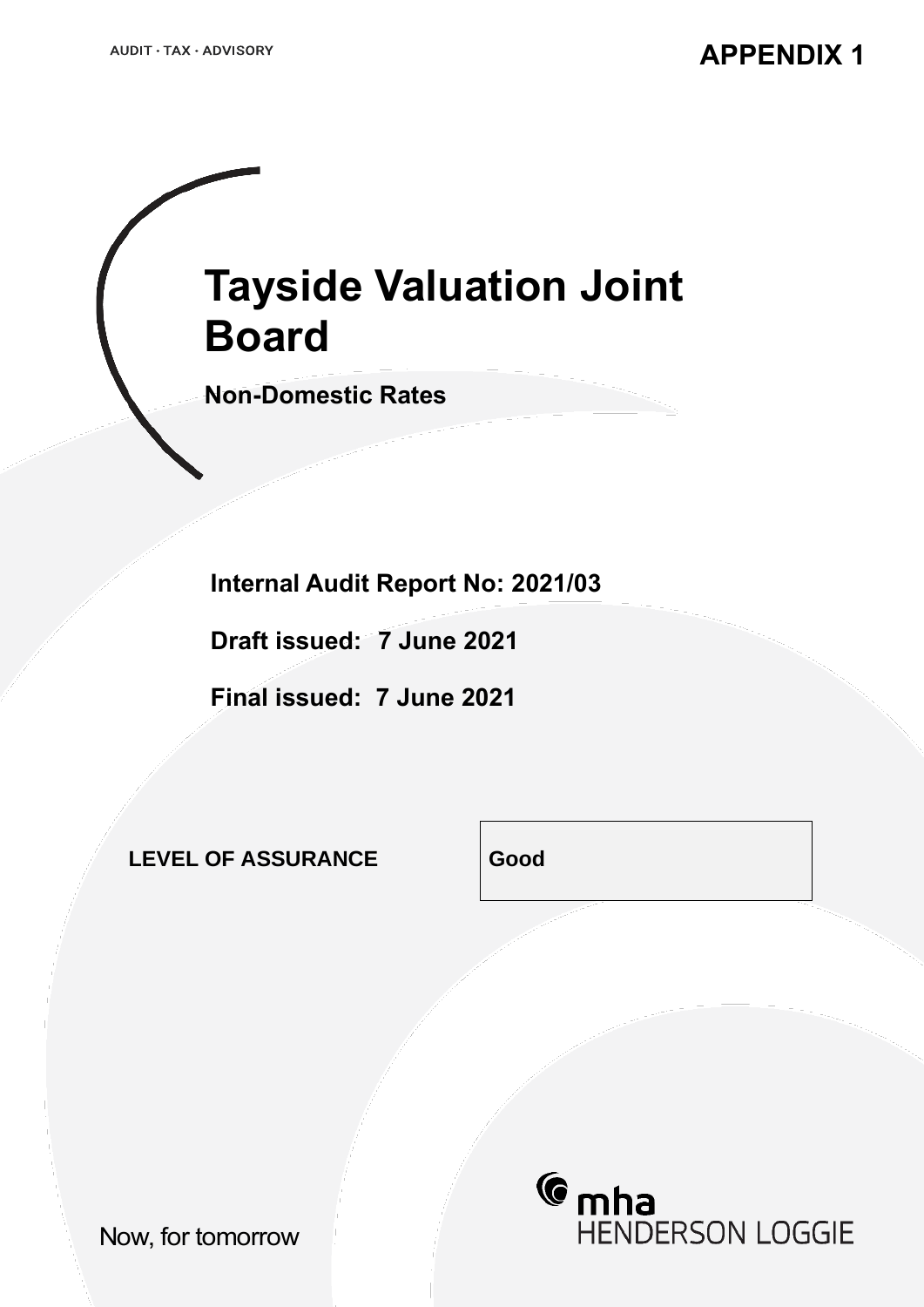

#### **Page No.**

#### **Section 1 Management Summary**

|                  | <b>Overall Level of Assurance</b><br>$\bullet$             |       |
|------------------|------------------------------------------------------------|-------|
|                  | <b>Risk Assessment</b><br>$\bullet$                        |       |
|                  | <b>Background</b><br>$\bullet$                             |       |
|                  | <b>Scope, Objectives and Overall Findings</b><br>$\bullet$ | 2     |
|                  | <b>Audit Approach</b><br>$\bullet$                         | 3     |
|                  | <b>Summary of Main Findings</b><br>$\bullet$               | 3     |
|                  | <b>Acknowledgements</b><br>$\bullet$                       | 3     |
| <b>Section 2</b> | <b>Main Findings and Action Plan</b>                       | 4 - 8 |

#### **Level of Assurance**

In addition to the grading of individual recommendations in the action plan, audit findings are assessed and graded on an overall basis to denote the level of assurance that can be taken from the report. Risk and materiality levels are considered in the assessment and grading process as well as the general quality of the procedures in place.

Gradings are defined as follows:

| Good                                  | System meets control objectives.                                          |  |  |
|---------------------------------------|---------------------------------------------------------------------------|--|--|
| <b>Satisfactory</b>                   | System meets control objectives with some weaknesses present.             |  |  |
| <b>Requires</b><br><i>improvement</i> | System has weaknesses that could prevent it achieving control objectives. |  |  |
| <b>Unacceptable</b>                   | System cannot meet control objectives.                                    |  |  |

### **Action Grades**

| <b>Priority 1</b> | Issue subjecting the organisation to material risk and which requires to be<br>brought to the attention of the Joint Board. |
|-------------------|-----------------------------------------------------------------------------------------------------------------------------|
| <b>Priority 2</b> | Issue subjecting the organisation to significant risk and which should be<br>addressed by the Assessor.                     |
| <b>Priority 3</b> | Matters subjecting the organisation to minor risk or which, if addressed, will<br>enhance efficiency and effectiveness.     |

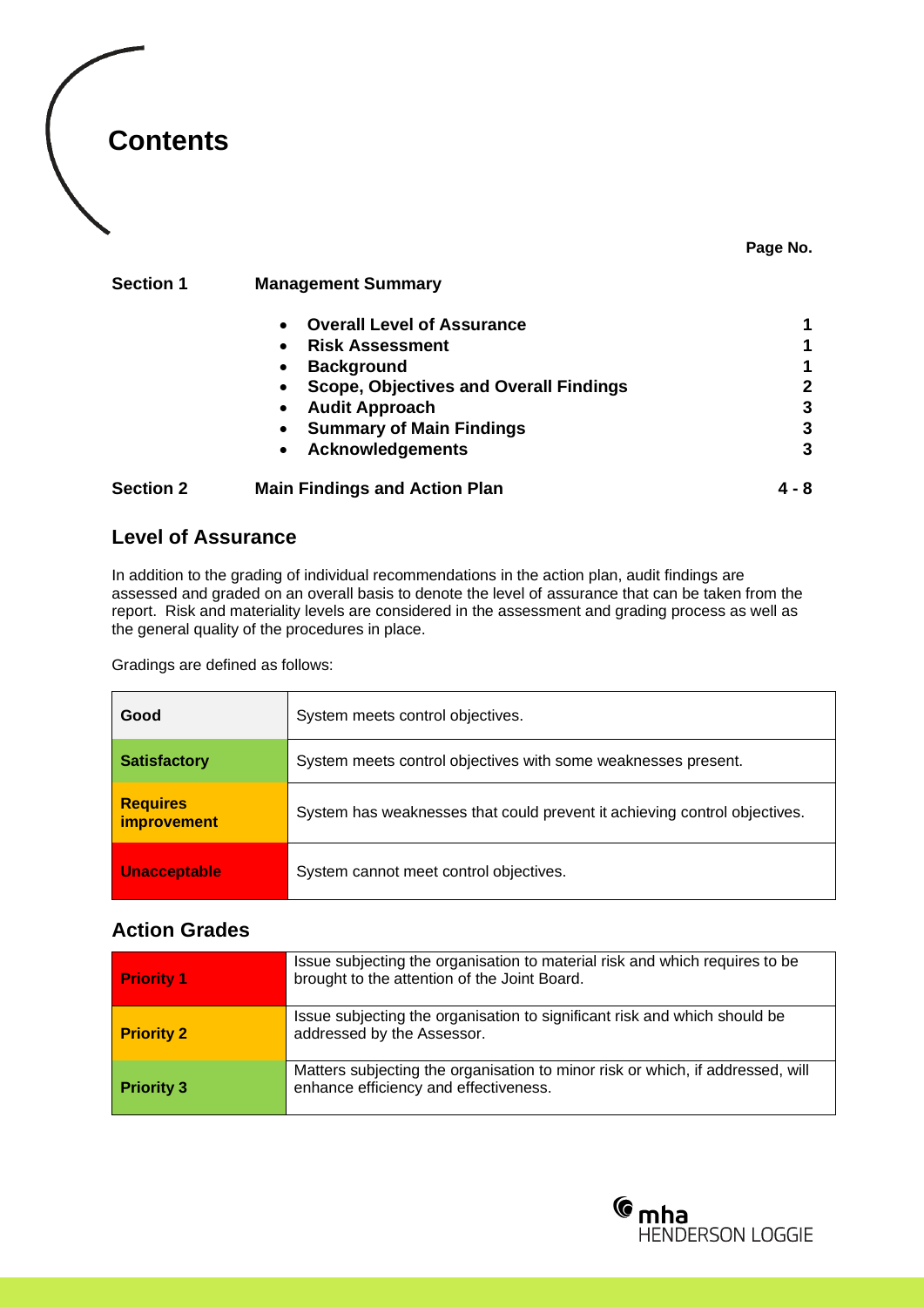**Non-Domestic Rates** 

## **Management Summary**

### **Overall Level of Assurance**

**Good** System meets control objectives

### **Risk Assessment**

This review focussed on the controls in place to mitigate the following risk included on the Board's risk register:

• 5.2 – Failure of Information provision: Non-Domestic Rating (risk rating: low/moderate)

### **Background**

As part of the Internal Audit programme at Tayside Valuation Joint Board ('the Board',) for 2020/21, we carried out a review of the arrangements in place for updating the Valuation Roll in relation to the revaluation of non-domestic properties. Our Audit Needs Assessment identified this as an area where risk can arise and where Internal Audit can assist in providing assurances to the Joint Board and Assessor that the related control environment is operating effectively, ensuring risk is maintained at an acceptable level.

Commercial properties are subject to Non-Domestic Rates charges based on their valuation as determined by the Assessor and recorded in the Valuation Roll. The Valuation Roll is a public document that contains an entry for all non-domestic properties in an Assessor's area except those specifically excluded by law.

Values are established periodically at Revaluation, with the latest occurring on 1 April 2017 with the date of valuation set at 1 April 2015. Revaluation results in the production of a new Valuation Roll that contains revised values for all non-domestic properties in the Assessor's area. Following a Revaluation, new values will generally remain unchanged until the next Revaluation, unless the property is altered, or other changes take place.

The next non-domestic rates revaluation in Scotland will take effect in 2023 and will be based on rental values pertaining as at 1 April 2022 which will mean that properties' rateable values will reflect market conditions considering any impact arising from the COVID-19 pandemic.

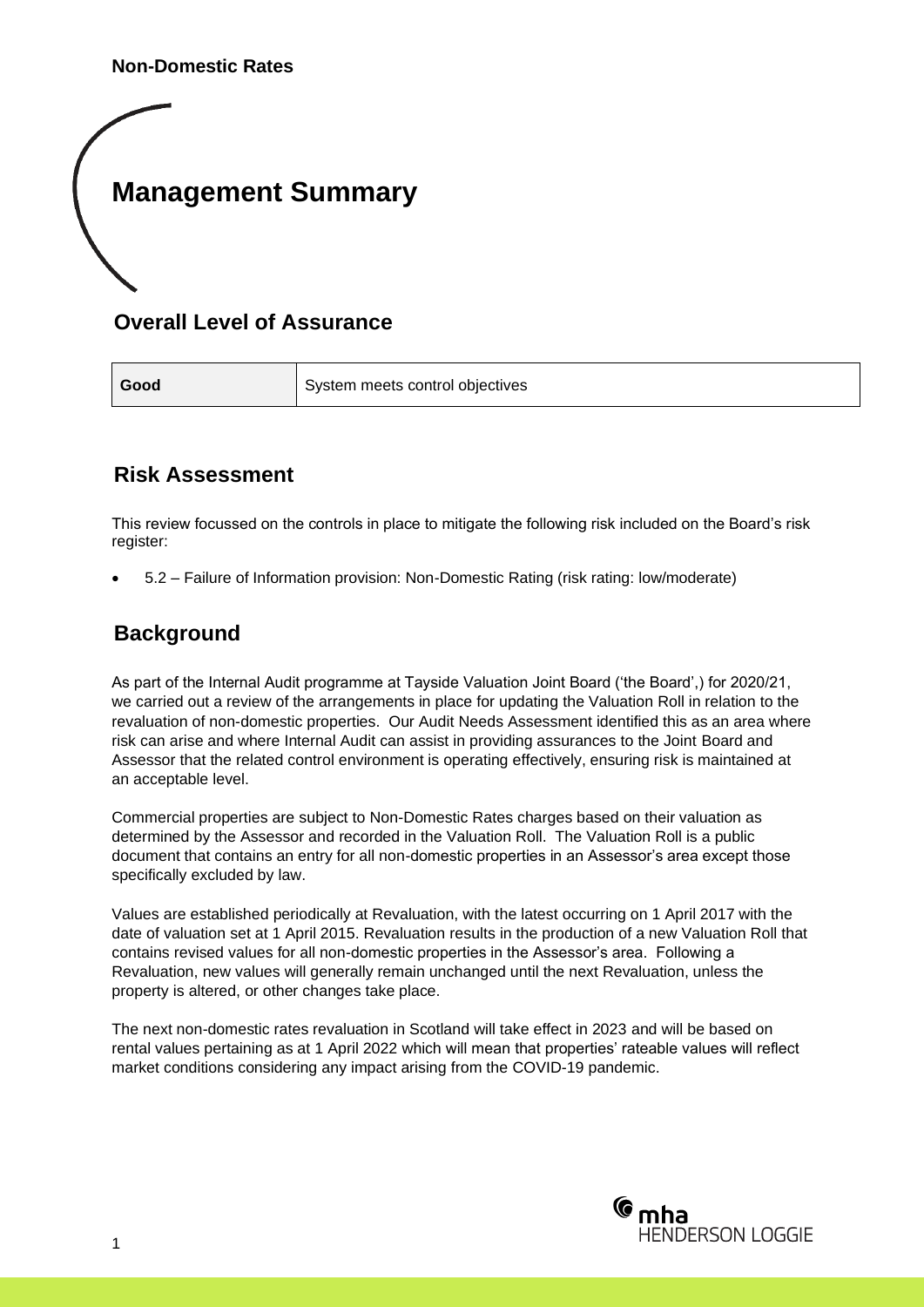### **Scope, Objectives and Overall Findings**

This audit reviewed the adequacy and effectiveness of the controls and procedures in place to ensure that the records relating to current property values are up to date and accurate, valuations and appeals are dealt with appropriately and timeously, and appropriate controls are in place over entries and amendments made to the Valuation Roll.

The table below notes the objectives for this review and records the results:

| <b>Objective</b>                                                                                                                                                                                                                  |      | <b>Findings</b> |                                    |          |
|-----------------------------------------------------------------------------------------------------------------------------------------------------------------------------------------------------------------------------------|------|-----------------|------------------------------------|----------|
| The objectives of our audit were to obtain<br>reasonable assurance that:                                                                                                                                                          |      | 1               | $\overline{2}$                     | 3        |
| 1. there are appropriate procedures in<br>place to ensure that: all non-domestic<br>properties are on the Valuation Roll.                                                                                                         | Good | 0               | $\Omega$                           | $\Omega$ |
| 2. all property valuations are carried out by<br>suitably qualified valuers and are<br>evidenced as checked and authorised by<br>a Valuer or Senior Valuer.                                                                       | Good | 0               | 0                                  | 0        |
| 3. all valuations are input into the Valuation<br>Roll and the weekly 'Roll of Change' is<br>evidenced as checked by an Assistant<br>Assessor or Principal Valuer.                                                                | Good | $\Omega$        | $\Omega$                           | $\Omega$ |
| 4. all appeal applications are logged on the<br>appeals system as soon as they are<br>received and are accepted and checked<br>by a Valuer or Senior Valuer.                                                                      | Good | 0               | $\Omega$                           | $\Omega$ |
| 5. the Valuation Roll is accurately and<br>timeously amended to record the<br>outcome of an appeal.                                                                                                                               | Good | 0               | $\Omega$                           | $\Omega$ |
| 6. only authorised staff can input<br>amendments and all new entries are<br>checked independently and evidenced.                                                                                                                  | Good | 0               | $\Omega$                           | $\Omega$ |
| 7. authorised staff change their passwords<br>in line with pre-determined password<br>protocols and where staff leave their<br>access is suspended.                                                                               | Good | $\Omega$        | $\Omega$                           | $\Omega$ |
| 8. all deletions are properly authorised by a<br>Valuer or Senior Valuer and there are<br>procedures in place to ensure that staff<br>do not make alterations to any properties<br>on the Roll in which they have an<br>interest. | Good | 0               | $\Omega$                           | $\Omega$ |
| 9. a Valuation Notice is produced and sent<br>out to the responsible party in line with<br>legal requirements and any subsequent<br>appeals are lodged within six months of<br>the Valuation Notice being issued.                 | Good | 0               | 0                                  | 0        |
|                                                                                                                                                                                                                                   |      | $\bf{0}$        | $\bf{0}$                           | $\bf{0}$ |
| <b>Overall Level of Assurance</b>                                                                                                                                                                                                 | Good |                 | System meets control<br>objectives |          |

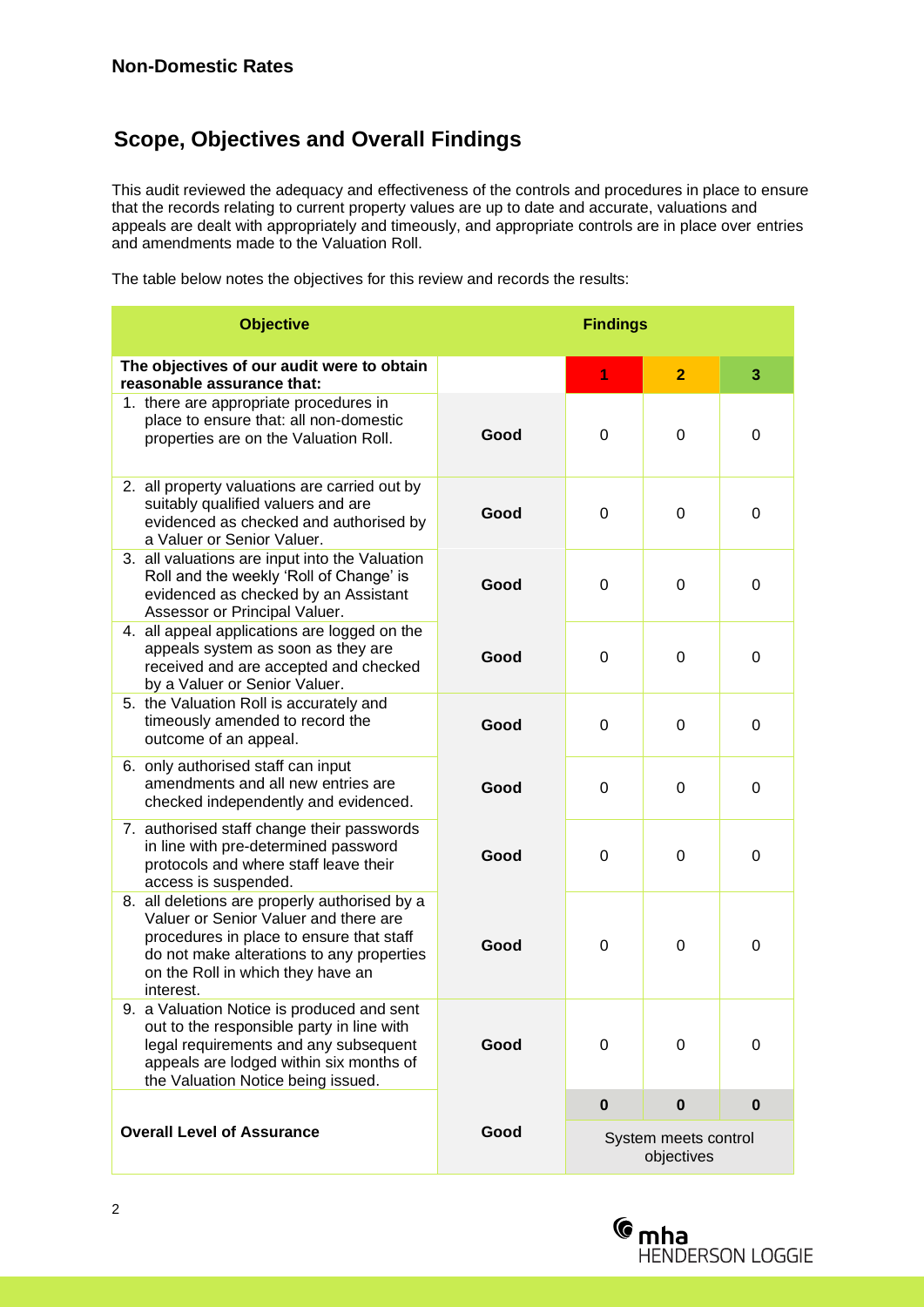### **Audit Approach**

From discussion with relevant staff, and review of procedural documentation, we confirmed any system changes, identified the key internal controls in place within the non-domestic rates valuation and appeals systems and compared these with expected controls. Audit testing was then carried out to ensure that the controls in place are operating effectively across each area office.

### **Summary of Main Findings**

### **Strengths**

- The COVID-19 pandemic and resulting requirement for staff to work from home required the Board to review the way in which the key internal controls which ensure the accuracy of the Valuation Roll were applied. Despite these changes we were able to confirm that on the basis of our testing that the internal controls in place are operating effectively which ensure that: the records relating to current property values are up to date and accurate; valuations and appeals are dealt with appropriately and timeously; and appropriate controls are in place over entries and amendments made to the Valuation Roll.
- From the sample testing carried out we obtained reasonable assurance that the information held on the Valuation Roll is an accurate, comprehensive and is an up-to-date record of nondomestic properties in Tayside. Our sample testing confirmed that additions, deletions, and alterations to the Valuation Roll are appropriately controlled and verified.
- Appeal cases are logged on receipt and, from our sample testing, they have all been dealt with timeously.
- There is an adequate level of segregation of duties between identification of changes in value to the Valuation Roll and the input of amendments on the Valuation Roll.

#### **Weaknesses**

• There were no significant weaknesses identified during our review.

### **Acknowledgements**

We would like to take this opportunity to thank the staff at the Board who helped us during our audit.

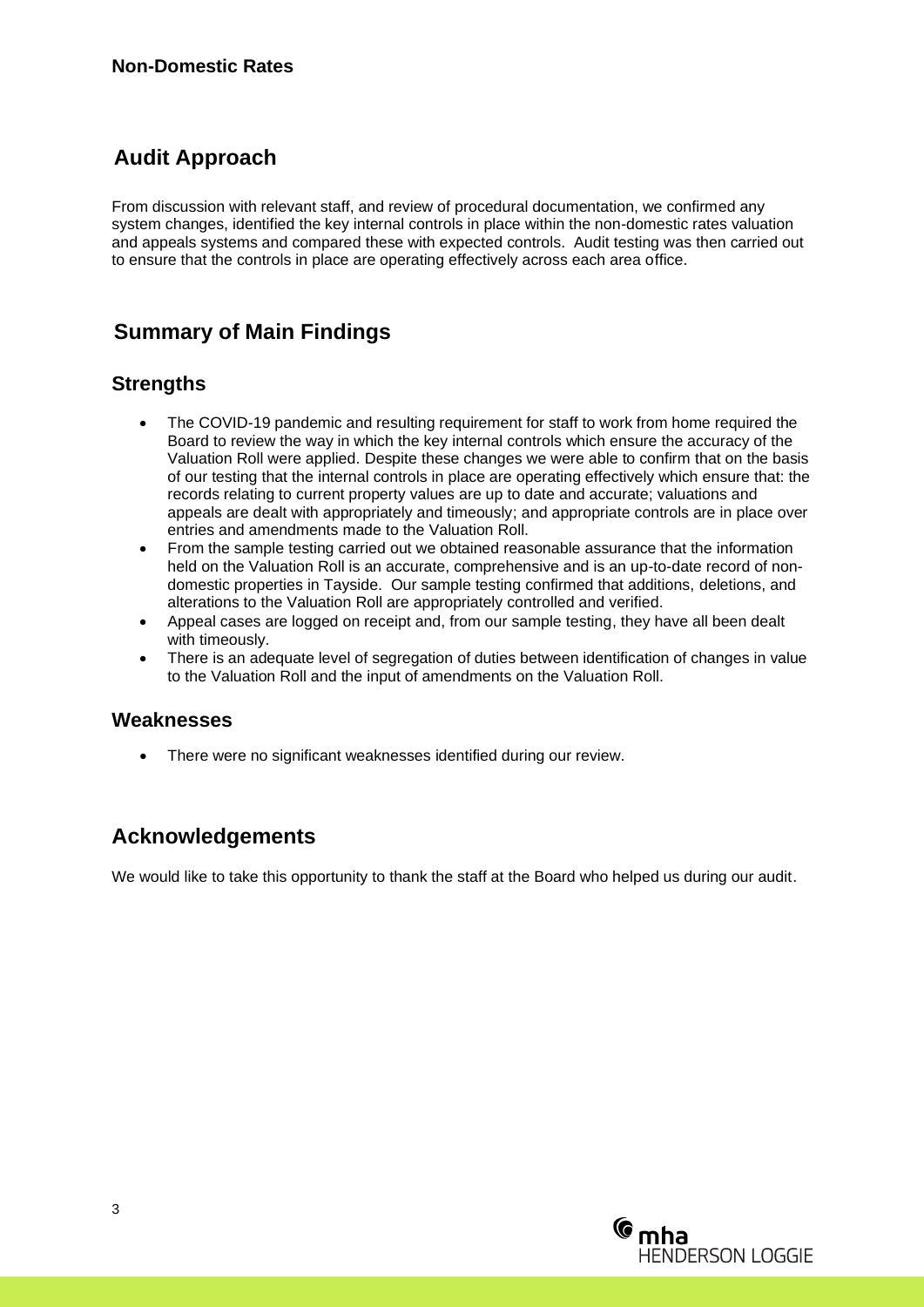## **Main Findings and Action Plan**

#### **Valuations**

**Objective 1: There are appropriate procedures in place to ensure that: all non-domestic properties are on the Valuation Roll;**

**Objective 2: All property valuations are carried out by suitably qualified valuers and are evidenced as checked and authorised by a Valuer or Senior Valuer; and**

**Objective 9: A Valuation Notice is produced and sent out to the responsible party in line with legal requirements and any subsequent appeals are lodged within six months of the Valuation Notice being issued.**

As part of our audit testing, we selected a random sample of 30 VC1 cards, from across the three local authority areas, ensuring that sufficient documentation existed on the subject files to support the valuations arrived at. In all cases we could confirm that appropriate evidence was held to ensure that the valuation noted on each property file agreed to the valuation per the VC1 cards and the subsequent Roll of Change.

For each item in our sample, we confirmed that valuations had been carried out by a qualified valuer, and where valuations had been carried out by technician these were found to have been subsequently checked and approved by a Senior Valuer.

The Non-Domestic Rating General Outline of Procedures state that once a Valuer has amended a valuation on-screen (or by way of spreadsheets or manually) a VC1 card must be completed by the Valuer. The procedures describe the required details that must be recorded on the VC1 cards, which include showing the extent of the monetary difference between the original value and the proposed amended valuation. This assists in reconciling the weekly additions and deductions of value to the valuation roll. Our testing confirmed that this information was recorded on almost all the VC1 cards included in our sample with a very small number of exceptions noted, however, details of movements in valuations were found to be held on supporting documents in all instances.

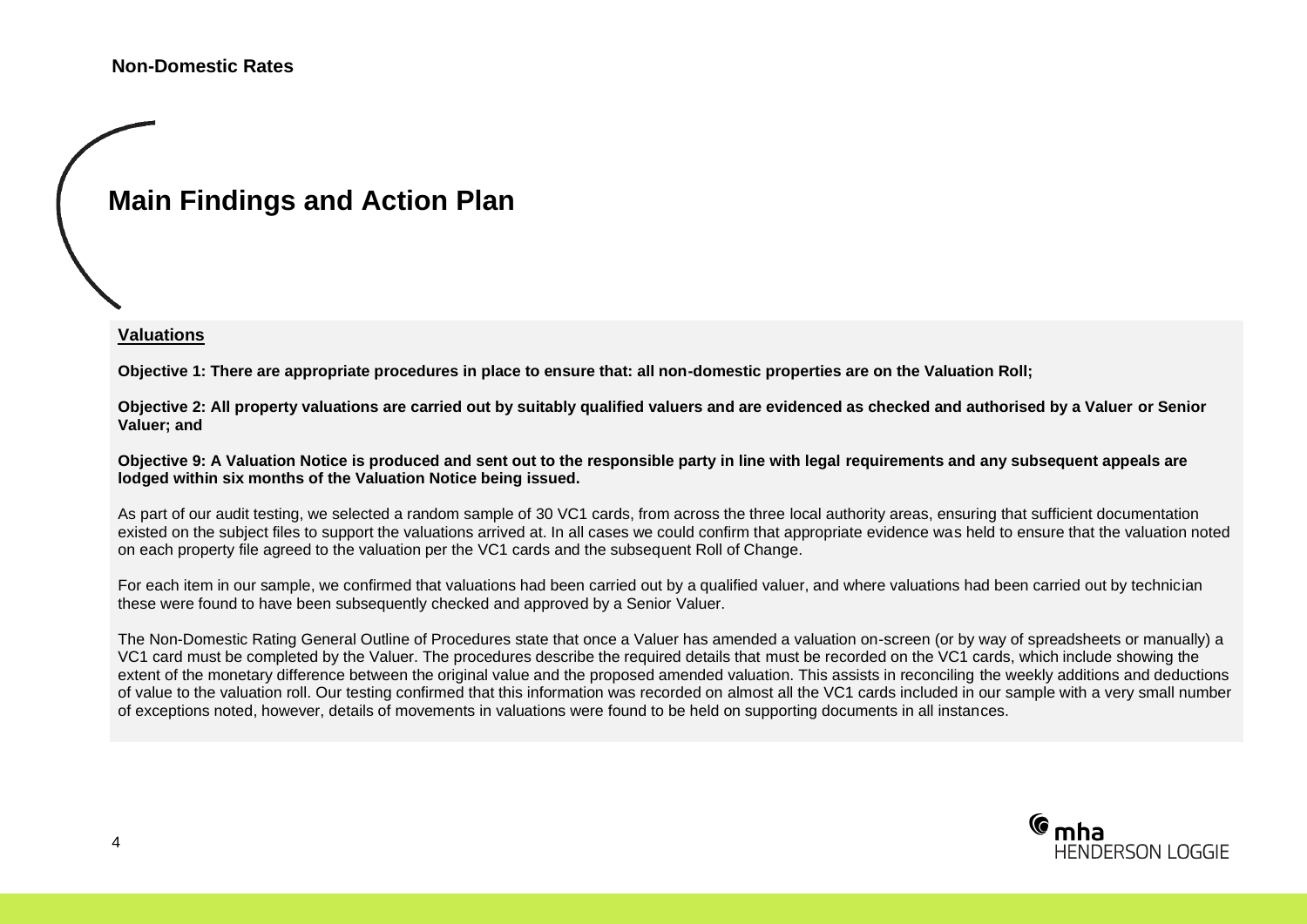#### **Valuations (continued)**

**Objective 1: There are appropriate procedures in place to ensure that: all non-domestic properties are on the Valuation Roll;**

**Objective 2: All property valuations are carried out by suitably qualified valuers and are evidenced as checked and authorised by a Valuer or Senior Valuer; and**

**Objective 9: A Valuation Notice is produced and sent out to the responsible party in line with legal requirements and any subsequent appeals are lodged within six months of the Valuation Notice being issued.**

In all instances Valuation Notices were found to have been issued in line with the corresponding entry made in the updated Valuation Roll of Change without exception. The 2019/20 survey identified very high levels of satisfaction with the service provided by the Board, with 96% (2018/19 – 96%) of responses responding that they were either "Very Satisfied" or "Satisfied". In addition to the opportunity to comment via the customer questionnaires, customers can also make use of the Board's Complaints Procedure to express dissatisfaction with any aspects of service provision. During the period covered by the 2018/19 questionnaire there were four recorded complaints (2018/19 – three complaints). These were all dealt with satisfactorily by senior members of staff at a local level and none required escalation and further investigation by senior management.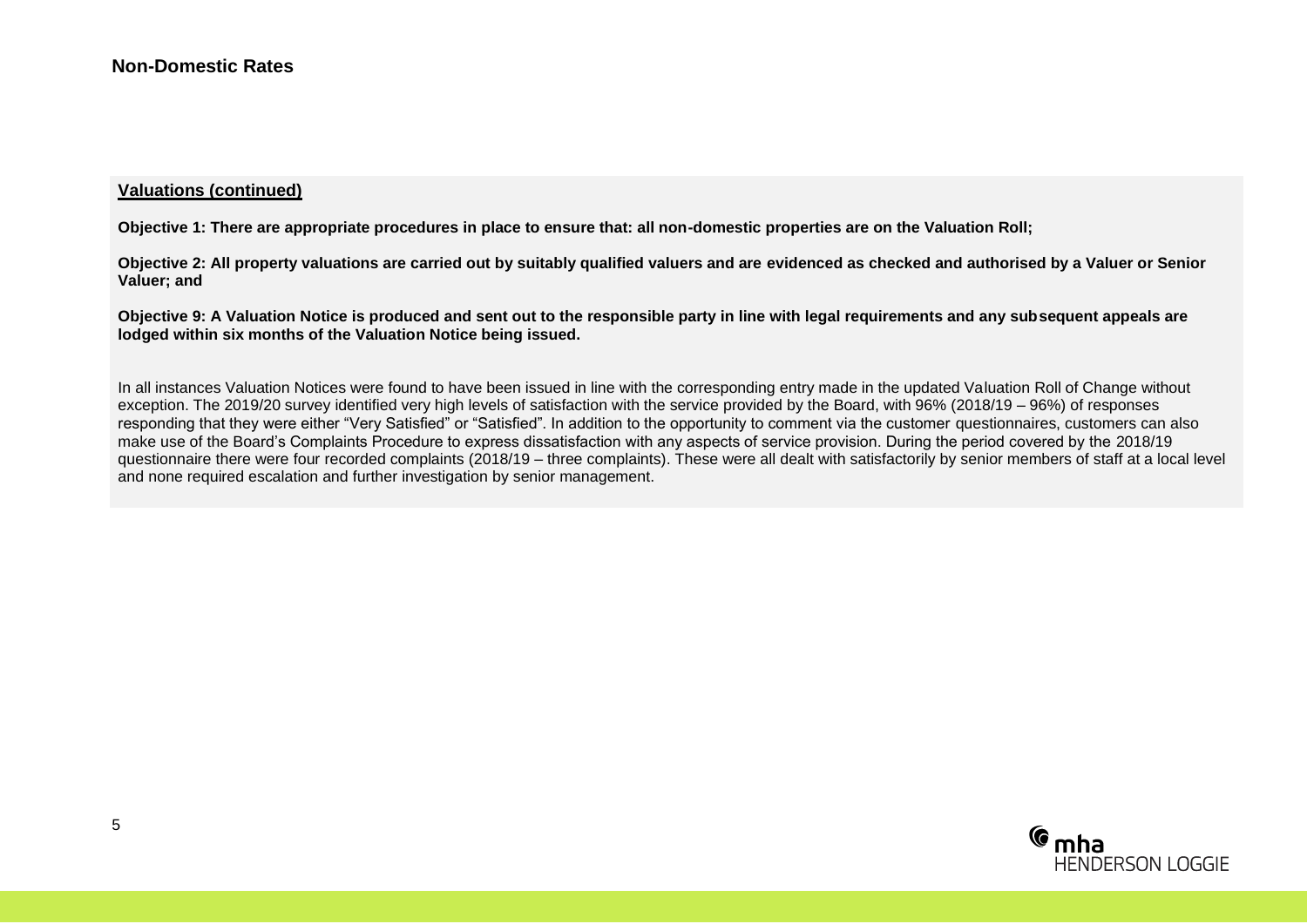#### **Roll of Change**

#### **Objective 3: All valuations are input into the Valuation Roll and the weekly 'Roll of Change' is evidenced as checked by an Assistant Assessor or Principal Valuer.**

The Non-Domestic Rating General Outline of Procedures recommends that the weekly checking of VC1 cards against the Roll of Change is carried out by both Senior Valuers and clerical staff with any differences that are highlighted during the checking process investigated to ensure that any necessary corrections are applied to the property database. From the sample testing conducted we confirmed that these checks were being carried out prior to finalisation of the weekly Roll of Change for each of three local authority areas, and that the control is operating as expected.

In each of the three local authority areas, a Roll of Change report is produced which shows all changes to properties relating to that week. During the COVID-19 pandemic we noted that the weekly reports were drafted by a member of clerical staff, with values contained on the report then checked and signed off by a Senior Valuer agreeing the valuation to supporting documents to confirm that the change made is as expected. They then sign and date the cover sheet. Once all properties have been checked the report is then checked by clerical staff to confirm that all properties have been checked and that details are correct. This is then passed to the Assistant Assessor to review and sign off.

For the sample of Rolls of Change tested, which relate to our testing of VC1 cards noted above, we found that in all cases the VC1 valuations agreed to the Roll of Change and that the controls in place relating to the checking of the weekly Roll of Change were operating.

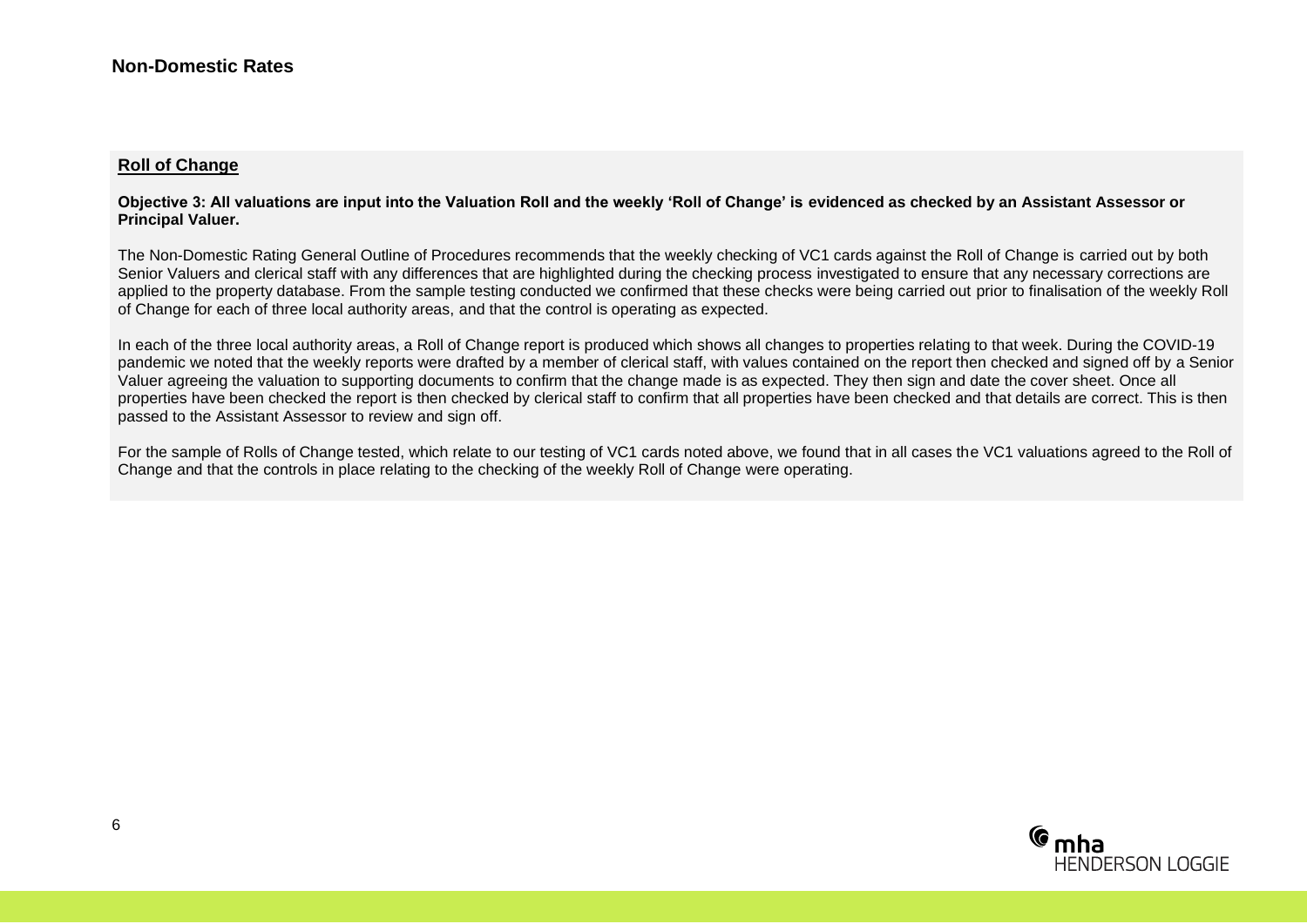#### **Non-Domestic Rates**

#### **Appeals**

**Objective 4: All appeal applications are logged on the appeals system as soon as they are received and are accepted and checked by a Valuer or Senior Valuer; and** 

**Objective 5: The Valuation Roll is accurately and timeously amended to record the outcome of an appeal.**

We selected a random sample of 10 appeals from across all three local authority areas and ensured that:

- the appeal was lodged and recorded within the statutory timeframe;
- the Board had issued an acknowledgment letter to the appellant; an appeals header sheet had been produced;
- sufficient documents were available to support the appeals and any amended valuation; and
- that the final header sheet agreed with the final valuation as entered the corresponding Roll of Change.

No exceptions were noted from our testing.

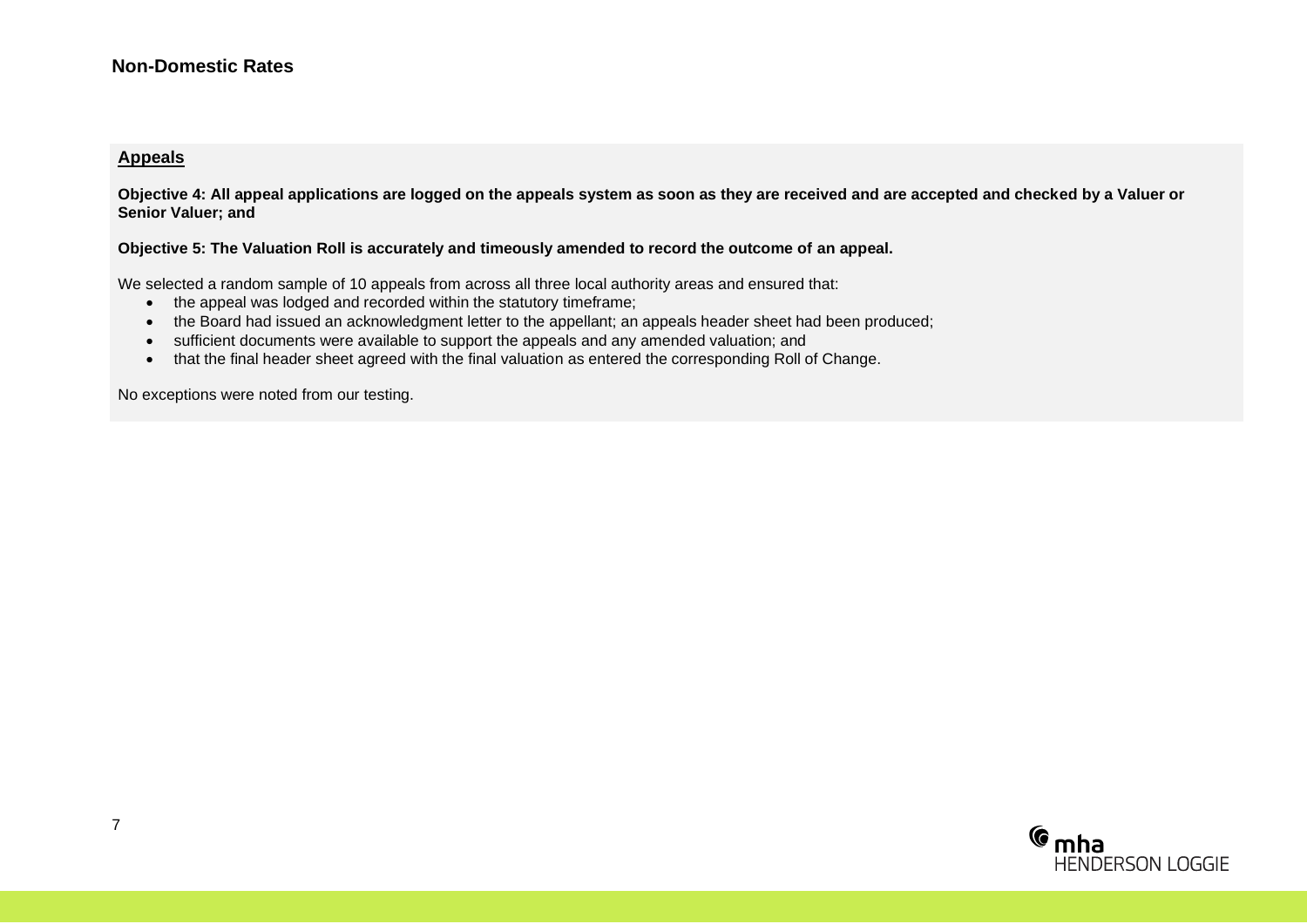#### **Deletions / Amendments**

**Objective 6: Only authorised staff can input amendments and all new entries are checked independently and evidenced;** 

**Objective 7: Authorised staff change their passwords in line with pre-determined password protocols and where staff leave their access is suspended; and**

**Objective 8: All deletions are properly authorised by a Valuer or Senior Valuer and there are procedures in place to ensure that staff do not make alterations to any properties on the Roll in which they have an interest.**

Our sample testing of 30 VC1 cards included one property which was deleted from the Valuation Roll. Our sample also included 22 amended valuations to existing properties listed on the Valuation Roll. In each case we were able to agree the deletion or amendment of the entry to supporting documentation and confirmed that appropriate authorisation had been obtained for the deletion or amendment. No exceptions were noted.

Guidance relating to access to the Board's systems is included within Security of Information Technology Systems, which has been issued to all staff. The guidance outlines the need to eliminate any potential risk of unauthorised disclosure of information and of unauthorised amendments being made to the Valuation Roll and all other computer applications operated by the Assessor and the Board. All computer equipment is configured in such a way that all users are required to enter a username and password before the computer can be operated. Unique usernames are allocated to each member of staff. The guidance refers to the Board's password policy, which states that passwords must be changed at least once every three months. Systems are set up to automatically prompt users to change passwords if a change has not been made within the required period.

Adequate segregation exists amongst staff to minimise the risk of unauthorised amendments being made to the Valuation Roll. This is achieved by ensuring that access to the Valuation Roll is determined by business need to ensure that the integrity of the Valuation Roll is maintained. Any amendments are authorised by Senior Valuers with subsequent changes to the Valuation Roll then applied independently by clerical staff. During the COVID-19 pandemic we noted that valuation staff made changes to the Valuation Roll as part of the valuation process. Previously these changes were applied by clerical staff. To ensure changes to the Valuation Roll are accurate and authorised, we noted that independent checking of VC1 cards and changes to the weekly Roll of Change were undertaken to ensure that changes were appropriate.

There is a formal requirement for staff to complete an annual return listing any properties in which members of staff may have a personal interest. Such properties are flagged in the Valuation Roll and reports are generated and reviewed each month by an Assistant Assessor when changes are made to properties that are linked to staff. Changes are then reviewed to ensure that any amendments affecting the Valuation Roll are bona fide and accurate.

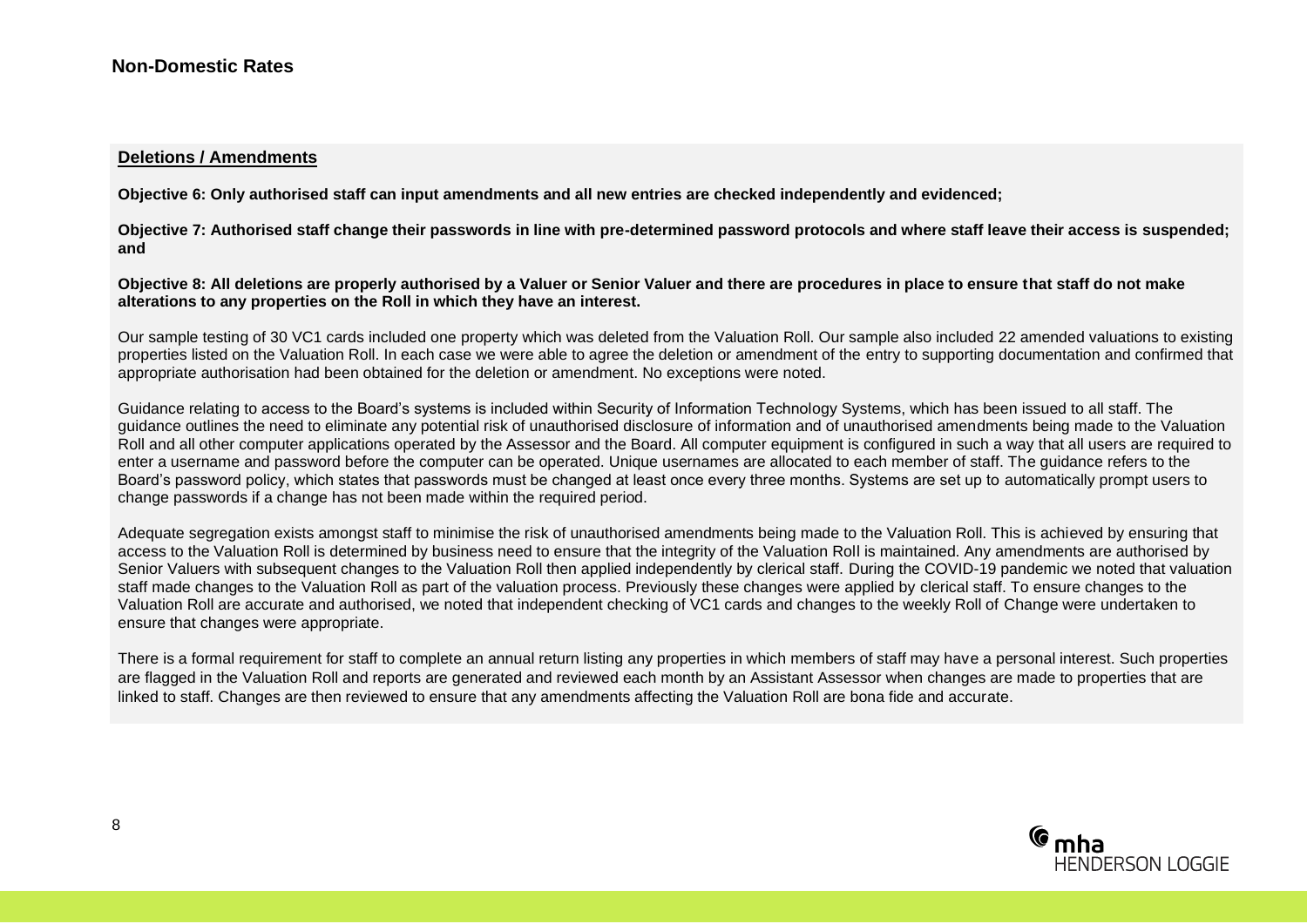#### **Aberdeen**

45 Queen's Road Aberdeen AB15 4ZN

**T:** 01224 322100

#### **Dundee**

The Vision Building 20 Greenmarket Dundee DD1 4QB

**T:** 01382 200055

#### **Edinburgh**

Ground Floor 11-15 Thistle Street Edinburgh EH2 1DF

**T:** 0131 226 0200

#### **Glasgow**

100 West George Street Glasgow G2 1PP

**T:** 0141 471 9870

of which are separate and independent legal entities MHA Henderson Loggie is a trading name of Henderson Loggie LLP, which is a limited liability partnership registered in Scotland with registered number SO301630 and is a member of MHA, an independent member of Baker Tilly International Ltd, the members

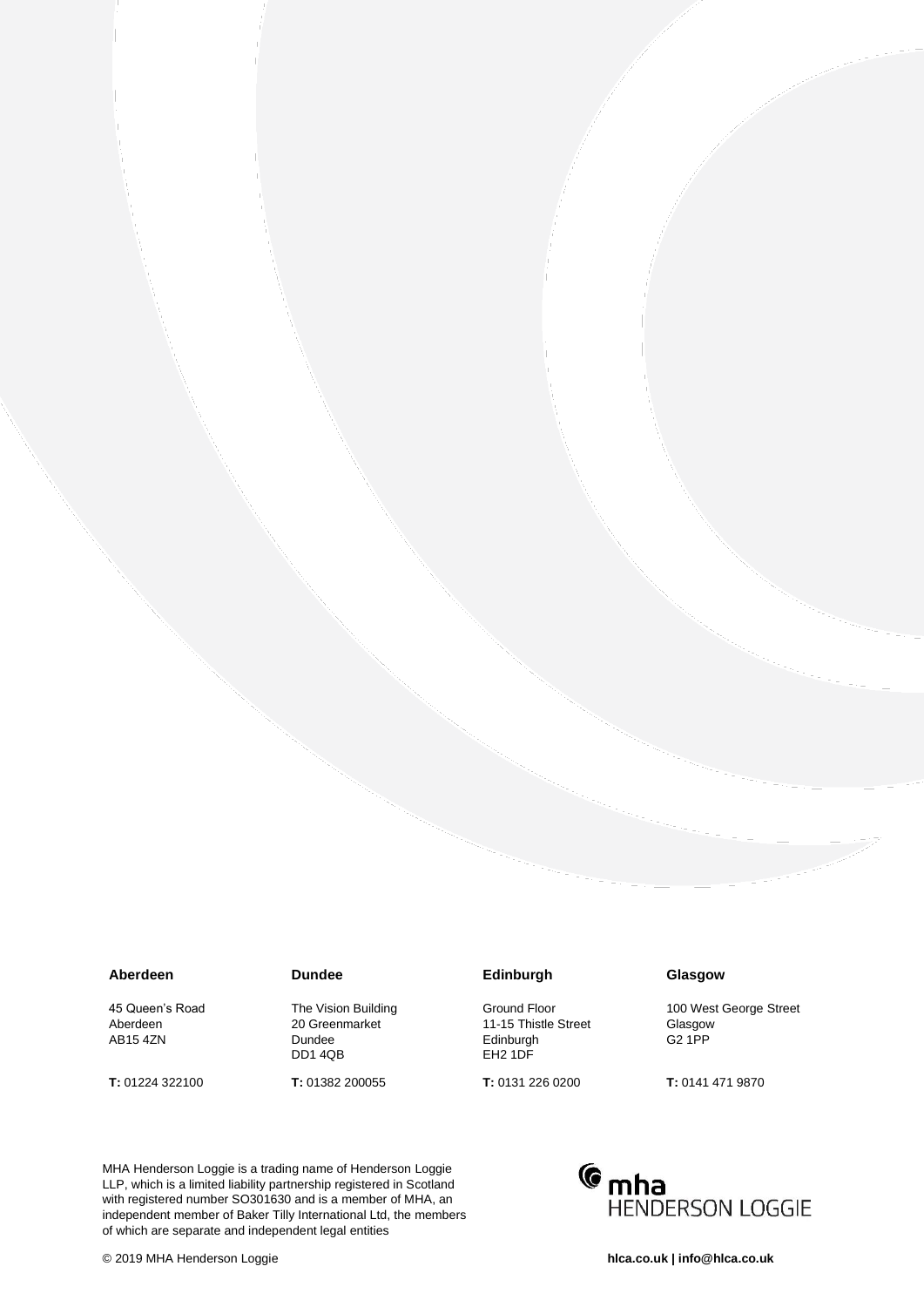# **Tayside Valuation Joint Board**

**Compliance with Legislation**

**Internal Audit Report No: 2021/04**

**Draft issued: 7 June 2021**

**Final issued: 7 June 2021**

**LEVEL OF ASSURANCE Good**

*C* mha **HENDERSON LOGGIE** 

Now, for tomorrow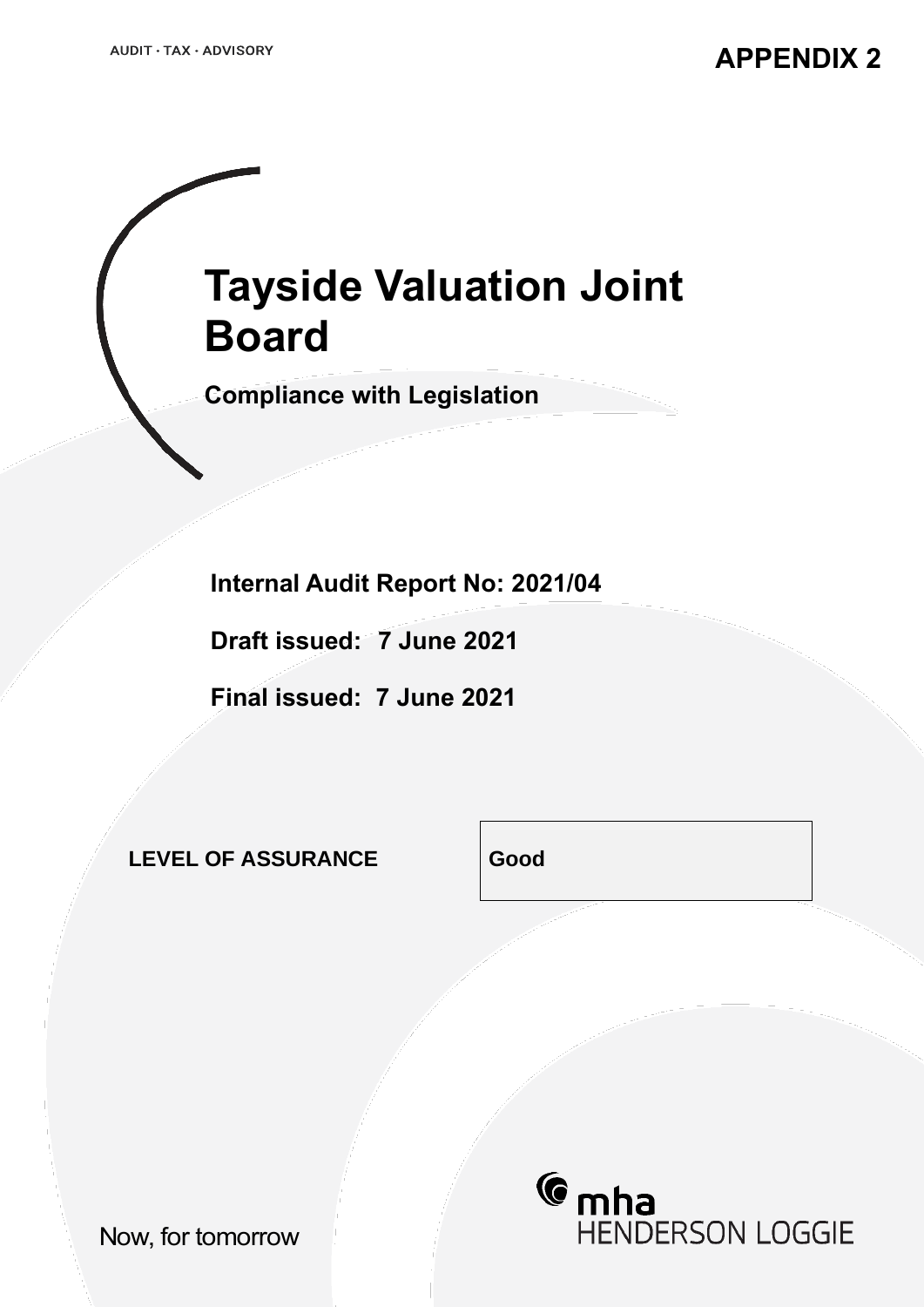

#### **Page No.**

#### **Section 1 Management Summary**

|                  | <b>Overall Level of Assurance</b><br>$\bullet$             |       |
|------------------|------------------------------------------------------------|-------|
|                  | <b>Risk Assessment</b><br>$\bullet$                        |       |
|                  | <b>Background</b><br>$\bullet$                             |       |
|                  | <b>Scope, Objectives and Overall Findings</b><br>$\bullet$ | 2     |
|                  | <b>Audit Approach</b><br>$\bullet$                         | 2     |
|                  | <b>Summary of Main Findings</b><br>$\bullet$               | 3     |
|                  | <b>Acknowledgements</b><br>$\bullet$                       | 3     |
| <b>Section 2</b> | <b>Main Findings and Action Plan</b>                       | 4 - 6 |

#### **Level of Assurance**

In addition to the grading of individual recommendations in the action plan, audit findings are assessed and graded on an overall basis to denote the level of assurance that can be taken from the report. Risk and materiality levels are considered in the assessment and grading process as well as the general quality of the procedures in place.

Gradings are defined as follows:

| Good                                  | System meets control objectives.                                          |  |  |
|---------------------------------------|---------------------------------------------------------------------------|--|--|
| <b>Satisfactory</b>                   | System meets control objectives with some weaknesses present.             |  |  |
| <b>Requires</b><br><i>improvement</i> | System has weaknesses that could prevent it achieving control objectives. |  |  |
| <b>Unacceptable</b>                   | System cannot meet control objectives.                                    |  |  |

#### **Action Grades**

| <b>Priority 1</b> | Issue subjecting the organisation to material risk and which requires to be<br>brought to the attention of the Joint Board. |
|-------------------|-----------------------------------------------------------------------------------------------------------------------------|
| <b>Priority 2</b> | Issue subjecting the organisation to significant risk and which should be<br>addressed by the Assessor.                     |
| <b>Priority 3</b> | Matters subjecting the organisation to minor risk or which, if addressed, will<br>enhance efficiency and effectiveness.     |

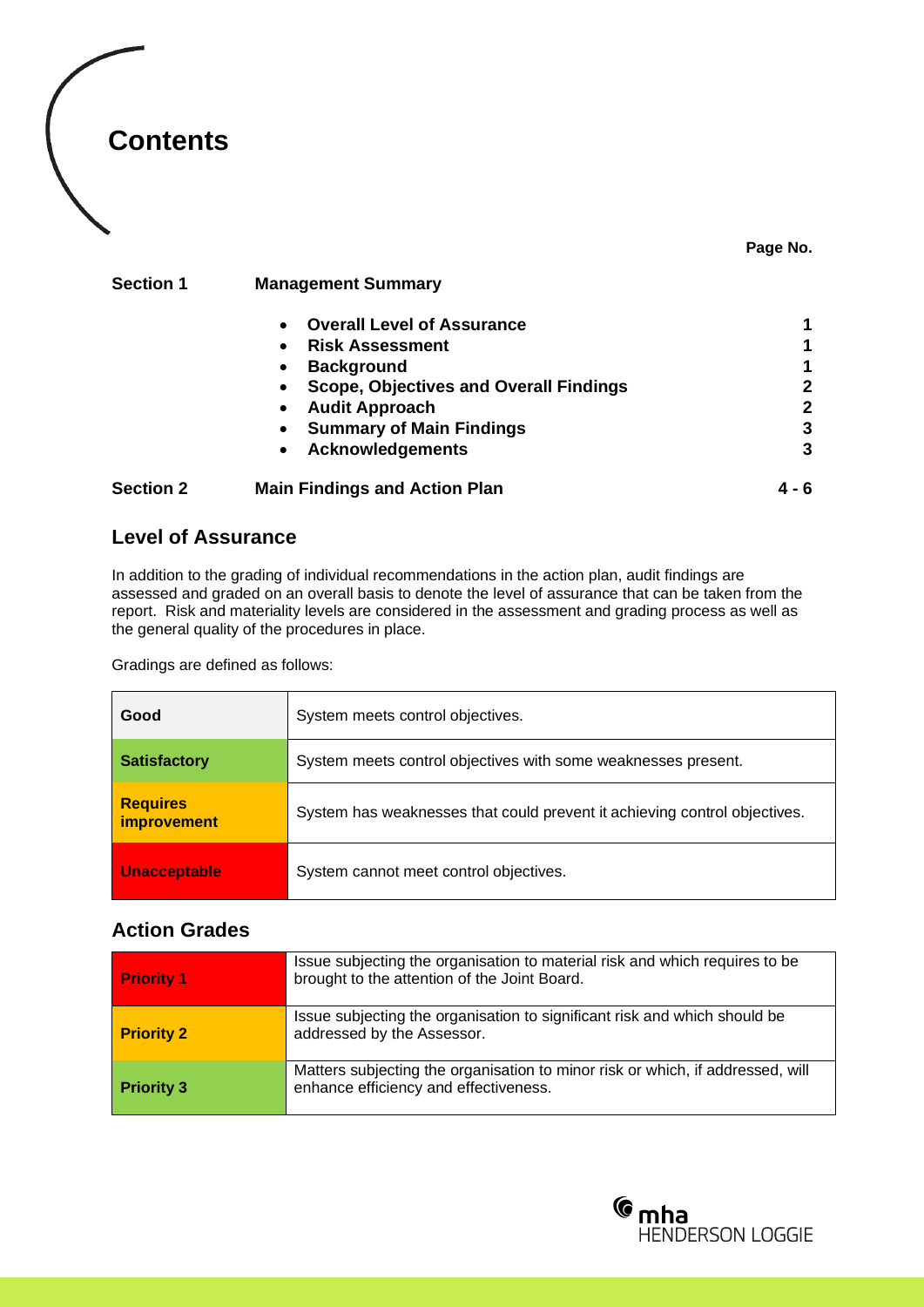## **Management Summary**

### **Overall Level of Assurance**

**Good** System meets control objectives

### **Risk Assessment**

This review focussed on the controls in place to mitigate the following risk included on the Board's risk register:

• 5.1 – Legislative changes affecting: Council Tax; Non-Domestic Rates; Personnel; Board Policies; and GDPR (residual risk rating: poor / good)

### **Background**

As part of the Internal Audit programme at Tayside Valuation Joint Board ('the Board',) for 2020/21, we carried out a review of the arrangements for ensuring compliance with legislation. Our Audit Needs Assessment identified this as an area where risk can arise and where Internal Audit can assist in providing assurances to the Joint Board and Assessor that the related control environment is operating effectively, ensuring risk is maintained at an acceptable level.

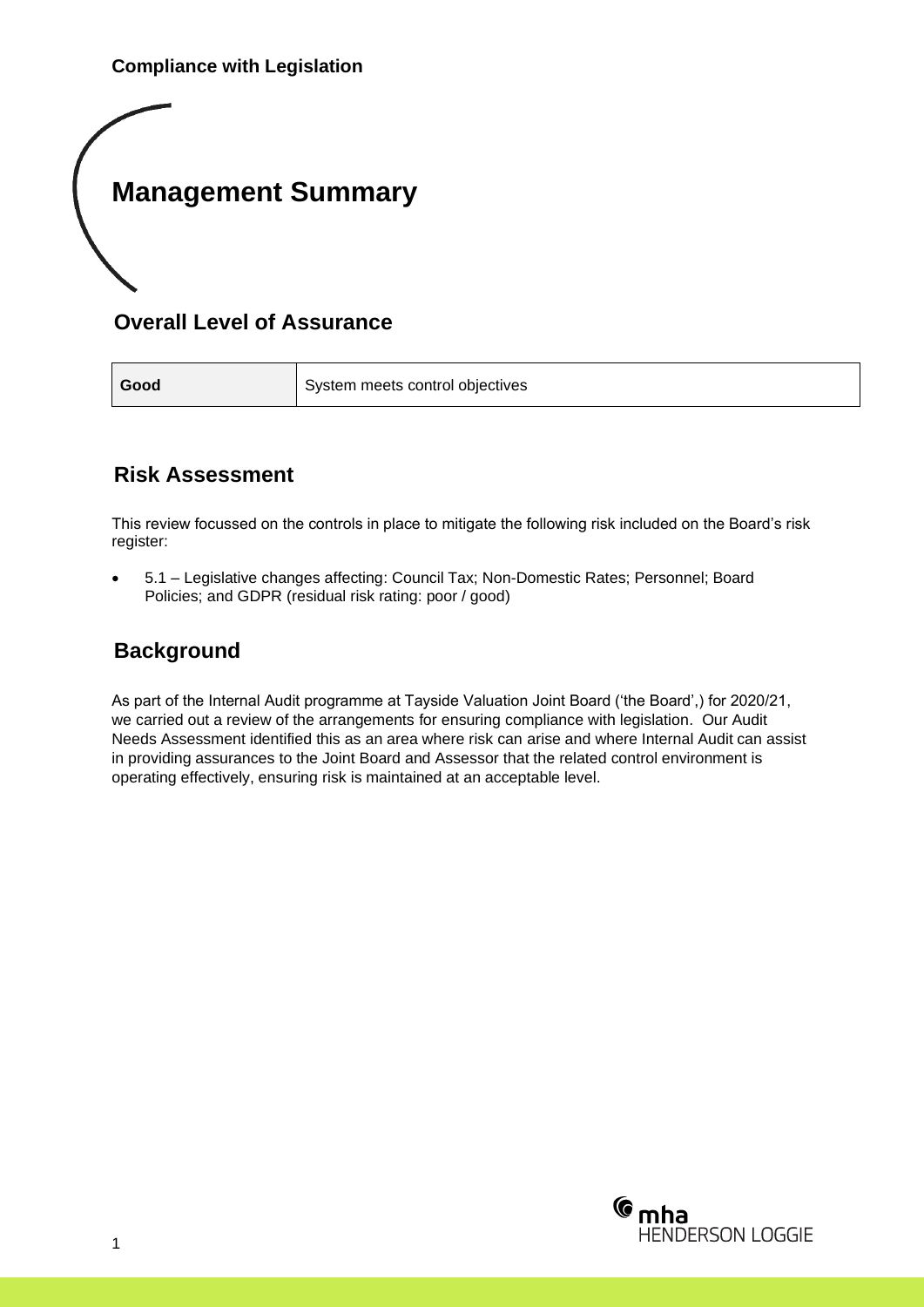### **Scope, Objectives and Overall Findings**

This audit involved a high-level review of the processes in place within the organisation for the maintenance of policies and procedures and considered the arrangements in place to ensure compliance with key legislation, including the Data Protection Act 2018 and the Non-Domestic Rates (Scotland) Act 2020.

The table below notes the objectives for this review and records the results:

| <b>Objective</b>                                                                                                                                        |                     | <b>Findings</b> |                                    |          | <b>Actions</b><br>already |
|---------------------------------------------------------------------------------------------------------------------------------------------------------|---------------------|-----------------|------------------------------------|----------|---------------------------|
| The objectives of our audit were to<br>obtain reasonable assurance that:                                                                                |                     | 1               | $\overline{2}$                     | 3        | in.<br>progress           |
| 1. there is a consistent approach in<br>place for the creation, amendment,<br>approval and distribution of policies<br>and procedures.                  | Good                | $\Omega$        | $\Omega$                           | $\Omega$ |                           |
| 2. all policies and procedures are<br>reviewed, and updated where<br>necessary, on a periodic basis.                                                    | <b>Satisfactory</b> | $\Omega$        | $\Omega$                           | $\Omega$ |                           |
| 3. outwith the normal review cycle there<br>is a process to identify changes in<br>legislation and update policies and<br>procedures on a timely basis. | Good                | $\Omega$        | $\Omega$                           | $\Omega$ |                           |
| 4. policies and procedures in place<br>cover all appropriate areas and are<br>considered adequate.                                                      | Good                | $\Omega$        | $\Omega$                           | $\Omega$ |                           |
| 5. staff have access to policies and<br>procedures and are aware of their<br>requirements.                                                              | Good                | $\Omega$        | $\Omega$                           | $\Omega$ |                           |
|                                                                                                                                                         |                     | $\Omega$        | $\bf{0}$                           | $\bf{0}$ |                           |
| <b>Overall Level of Assurance</b>                                                                                                                       | Good                |                 | System meets control<br>objectives |          |                           |

### **Audit Approach**

From discussion with the Assessor and review of supporting documents we established the processes in place for the creation, amendment, approval and distribution of policies and procedures and consider whether this is in line with good practice. We also considered whether the policies and procedures in place cover all areas expected by legislation applicable to the Board, and good practice.

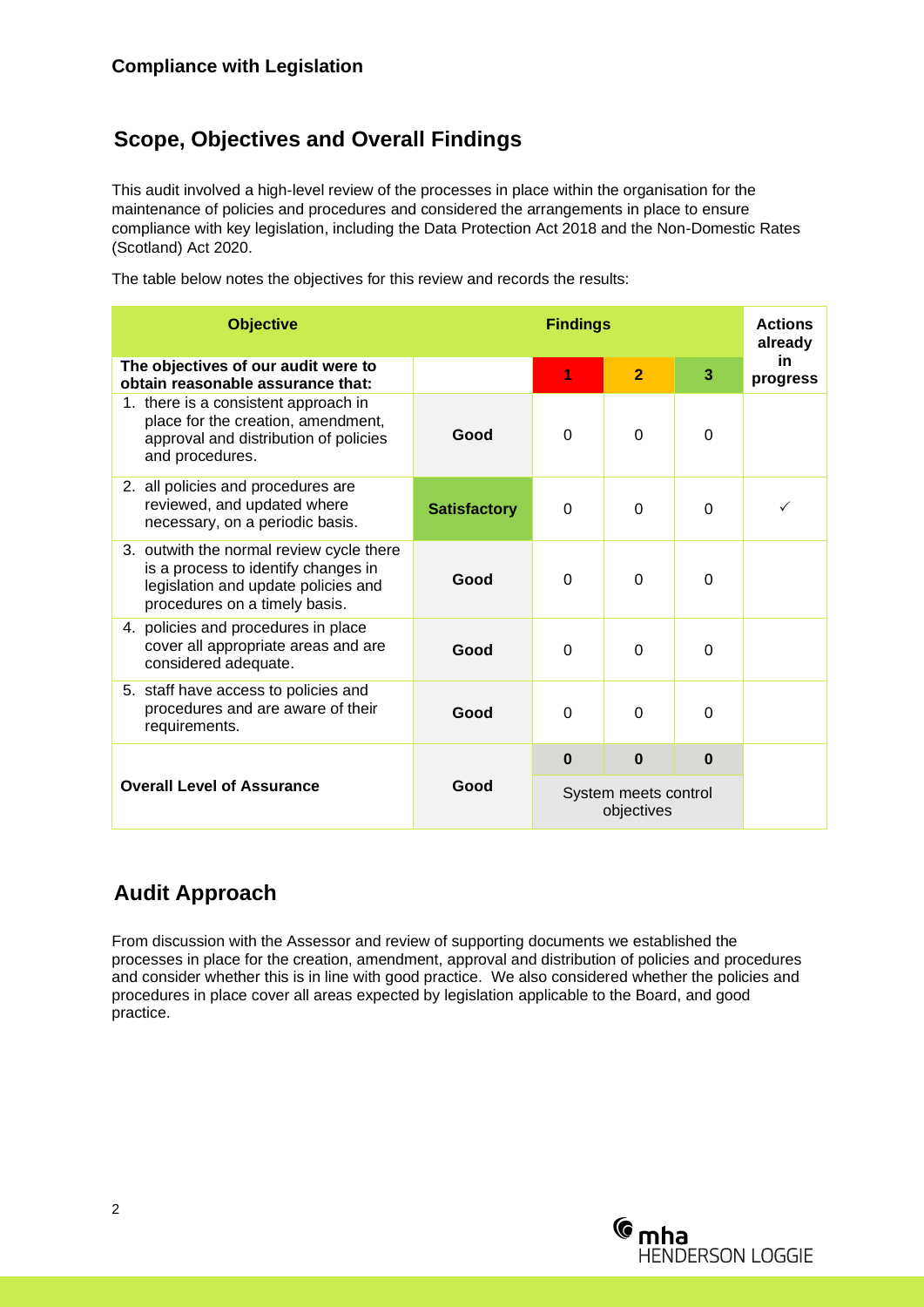### **Summary of Main Findings**

### **Strengths**

- Our review identified that the Board does not have a definitive list of all legislation impacting on the Board's activities. However, following discussions with the Assessor, and a review of documents, we consider that all relevant legislation is adequately covered by the existing policies and procedures.
- A Service Level Agreement (SLA) is in place with Dundee City Council (DCC) which covers financial services. The Board utilises the services of the DCC Information Governance Manager as part of its procedures for ongoing monitoring of data protection compliance Any changes to legislation in these areas are notified to the Board by DCC and policies and procedures are updated accordingly.
- We identified a good range of channels and sources utilised by the Board to ensure that it keeps up to date with changes to legislation,
- Overall, we found that the policies and procedures in place covered all expected areas and were considered to be adequate.

#### **Weaknesses**

• In 2020/21 the Board undertook a review of its policies and procedures which identified several documents which were beyond their review date. Board staff have been allocated responsibility for updating these and going forward the Governance Working Group will monitor review dates and highlight where policies require to be updated. We also noted that not all policies and procedures include a schedule of amendments as the previous policy formats and templates did not contain this information. However the Board has agreed that as each policy is reviewed it will be updated to a modern format to include both a schedule of amendments and also a specified review period.

### **Acknowledgements**

We would like to take this opportunity to thank the staff at the Board who helped us during our audit.

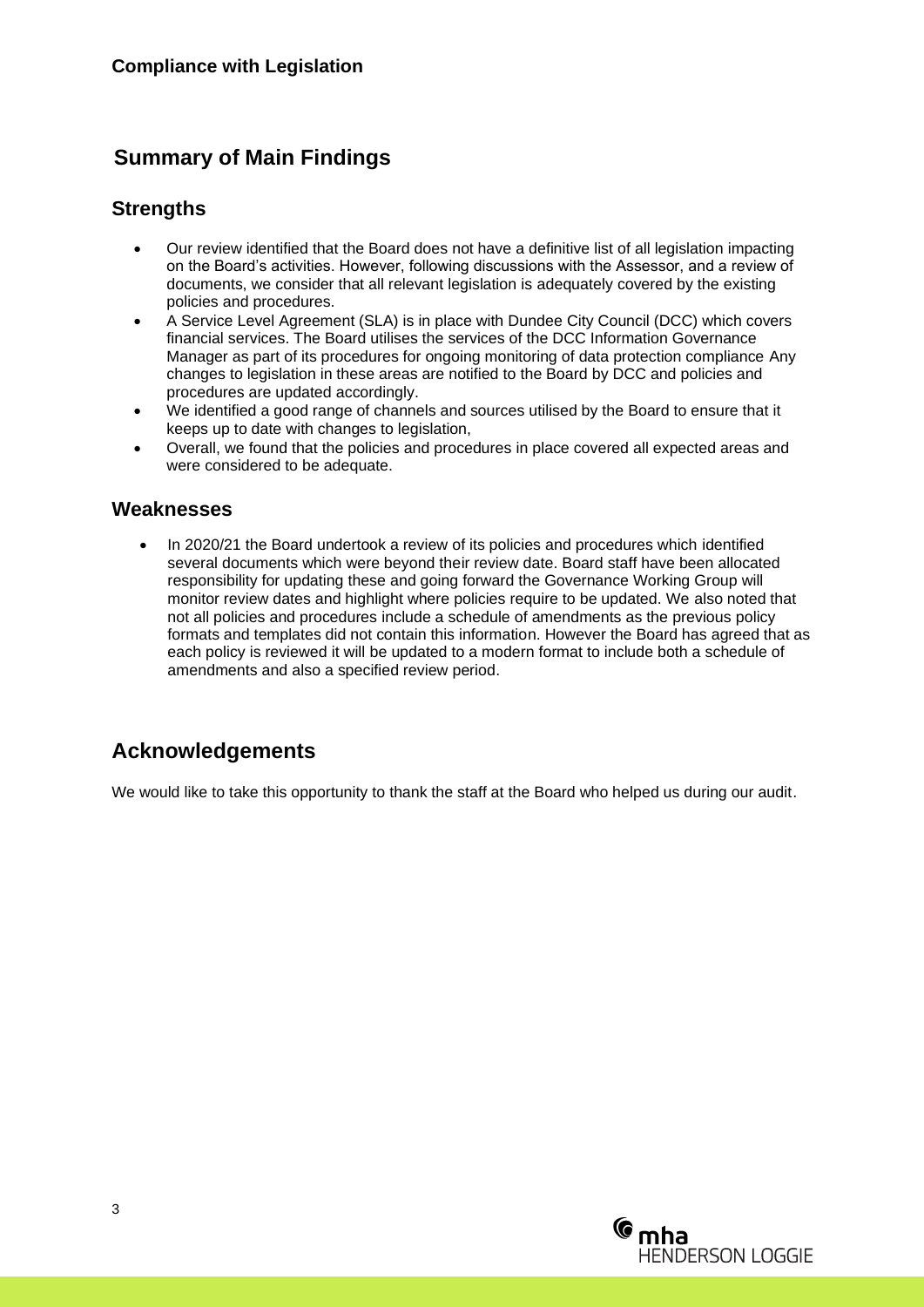## **Main Findings and Action Plan**

**Objective 1: There is a consistent approach in place for the creation, amendment, approval and distribution of policies and procedures.**

Any new or amended policies are drafted by the relevant operational lead, such as Assistant Assessors or Senior Valuers, and then passed to the Management Team for review before being presented to the Board for discussion and approval. To ensure that new or amended policies are compliant with the latest legislation, all policies include a reference to any applicable legislation to demonstrate that any legal requirements have been considered. Policies and procedures are subject to review by the Management Team, the Assessor and by the Board. Where required the Assessor will seek additional input from its various external advisors, such as legal advisors. The Board has a Service Level Agreement (SLA) in place with Dundee City Council (DCC) for financial services which was last refreshed during 2020. The Board also liaises with contacts at DCC to seek advice on matters such as HR and Health & Safety. To ensure that new or amended policies are compliant with extant legislation, draft policies are shared for review with the relevant department within Dundee City Council. Policies are then presented to the Joint Board for approval before being made publicly available via the Board's website.

Copies of all policies and procedures, and other internal documents, are available to all staff on the Board's intranet.

The Equality Act 2010 (Specific Duties) (Scotland) Regulations 2012 places a specific duty on a public body to, amongst other things, assess the impact of proposed new or revised policies and practice against the needs of the general equality duty. The Board has adopted an Equality Impact Assessment Tool which is used by DCC. The aim of the 'Rapid Impact Assessment Tool' (RIAT) is to provide those drafting new or reviewing existing policies, procedures, strategies, or practice, with a simply designed tool. This assists them along with training and guidance, in completing equality impact assessments and relating the assessment to their practice.

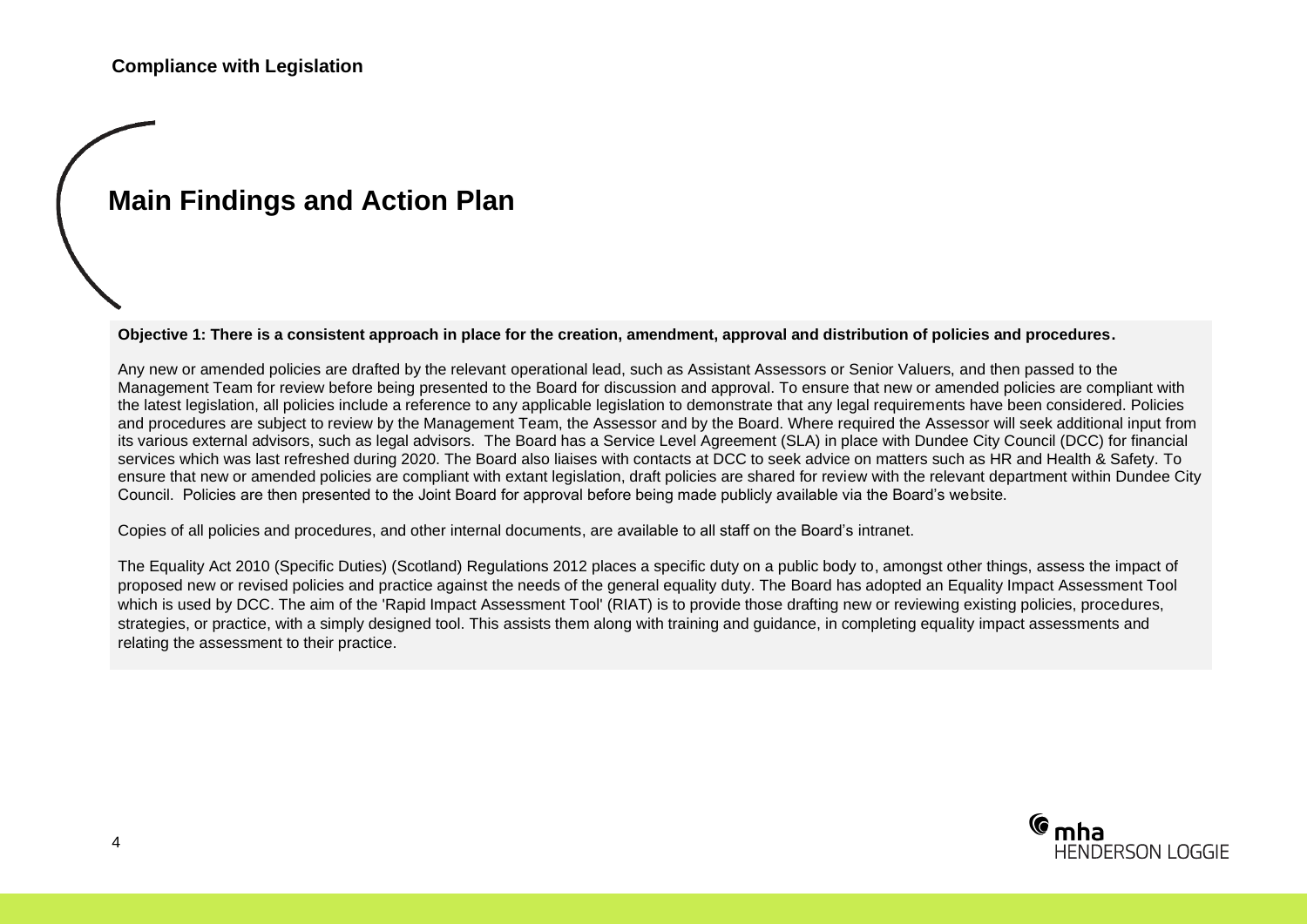#### **Compliance with Legislation**

**Objective 2: All policies and procedures are reviewed, and updated where necessary, on a periodic basis; and**

**Objective 3: Outwith the normal review cycle there is a process to identify changes in legislation and update policies and procedures on a timely basis.**

The main areas of legislation impacting on the Board are statutory instruments relating to the Board's core operations of Council Tax. Non-Domestic Rates and Electoral Registration. Other key areas include freedom of information, data protection, equalities and health and safety.

The Board keeps up to date with changes to legislation in several ways. The SLA in place with DCC covers finance and payroll. Any changes to legislation in these areas are notified to the Board by DCC staff and policies and procedures are updated accordingly. We identified a range of channels and sources utilised by the Board to ensure that it keeps up to date with changes to legislation, including:

- legal advisors
- key partners, including local authorities and other Assessors. Board staff work liaise regularly with local authorities and would be notified of any changes in legislation impacting on councils, which in turn may have an impact on the Board or its service users;
- the Board utilises the services of the DCC Information Governance Manager as part of its procedures for ongoing monitoring of data protection compliance;
- Scottish Assessors Association (SAA): staff participate in various SAA forums and groups;
- SAA reports and quidance in relation to Non-Domestic Rates, Council Tax and Electoral Registration;
- Scottish Government and UK Government: guidance and consultations are issued to the Board, particularly in relation to electoral registration matters;
- employees membership of professional bodies;
- Scottish Government reports and quidance;
- Board members come from a variety of backgrounds and may be able to bring their awareness and knowledge of legislation to the Joint Board;
- Health and Safety Executive (HSE): reports and guidance;
- External and Internal Auditors; and
- external training providers.

In 2020/21 the Board undertook a review of its policies and procedures which identified several documents which were beyond their review date. Board staff have been allocated responsibility for updating these and going forward the Governance Working Group will monitor review dates and highlight where policies require to be updated. We also noted that not all policies and procedures include a schedule of amendments as the previous policy formats and templates did not contain this information, however the Board has agreed that as each policy is reviewed it will be updated to a modern format to include both a schedule of amendments and a specified review period.

Our review identified that the Board does not have a definitive list of all legislation impacting on the Board's activities, however, following discussions with the Assessor, and a review of documents, we consider that all relevant legislation is covered by the existing policies and procedures.

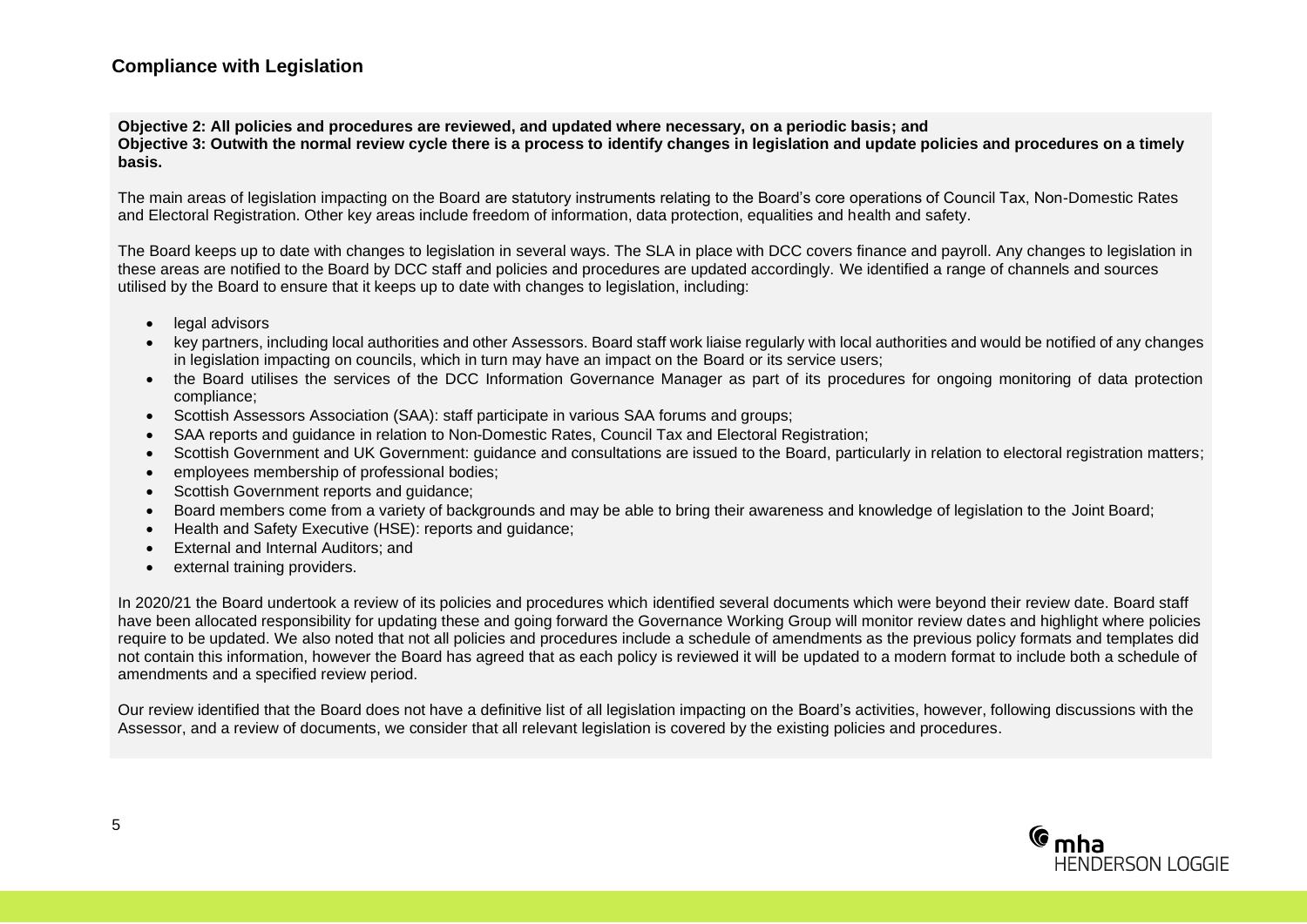#### **Objective 4: Policies and procedures in place cover all appropriate areas and are considered adequate.**

Our review confirmed that, subject to the Board completing an update of the policies and procedures noted above which are now due to be refreshed, the policies and procedures in place covered all expected areas and were considered to be adequate.

#### **Objective 5: Staff have access to policies and procedures and are aware of their requirements.**

Staff are made aware of updated to the Board's policies and procedures during team briefings and all staff have access to policies and procedures on the staff intranet.

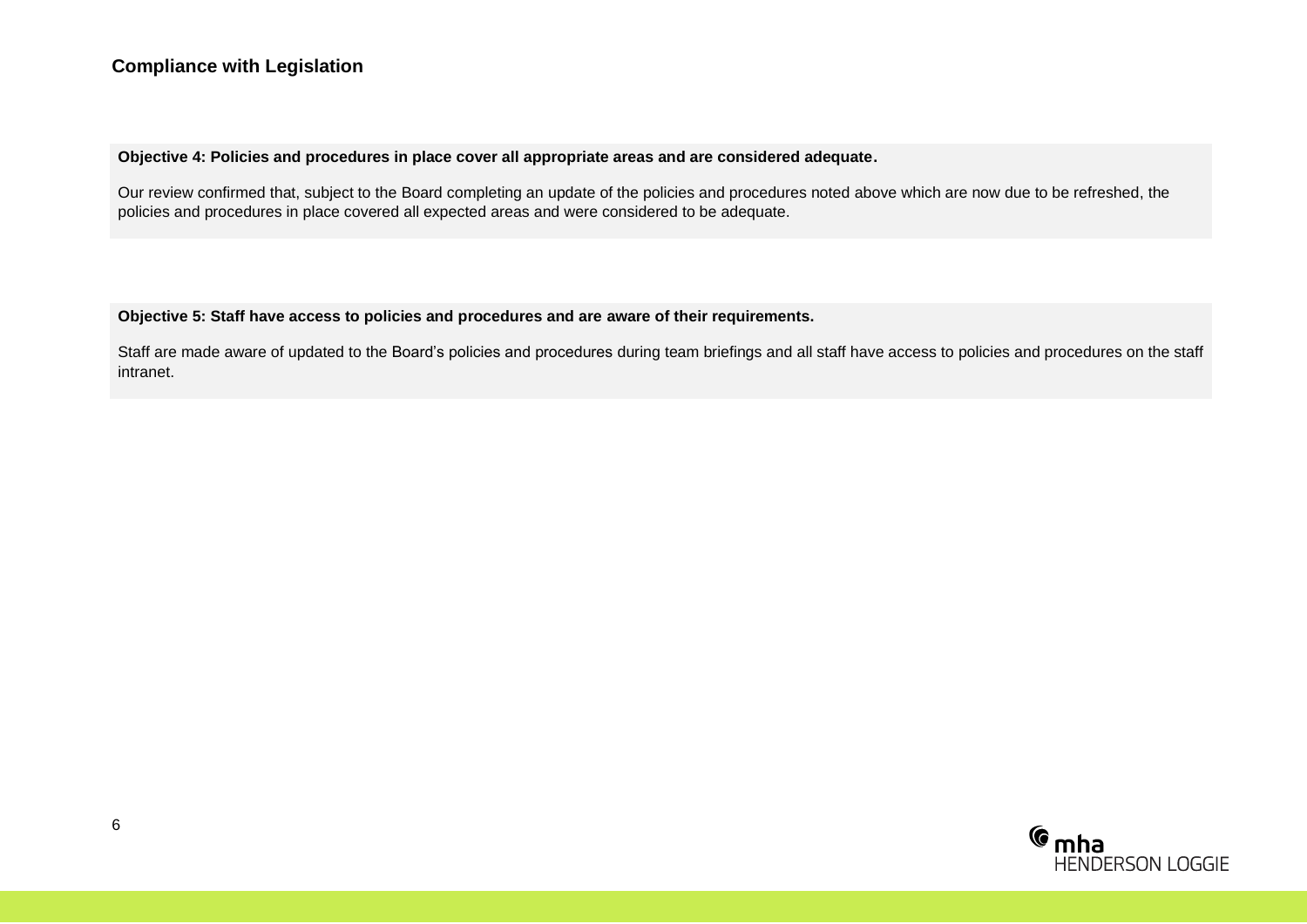#### **Aberdeen**

45 Queen's Road Aberdeen AB15 4ZN

**T:** 01224 322100

#### **Dundee**

The Vision Building 20 Greenmarket Dundee DD1 4QB

**T:** 01382 200055

#### **Edinburgh**

Ground Floor 11-15 Thistle Street Edinburgh EH2 1DF

**T:** 0131 226 0200

#### **Glasgow**

100 West George Street Glasgow G2 1PP

**T:** 0141 471 9870

of which are separate and independent legal entities MHA Henderson Loggie is a trading name of Henderson Loggie LLP, which is a limited liability partnership registered in Scotland with registered number SO301630 and is a member of MHA, an independent member of Baker Tilly International Ltd, the members

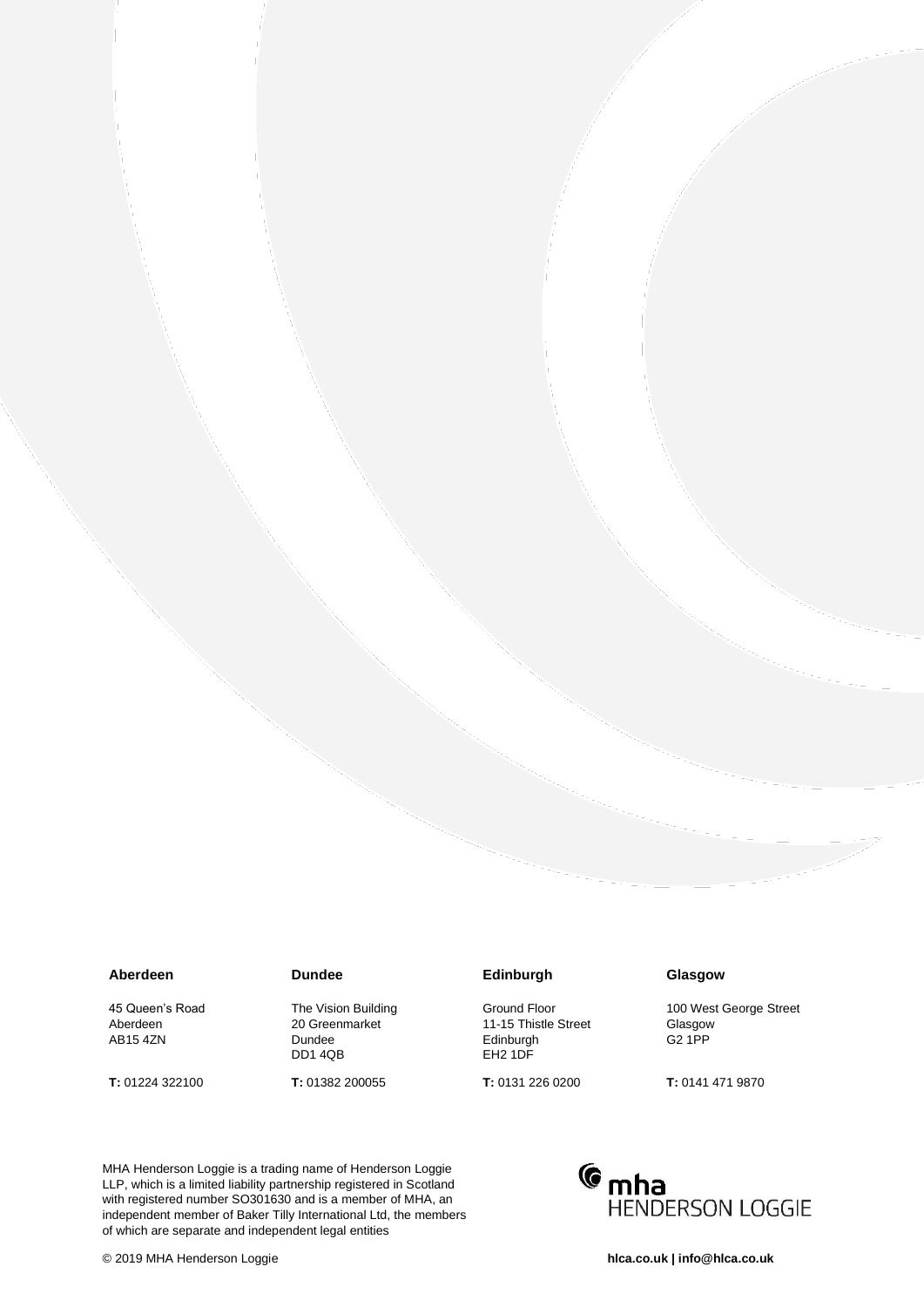**Tayside Valuation Joint Board**

**Follow-Up Reviews**

**2020/21**

**Internal Audit Report No: 2021/05**

**Draft issued: 7 June 2021**

**Final issued: 7 June 2021**



Now, for tomorrow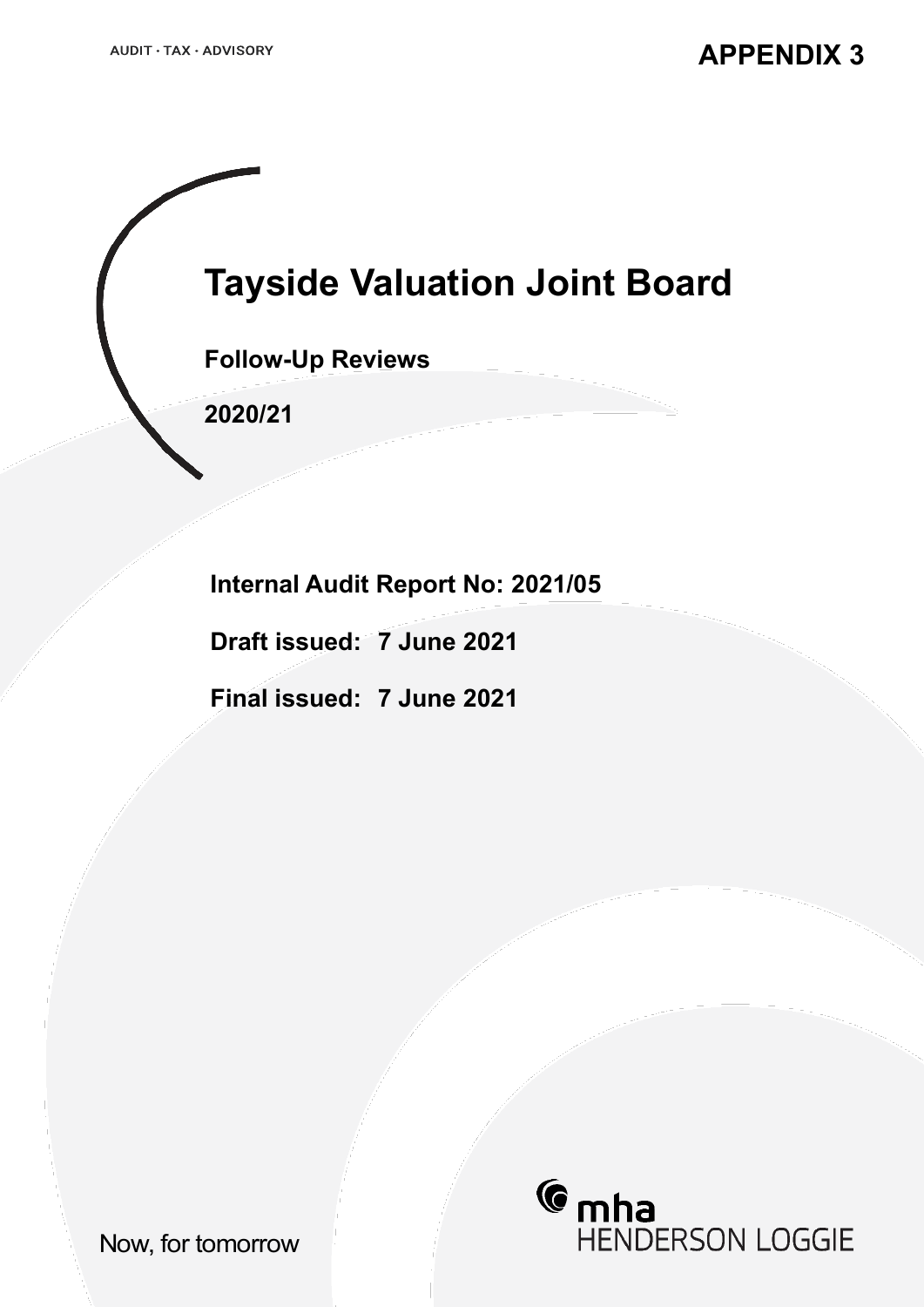

**Page No.**

| 1. Management Summary |                                                 | 1 - 2 |
|-----------------------|-------------------------------------------------|-------|
|                       | <b>Introduction and Background</b><br>$\bullet$ |       |
|                       | <b>Audit Scope and Objectives</b><br>$\bullet$  |       |
|                       | <b>Audit Approach</b><br>$\bullet$              |       |
|                       | <b>Overall Conclusion</b><br>$\bullet$          | 1 - 2 |
|                       | <b>Acknowledgements</b>                         |       |

### **Appendices**

| Appendix I         | Updated Action Plan: Internal Audit Report 2020/04 -<br><b>Staff Recruitment &amp; Retention / Organisational Development</b> | $3 - 5$ |
|--------------------|-------------------------------------------------------------------------------------------------------------------------------|---------|
| <b>Appendix II</b> | Updated Action Plan: Internal Audit Report 2020/05 -<br><b>IT Network Arrangements / Cyber Security</b>                       | $6 - 8$ |

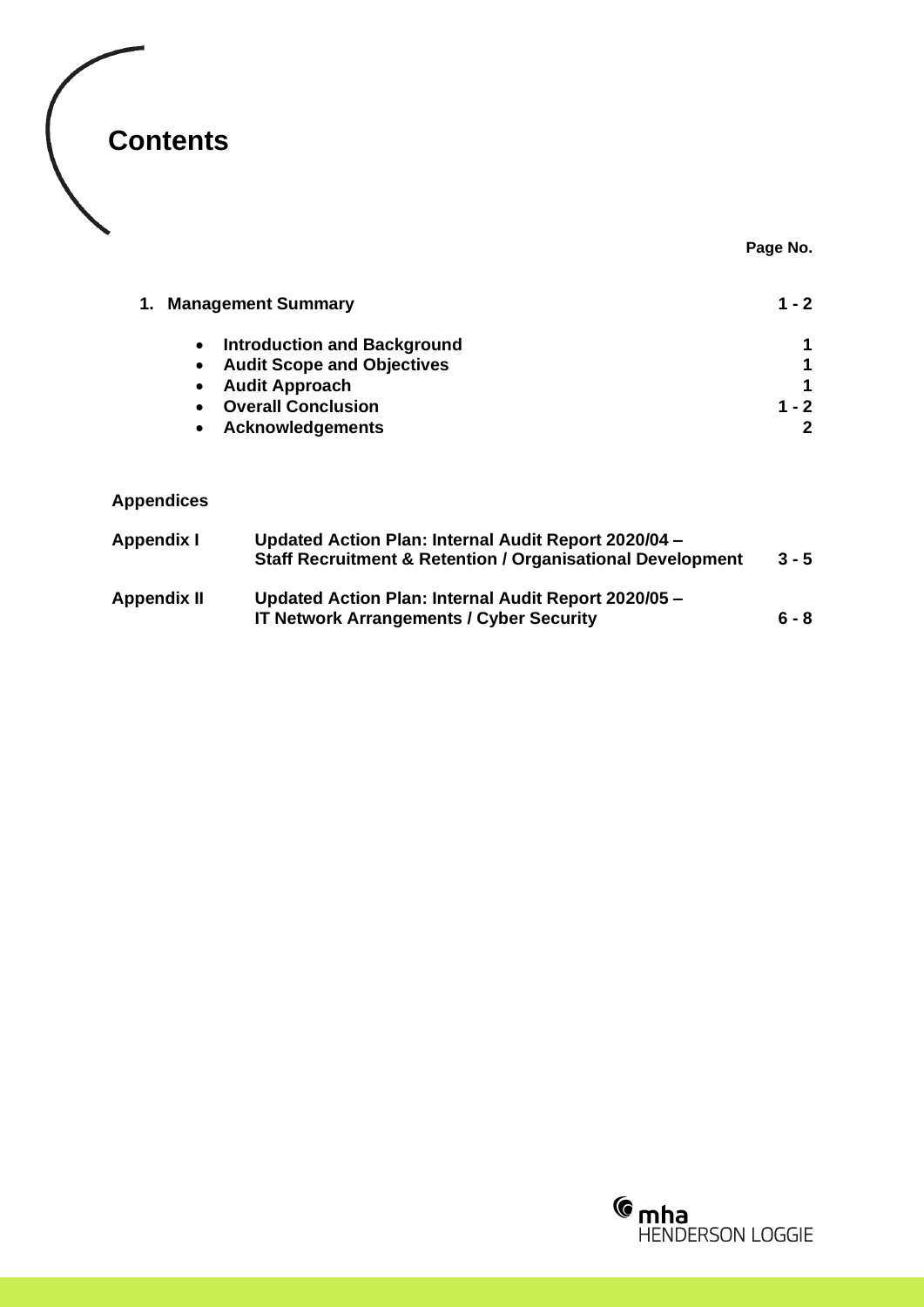## **1. Management Summary**

### **Introduction and Background**

We have been appointed as Internal Auditors to the Tayside Valuation Joint Board ('the Board') for the period 1 April 2019 to 31 March 2022. The Internal Audit Plan for 2020/21 includes time for follow-up work on the recommendations made in our Internal Audit reports issued during 2019/20. These were:

2020/04 – Staff Recruitment & Retention / Organisational Development; and 2020/05 – IT Network Arrangements / Cyber Security.

Reports 2020/01, 2020/02, 2020/03 and 2020/06 did not contain an action plan and therefore no follow-up was required as part of this review.

### **Audit Scope and Objectives**

The objective of our follow-up review is to assess whether recommendations made in internal audit reports from 2019/20, and previous years, have been appropriately implemented and to ensure that, where little or no progress has been made towards implementation, that plans are in place to progress them.

### **Audit Approach**

The audit approach taken was as follows:

- to request from responsible officers for each report listed above an update on the status of implementation of the recommendations made;
- to ascertain by review of supporting documentation, for any significant recommendations within the reports listed above, whether action undertaken has been adequate; and
- preparation of a summary of the current status of the recommendations for the Board.

### **Overall Conclusion**

The Board has made reasonable progress in fully implementing three of the seven recommendations followed up as part of this review. The remaining four recommendations have been assessed as 'partially implemented' and will be subject to follow-up at a later date.

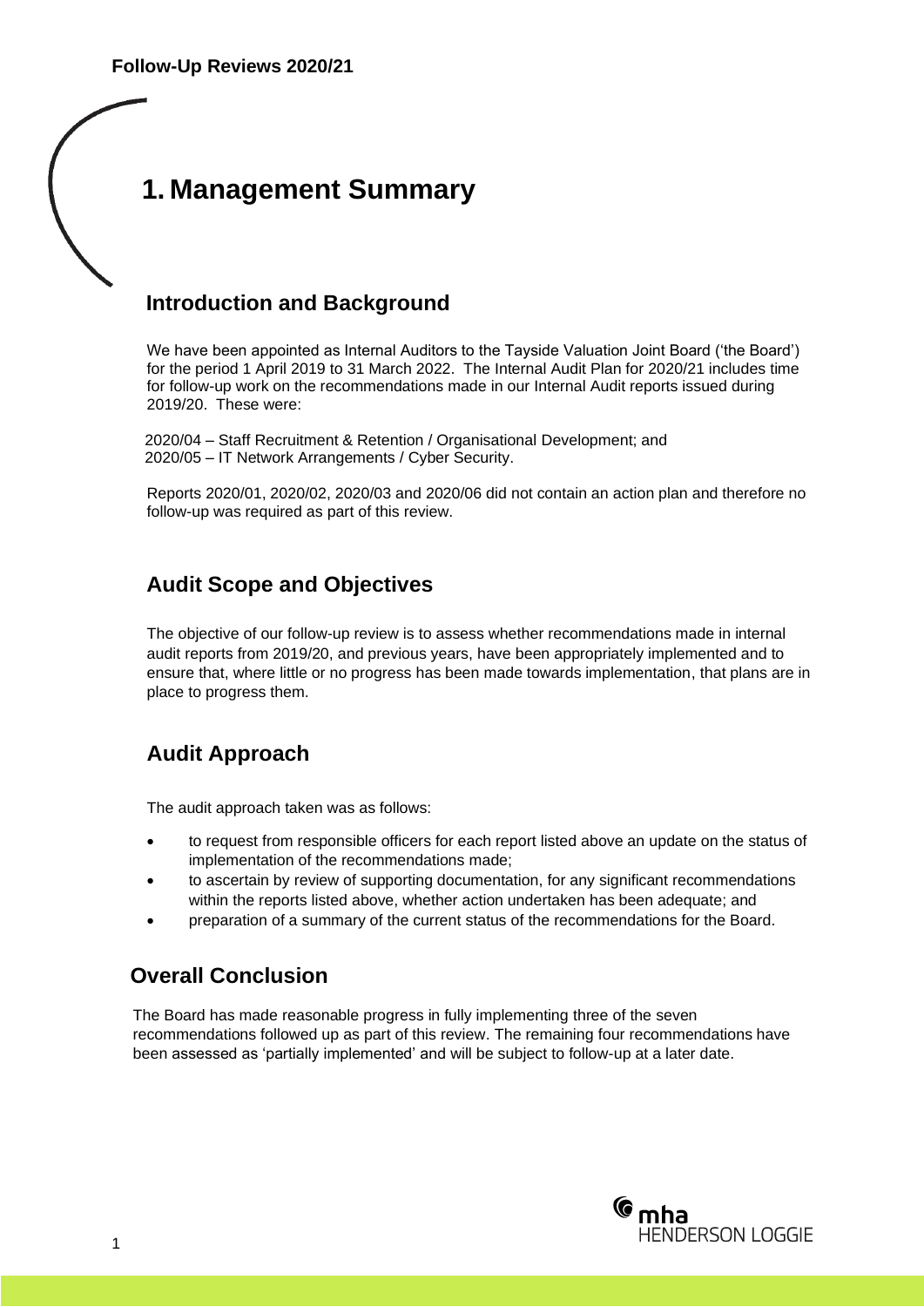### **Overall Conclusion (continued)**

| <b>From Original Reports</b>            |                        |                                | <b>From Follow-Up Work Performed</b> |                                        |                                                       |                                                    |
|-----------------------------------------|------------------------|--------------------------------|--------------------------------------|----------------------------------------|-------------------------------------------------------|----------------------------------------------------|
| <b>Area</b>                             | Rec'n<br><b>Grades</b> | <b>Number</b><br><b>Agreed</b> | <b>Fully</b><br><b>Implemented</b>   | <b>Partially</b><br><b>Implemented</b> | <b>Little or No</b><br><b>Progress</b><br><b>Made</b> | <b>Considered</b><br><b>But Not</b><br>implemented |
| <b>Staff</b>                            |                        |                                |                                      |                                        |                                                       |                                                    |
| <b>Recruitment &amp;</b><br>Retention / | $\overline{2}$         |                                |                                      | ۰                                      |                                                       |                                                    |
| Organisational<br>Development           | 3                      | 3                              | 2                                    | 1                                      |                                                       |                                                    |
| <b>Total</b>                            |                        | $\overline{\mathbf{3}}$        | $\overline{2}$                       | $\overline{1}$                         |                                                       |                                                    |
| <b>IT Network</b>                       |                        |                                |                                      | ۰                                      |                                                       |                                                    |
| Arrangements /<br><b>Cyber Security</b> | $\overline{2}$         |                                |                                      | 1                                      |                                                       |                                                    |
|                                         | 3                      | 3                              | $\overline{1}$                       | $\overline{2}$                         |                                                       |                                                    |
| <b>Total</b>                            |                        | $\overline{4}$                 | 1                                    | $\overline{3}$                         |                                                       |                                                    |
| <b>Grand Total</b>                      |                        | $\overline{7}$                 | $\mathbf{3}$                         | $\overline{\mathbf{4}}$                |                                                       |                                                    |

The grades, as detailed below, denote the level of importance as they relate to each individual recommendation:

| <b>Priority 1</b> | Issues which require the consideration of the Joint Board.                                                                         |  |  |
|-------------------|------------------------------------------------------------------------------------------------------------------------------------|--|--|
| <b>Priority 2</b> | Significant matters which the Assessor can resolve.                                                                                |  |  |
| <b>Priority 3</b> | Less significant matters, which do not require urgent attention, but which should be<br>followed up within a reasonable timescale. |  |  |

### **Acknowledgments**

We would like to take this opportunity to thank the staff at the Board who assisted us during our review.

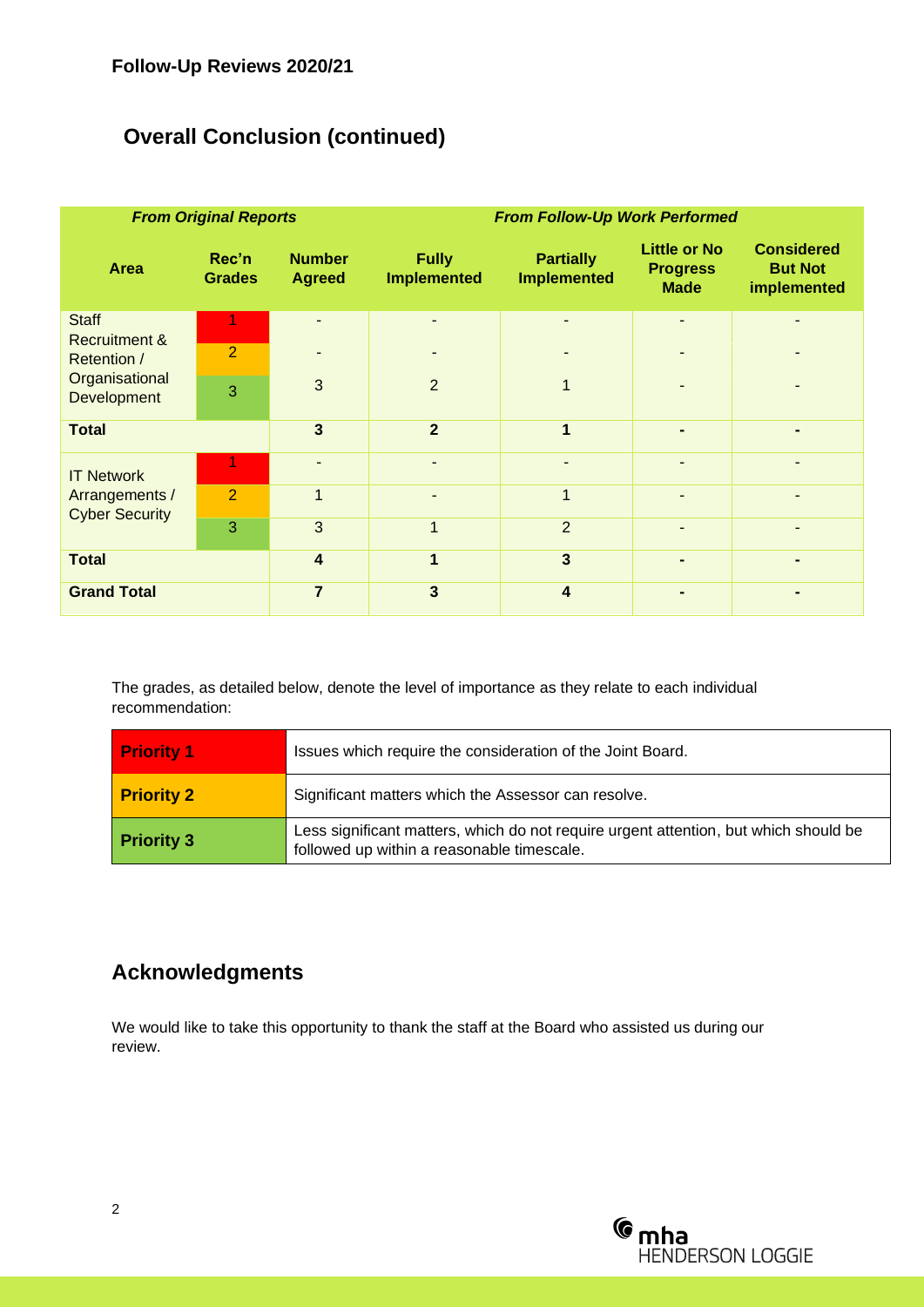## **Appendix I - Updated Action Plan: Internal Audit Report 2020/04 – Staff Recruitment & Retention / Organisational Development**

| <b>Recommendation</b>                                                                                                                                                                                                                                                                                                                                      | Grade | <b>Management Response</b>                                                                                                                                                                                                                                                                                                                                                                                                             | <b>Agreed</b><br>Y/N | <b>Responsible</b><br><b>Officer</b><br><b>For Action</b> | <b>Agreed</b><br><b>Completion</b><br><b>Date</b> | Progress at June 2021                                                                                                            |
|------------------------------------------------------------------------------------------------------------------------------------------------------------------------------------------------------------------------------------------------------------------------------------------------------------------------------------------------------------|-------|----------------------------------------------------------------------------------------------------------------------------------------------------------------------------------------------------------------------------------------------------------------------------------------------------------------------------------------------------------------------------------------------------------------------------------------|----------------------|-----------------------------------------------------------|---------------------------------------------------|----------------------------------------------------------------------------------------------------------------------------------|
| R1 In order to meet the anticipated<br>changes to non-domestic property<br>valuation and Electoral Registration<br>legislation, and associated practices,<br>the Board should consider<br>performing a forecast of expected<br>staff numbers, skill needs and staff<br>costs on a rolling three-year basis,<br>using scenario planning where<br>necessary. | 3     | The organisational<br>structure approved by the<br>Board in June 2019<br>reflected detailed<br>consideration of the current<br>workforce, skill needs,<br>projected staff requirement<br>& costs over the period until<br>2022 and beyond (including<br>the additional duties<br>imposed following the<br>Barclay Report). This will<br>be reviewed annually to<br>forecast future<br>requirements on a rolling<br>three-yearly basis. | Yes                  | Assessor                                                  | 30 June 2020                                      | The Assessor now undertakes an<br>annual review of the workforce plan &<br>organisational structure.<br><b>Fully Implemented</b> |

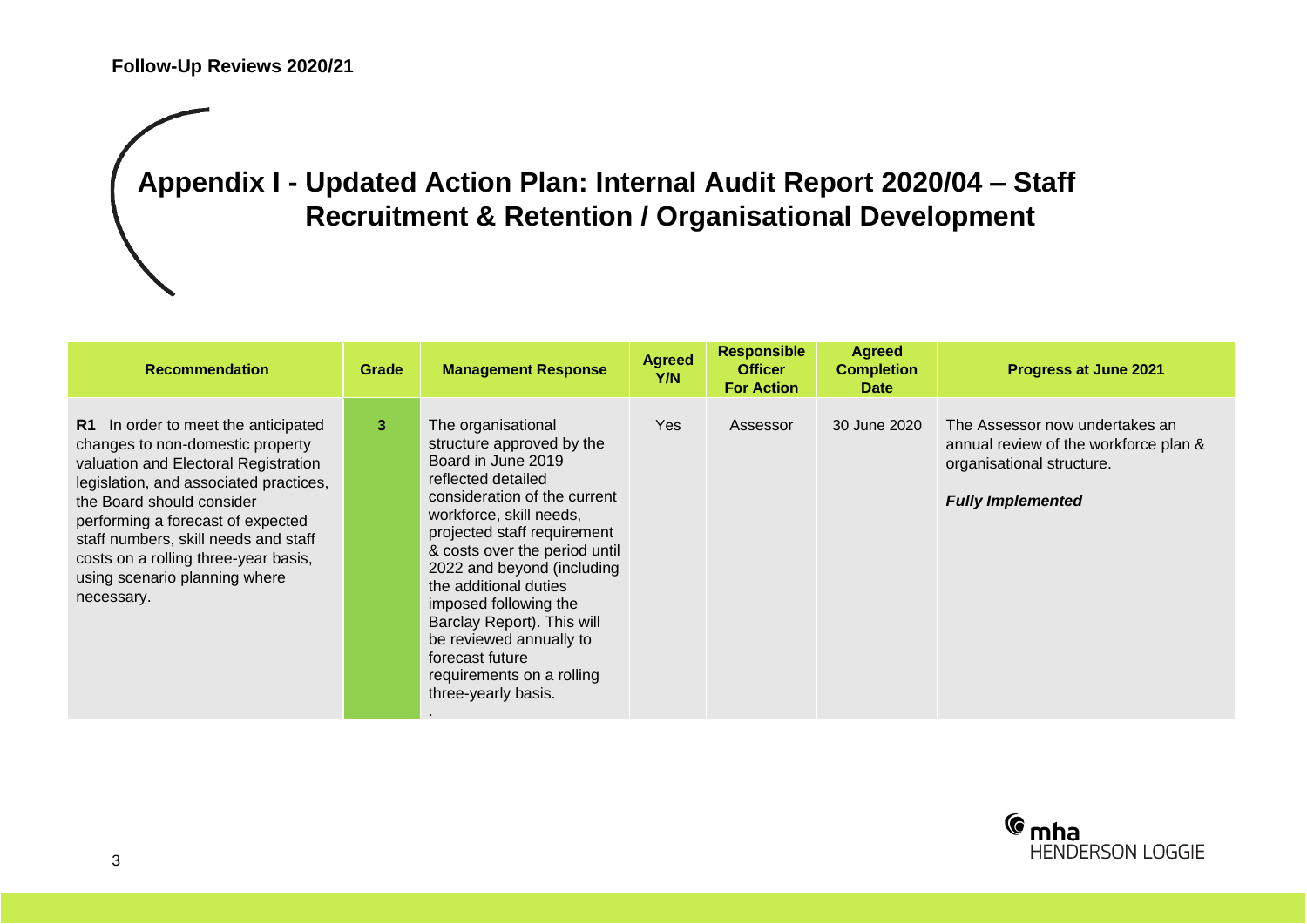| <b>Recommendation</b>                                                                                                                                                                                                                                      | Grade | <b>Management Response</b>                   | <b>Agreed</b><br>Y/N | <b>Responsible</b><br><b>Officer</b><br><b>For Action</b> | <b>Agreed</b><br><b>Completion</b><br><b>Date</b> | Progress at June 2021                                                                                                                                                                                                                        |
|------------------------------------------------------------------------------------------------------------------------------------------------------------------------------------------------------------------------------------------------------------|-------|----------------------------------------------|----------------------|-----------------------------------------------------------|---------------------------------------------------|----------------------------------------------------------------------------------------------------------------------------------------------------------------------------------------------------------------------------------------------|
| Ensure that a timetable is<br>R <sub>2</sub><br>agreed for undertaking a formal skills<br>audit of staff. The results should link<br>to the Board's workforce planning<br>analysis (see R1) and inform the<br>Board's succession planning<br>arrangements. | 3     | A formal skills audit will be<br>undertaken. | <b>Yes</b>           | Principal<br>Valuer                                       | 30 June 2020                                      | Ongoing.<br>Due to issues related to the pandemic<br>the skills audit has been delayed. This is<br>now expected to take place by 31<br>December 2021.<br><b>Revised Completion Date: 31</b><br>December 2021<br><b>Partially Implemented</b> |

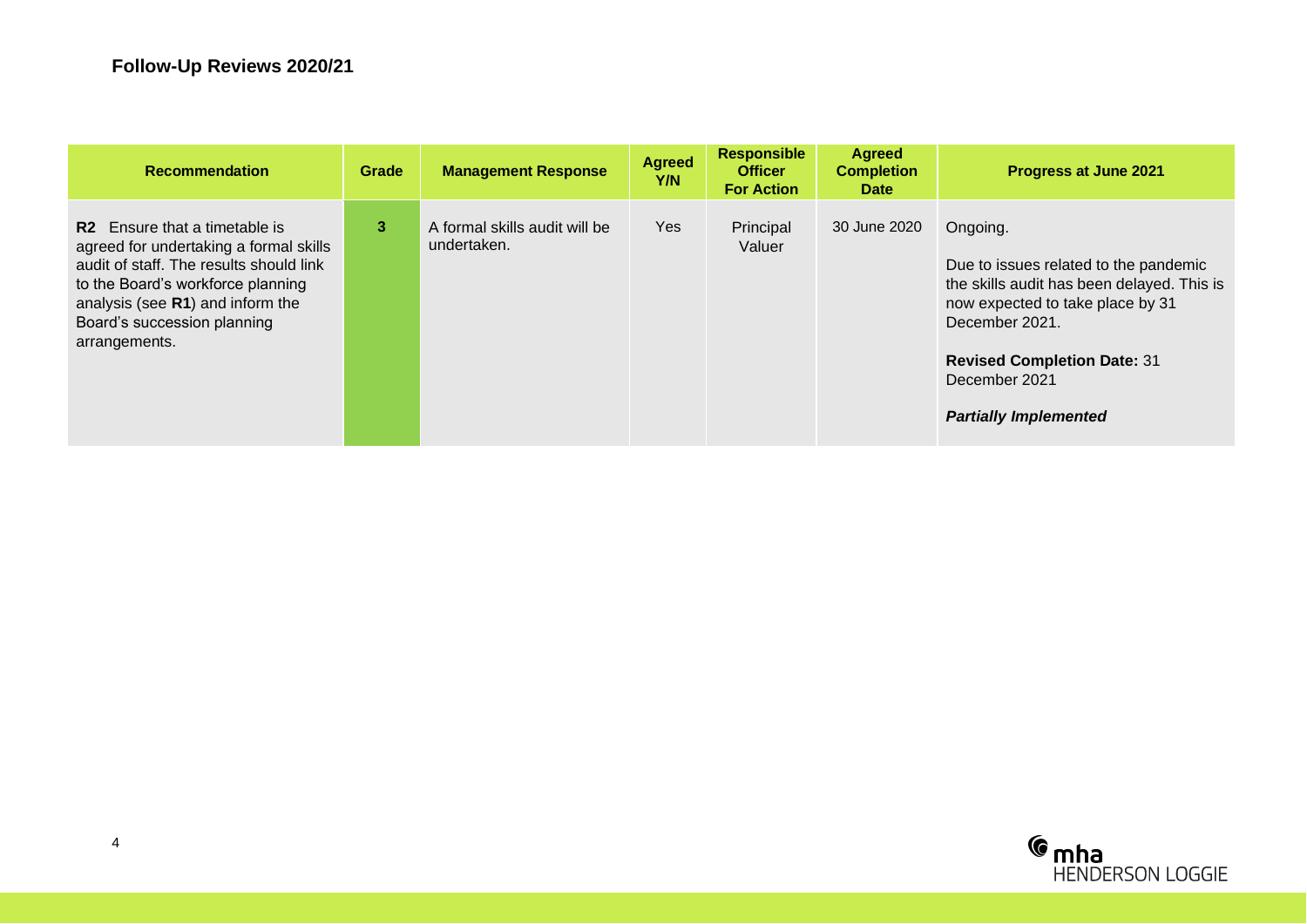| <b>Recommendation</b>                                                                                                                                                                                                                                                                                                                                                                                                                                                                                                                                                                                                                                                                                                                                           | Grade | <b>Management Response</b>                                                                                                                                                              | <b>Agreed</b><br>Y/N | <b>Responsible</b><br><b>Officer</b><br><b>For Action</b> | <b>Agreed</b><br><b>Completion</b><br><b>Date</b> | <b>Progress at June 2021</b>                                                                              |
|-----------------------------------------------------------------------------------------------------------------------------------------------------------------------------------------------------------------------------------------------------------------------------------------------------------------------------------------------------------------------------------------------------------------------------------------------------------------------------------------------------------------------------------------------------------------------------------------------------------------------------------------------------------------------------------------------------------------------------------------------------------------|-------|-----------------------------------------------------------------------------------------------------------------------------------------------------------------------------------------|----------------------|-----------------------------------------------------------|---------------------------------------------------|-----------------------------------------------------------------------------------------------------------|
| R3 Consideration should be given<br>to the development of a 'Training<br>application and evaluation form'<br>which captures expected learning<br>outcomes and also provides the<br>opportunity for staff to subsequently<br>formally evaluate the achievement of<br>anticipated learning outcomes and to<br>record feedback after attending the<br>relevant training course. Completed<br>forms should then be signed-off by<br>managers and form part of the EPDR<br>process. Feedback provided on the<br>forms should be reviewed and the<br>results used to inform future selection<br>of training providers and will inform<br>an analysis of training spend and<br>benefits derived to ensure that best<br>value is being achieved from training<br>spend. | 3     | A training application form<br>will be developed to be<br>completed when individual<br>training requests are made<br>which shall include<br>expected learning<br>outcomes and feedback. | Yes                  | Principle<br>Valuer                                       | 30 June 2020                                      | A training application / evaluation form<br>has been developed and is in use.<br><b>Fully Implemented</b> |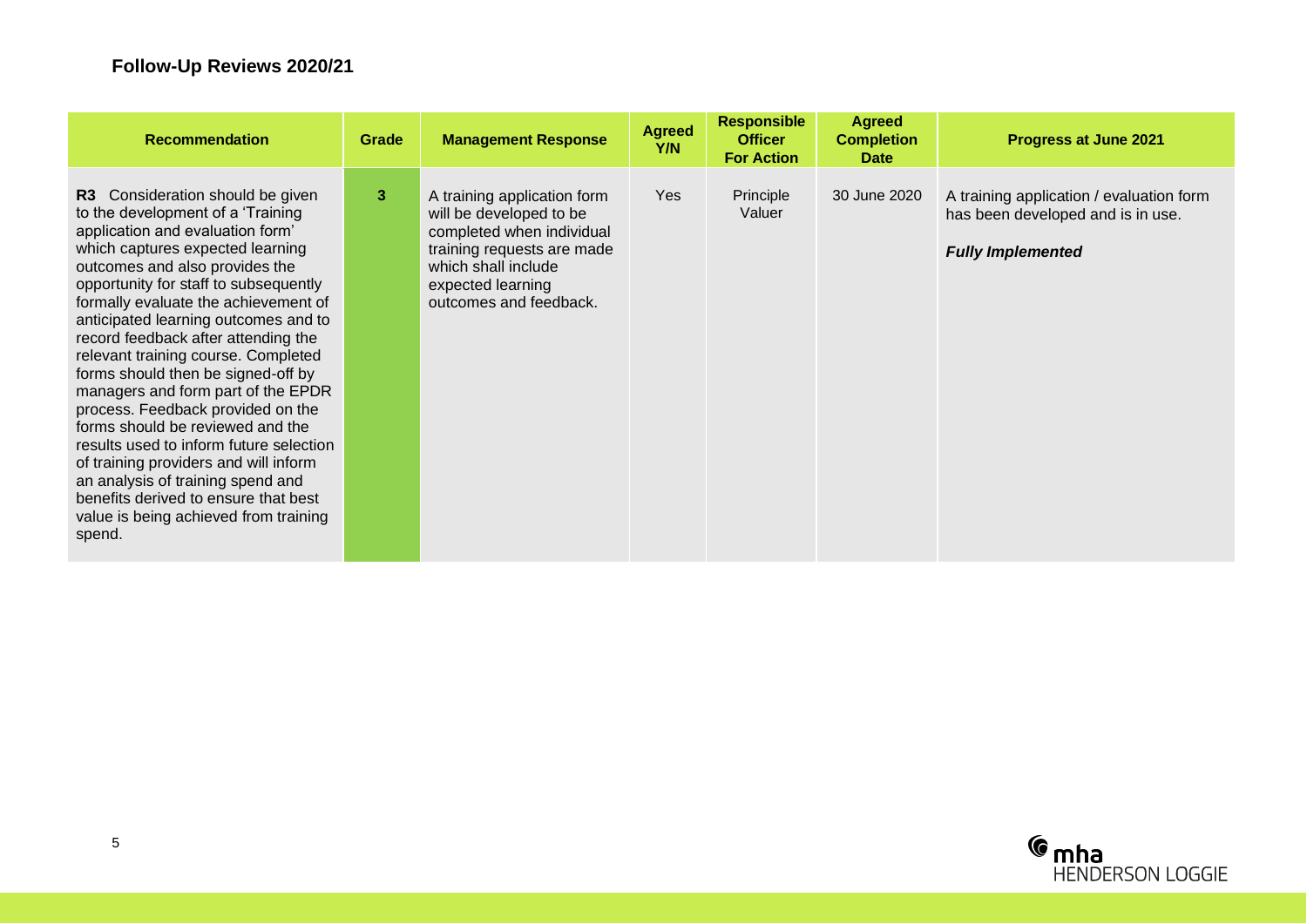## **Appendix II - Updated Action Plan: Internal Audit Report 2020/05 – IT Network Arrangements / Cyber Security**

| <b>Recommendation</b>                                                                                                                                                                                                                                                                                                                                                                                                                                                              | Grade          | <b>Management Response</b>                                                                                                                                                               | <b>Agreed</b><br>Y/N | <b>Responsible</b><br><b>Officer</b><br><b>For Action</b> | <b>Agreed</b><br><b>Completion</b><br><b>Date</b> | Progress at June 2021                                                                                                                                                                                                                                                                                               |
|------------------------------------------------------------------------------------------------------------------------------------------------------------------------------------------------------------------------------------------------------------------------------------------------------------------------------------------------------------------------------------------------------------------------------------------------------------------------------------|----------------|------------------------------------------------------------------------------------------------------------------------------------------------------------------------------------------|----------------------|-----------------------------------------------------------|---------------------------------------------------|---------------------------------------------------------------------------------------------------------------------------------------------------------------------------------------------------------------------------------------------------------------------------------------------------------------------|
| Tools such as network intrusion<br>R1.<br>detection and network intrusion<br>prevention should be placed on the<br>network and configured to monitor<br>traffic for unusual or malicious<br>incoming and outgoing activity that<br>could be indicative of an attack or an<br>attempt. Alerts generated by the<br>system should be promptly managed<br>by IT staff, trends analysed and<br>where significant security issues are<br>identified these are reported to<br>management. | 3              | Management will<br>investigate the availability<br>of suitable Intrusion<br>Detection and Intrusion<br>Prevention systems which<br>are compatible with existing<br>network arrangements. | Yes                  | <b>IT Manager</b>                                         | 31 March 2021                                     | Appropriate software and support<br>services have been purchased. Delivery<br>of the necessary hardware has been<br>delayed due to global shortages. The<br>system will be installed once the<br>hardware becomes available<br><b>Revised Completion Date: 31</b><br>December 2021.<br><b>Partially Implemented</b> |
| R <sub>2</sub><br>Consider disabling the<br>autorun facility on all networked<br>devices.                                                                                                                                                                                                                                                                                                                                                                                          | 3 <sup>2</sup> | The auto run facility will be<br>disabled.                                                                                                                                               | Yes                  | <b>IT Manager</b>                                         | 30 August 2020                                    | The auto run facility has been disabled.<br><b>Fully Implemented</b>                                                                                                                                                                                                                                                |

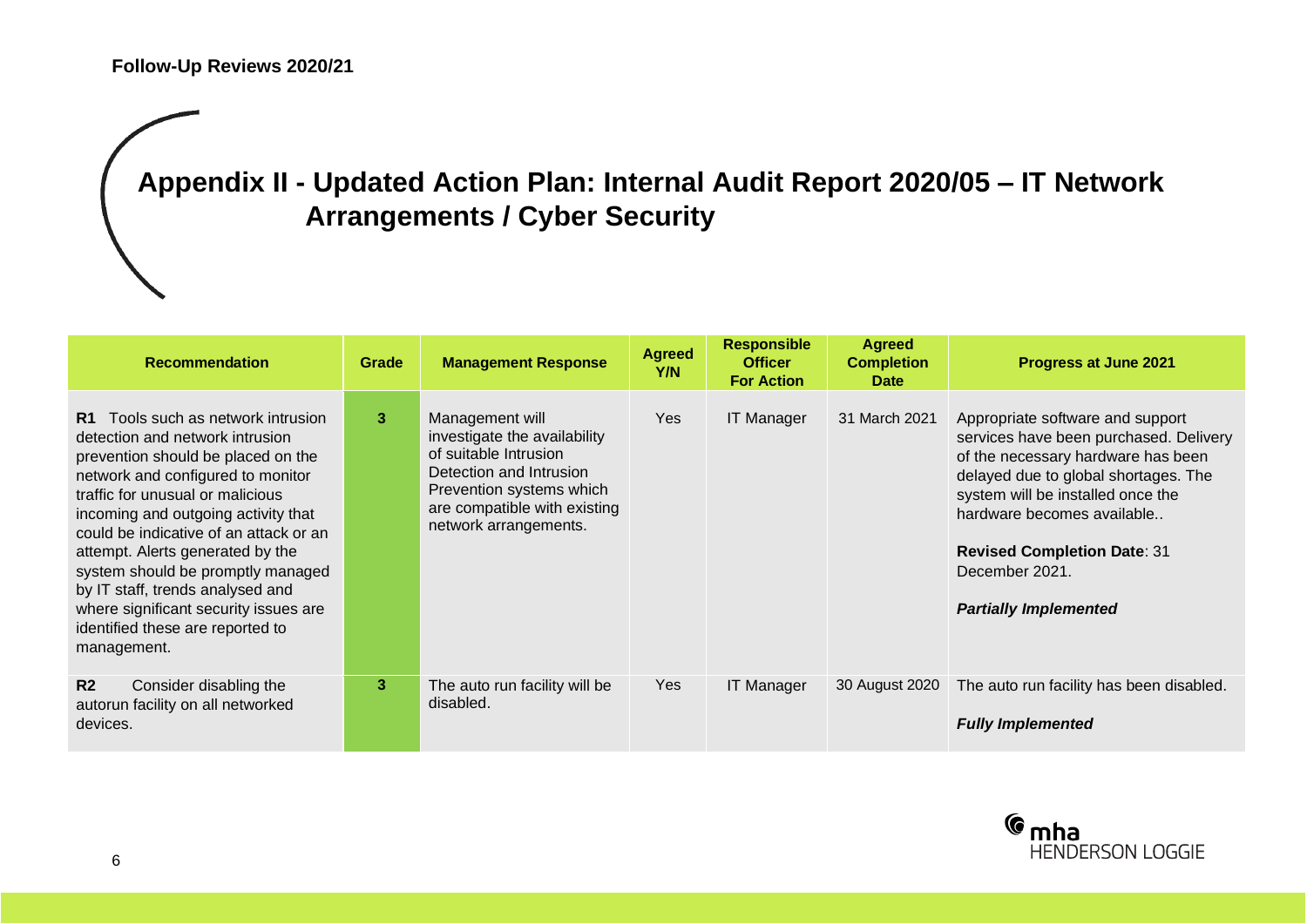| <b>Recommendation</b>                                                                                                                                                                                                                                                                                                                                                                                                                                                                                                                                                                                                                                                               | Grade          | <b>Management Response</b>                                                                                                                                                                                                                                                                                          | <b>Agreed</b><br>Y/N | <b>Responsible</b><br><b>Officer</b><br><b>For Action</b> | <b>Agreed</b><br><b>Completion</b><br><b>Date</b> | Progress at June 2021                                                                                                                                                                                                                                                                                                                                                                                  |
|-------------------------------------------------------------------------------------------------------------------------------------------------------------------------------------------------------------------------------------------------------------------------------------------------------------------------------------------------------------------------------------------------------------------------------------------------------------------------------------------------------------------------------------------------------------------------------------------------------------------------------------------------------------------------------------|----------------|---------------------------------------------------------------------------------------------------------------------------------------------------------------------------------------------------------------------------------------------------------------------------------------------------------------------|----------------------|-----------------------------------------------------------|---------------------------------------------------|--------------------------------------------------------------------------------------------------------------------------------------------------------------------------------------------------------------------------------------------------------------------------------------------------------------------------------------------------------------------------------------------------------|
| R3<br>Develop a programme of<br>information security training for new<br>and existing staff to mitigate<br>information security risks, covering:<br>the Board's IT security policies<br>and procedures.<br>cyber security risks and<br>$\bullet$<br>strategies for defence, covering<br>internet safety, mobile and<br>home working, phishing, and<br>prevention against malware.<br>regular refresher training on the<br>security risks to the<br>organisation.<br>supporting staff in information<br>security roles to enrol on a<br>recognised certification scheme.<br>monitoring the effectiveness of<br>security training; and<br>promoting an incident reporting<br>culture. | 2 <sup>1</sup> | Management will<br>investigate whether a<br>suitable programme of<br>information security training<br>for existing staff can be<br>sourced externally or<br>developed internally.<br>Consideration will be given<br>to the availability of suitable<br>certification-based training<br>for staff in security roles. | Yes                  | <b>IT Manager</b>                                         | 30 June 2021                                      | A programme for staff to complete<br>national cyber security training is<br>underway - expected to be completed by<br>30 September 2021.<br>A certificate-based training course for<br>staff in security roles has been identified<br>and arrangements will be made for one<br>member of staff undertake this.<br><b>Revised Completion Date: 30</b><br>September 2021<br><b>Partially Implemented</b> |

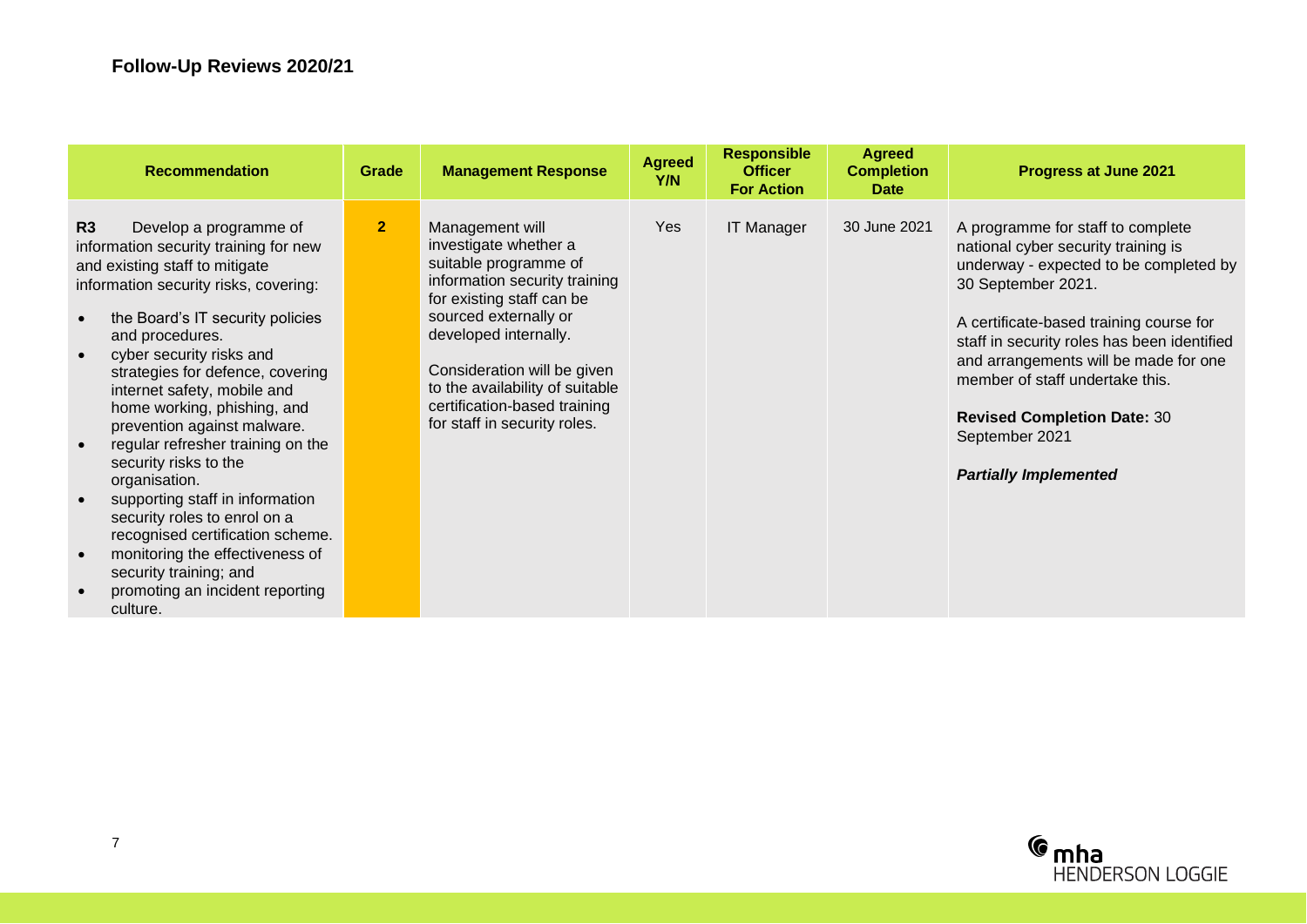| <b>Recommendation</b>                                                                                                                                                                                                                                                                                                                                                                        | Grade | <b>Management Response</b>                                                                                                                                                                                                     | <b>Agreed</b><br>Y/N | <b>Responsible</b><br><b>Officer</b><br><b>For Action</b> | <b>Agreed</b><br><b>Completion</b><br><b>Date</b> | Progress at June 2021                                                                                                                                                   |
|----------------------------------------------------------------------------------------------------------------------------------------------------------------------------------------------------------------------------------------------------------------------------------------------------------------------------------------------------------------------------------------------|-------|--------------------------------------------------------------------------------------------------------------------------------------------------------------------------------------------------------------------------------|----------------------|-----------------------------------------------------------|---------------------------------------------------|-------------------------------------------------------------------------------------------------------------------------------------------------------------------------|
| R <sub>4</sub><br>Once training has been<br>delivered (R3) establish mechanisms<br>to test the effectiveness and value of<br>the security training provided to staff.<br>Those areas of the organisation that<br>regularly feature in security reports or<br>achieve the lowest feedback from<br>information security questionnaires<br>should be targeted for further tailored<br>training. | 3     | Management will<br>investigate the availability<br>of mechanisms to test the<br>effectiveness of security<br>training provided to staff.<br>Any resultant feedback will<br>be utilised to target further<br>tailored training. | Y                    | <b>IT Manager</b>                                         | 30 June 201                                       | A mechanism for testing the effectiveness<br>of security training is under development.<br>Revised Completion Date: 31 December<br>2021<br><b>Partially Implemented</b> |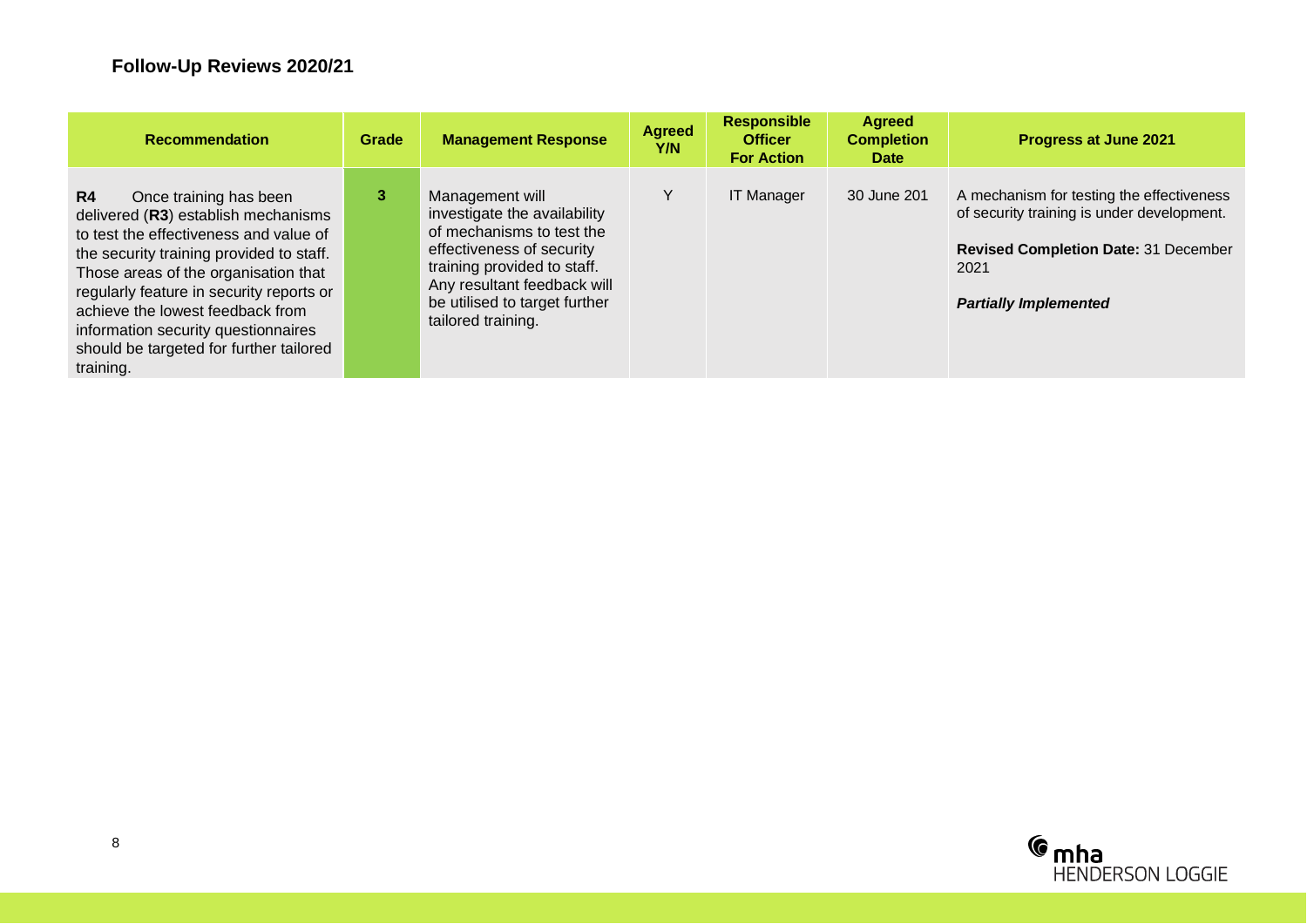#### **Aberdeen**

45 Queen's Road Aberdeen AB15 4ZN

**T:** 01224 322100

The Vision Building 20 Greenmarket Dundee

**T:** 01382 200055

**Dundee**

DD1 4QB

#### **Edinburgh**

Ground Floor 11-15 Thistle Street Edinburgh EH2 1DF

**T:** 0131 226 0200

MHA Henderson Loggie is a trading name of Henderson Loggie LLP, which is a limited liability partnership registered in Scotland with registered number SO301630 and is a member of MHA, an independent member of Baker Tilly International Ltd, the members of which are separate and independent legal entities

© 2019 MHA Henderson Loggie

100 West George Street

Glasgow G2 1PP

**Glasgow**

**T:** 0141 471 9870

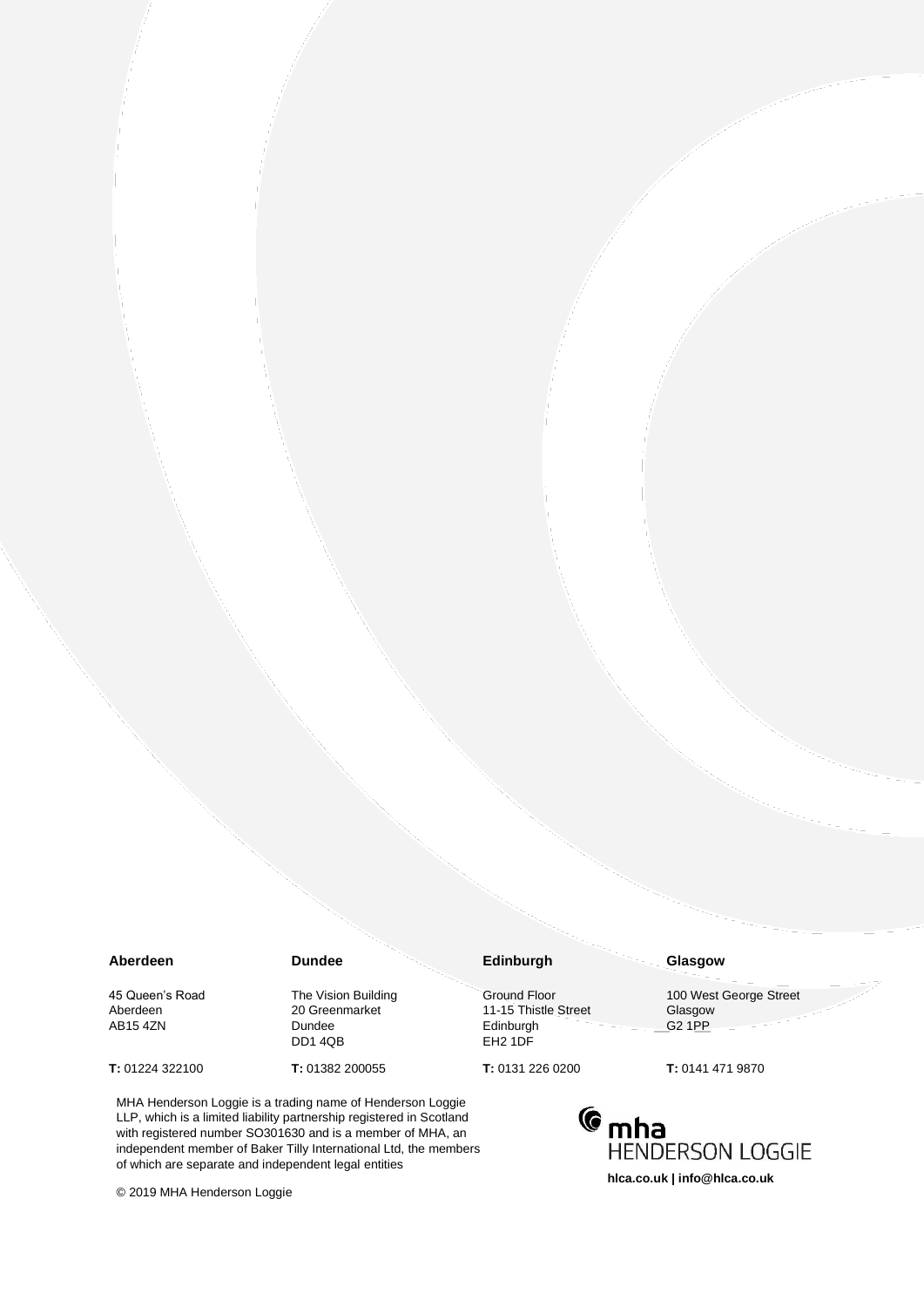# **Tayside Valuation Joint Board**

**Annual Report to the Joint Board and the Assessor on the Provision of Internal Audit Services for 2020/21**

**Internal Audit Report No: 2021/06**

**Draft issued: 7 June 2021**

**Final issued: 7 June 2021**



Now, for tomorrow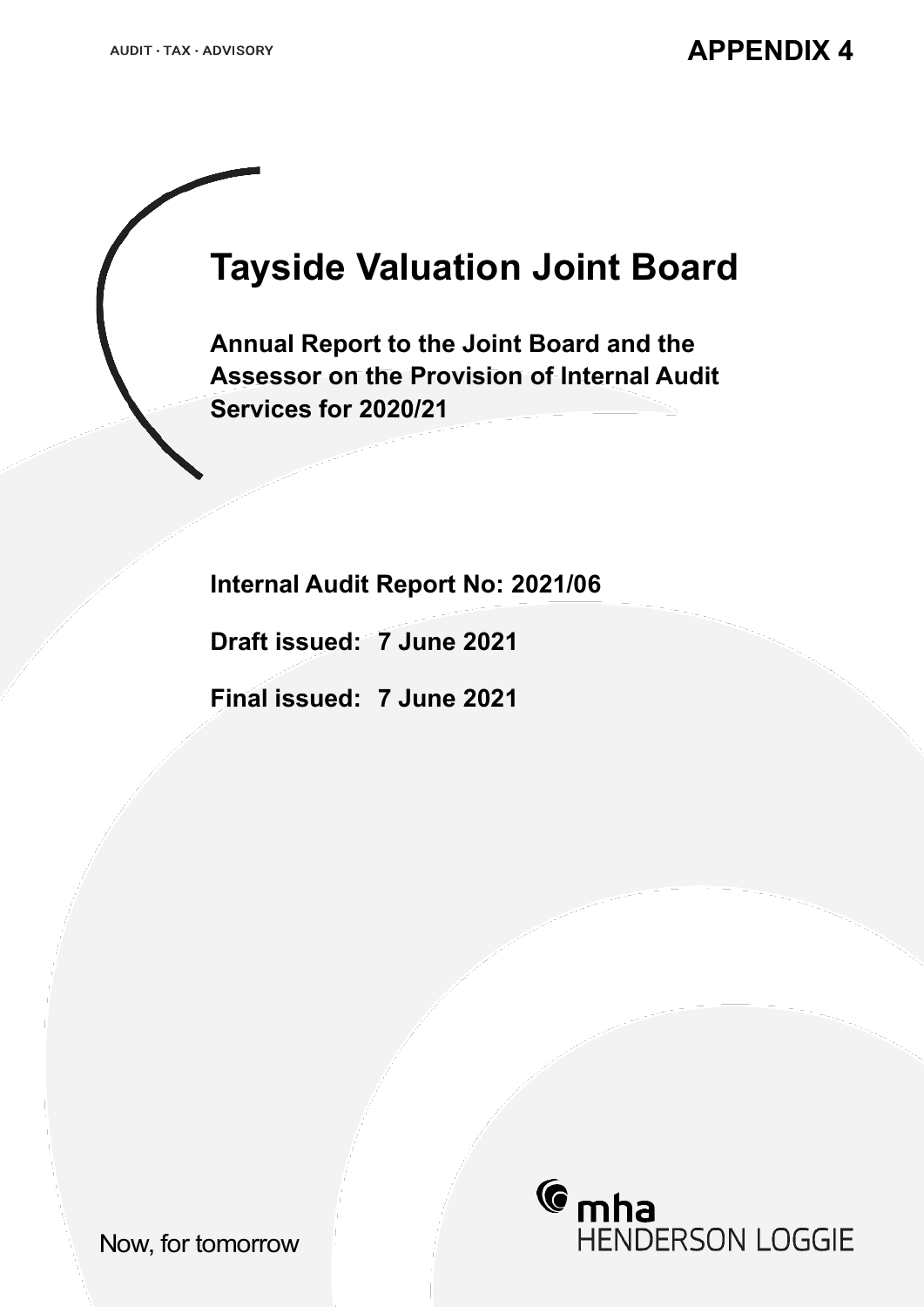

**Page No.**

| 1. Annual Report and Opinion          | $1 - 3$  |
|---------------------------------------|----------|
| 2. Reports Submitted                  | $4 - 5$  |
| 3. Summary of Results and Conclusions | $6 - 11$ |
| 4. Time Spent – Actual v Budget       | 12       |
| 5. Operational Plan for 2021/22       | 13       |

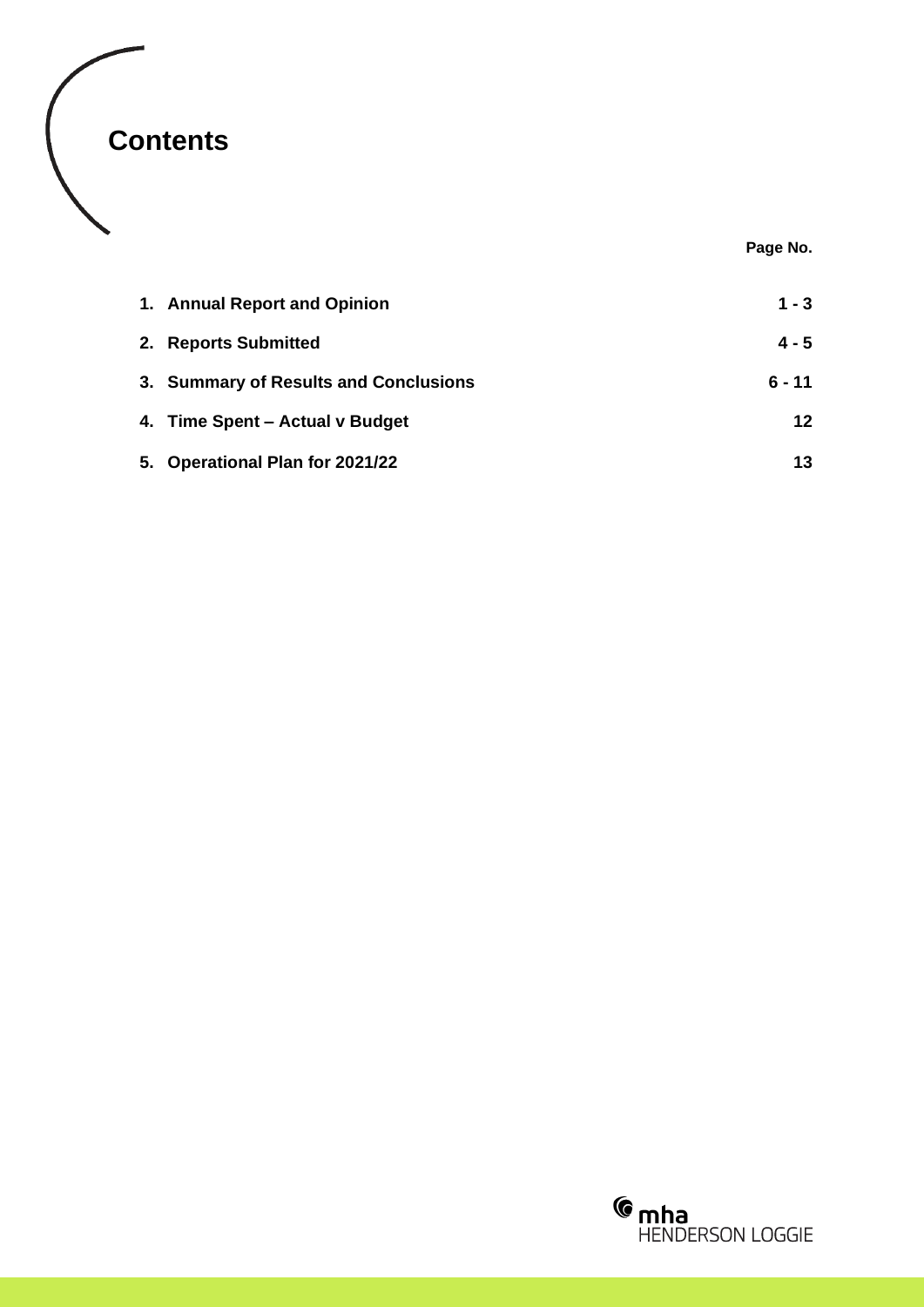## **1. Annual Report and Opinion**

### **Introduction**

- 1.1 We were formally re-appointed in April 2019 as internal auditors of Tayside Valuation Joint Board ('the Board') for the period 1 April 2019 to 31 March 2022. This report summarises the internal audit work performed during 2020/21.
- 1.2 An Audit Needs Assessment (ANA), based on the areas of risk that the Board is exposed to, was prepared as part of our internal audit programme for 2019/20 (internal audit report 2020/01, issued in July 2019). The ANA was prepared following discussion with the Assessor, several senior Board personnel, the external auditors, and with reference to the CIPFA Code of Practice for Internal Audit in Local Government in the United Kingdom. The ANA was prepared on the basis of the normal three-year internal audit cycle, covering the period 2019/20 to 2021/22. Work in the previous three-year cycle was used to update the key control environment. Following on from the ANA, a Strategic Plan was formulated covering the three-year cycle.
- 1.3 The Internal Audit Annual Plan 2020/21 reflected the allocation of days shown in Year 2 of the Audit Needs Assessment and Strategic Plan 2019 to 2020, with no changes made.
- 1.4 The work delivered in 2020/21 followed that set out in the Annual Plan for 2020/21. The reports submitted are listed in Section 2 of this report and a summary of results and conclusions from each finalised assignment is given at Section 3.
- 1.5 An analysis of time spent against budget is shown below in Section 4.

### **Public Sector Internal Audit Standards (PSIAS) Reporting Requirements**

- 1.6 The Board has responsibility for maintaining an effective internal audit activity. You have engaged us to provide an independent risk-based assurance and consultancy internal audit service. To help you assess that you are maintaining an effective internal audit activity we:
	- Confirm our independence:
	- Provide information about the year's activity and the work planned for next year in this report; and
	- Provide quality assurance through self-assessment and independent external review of our methodology and operating practices.

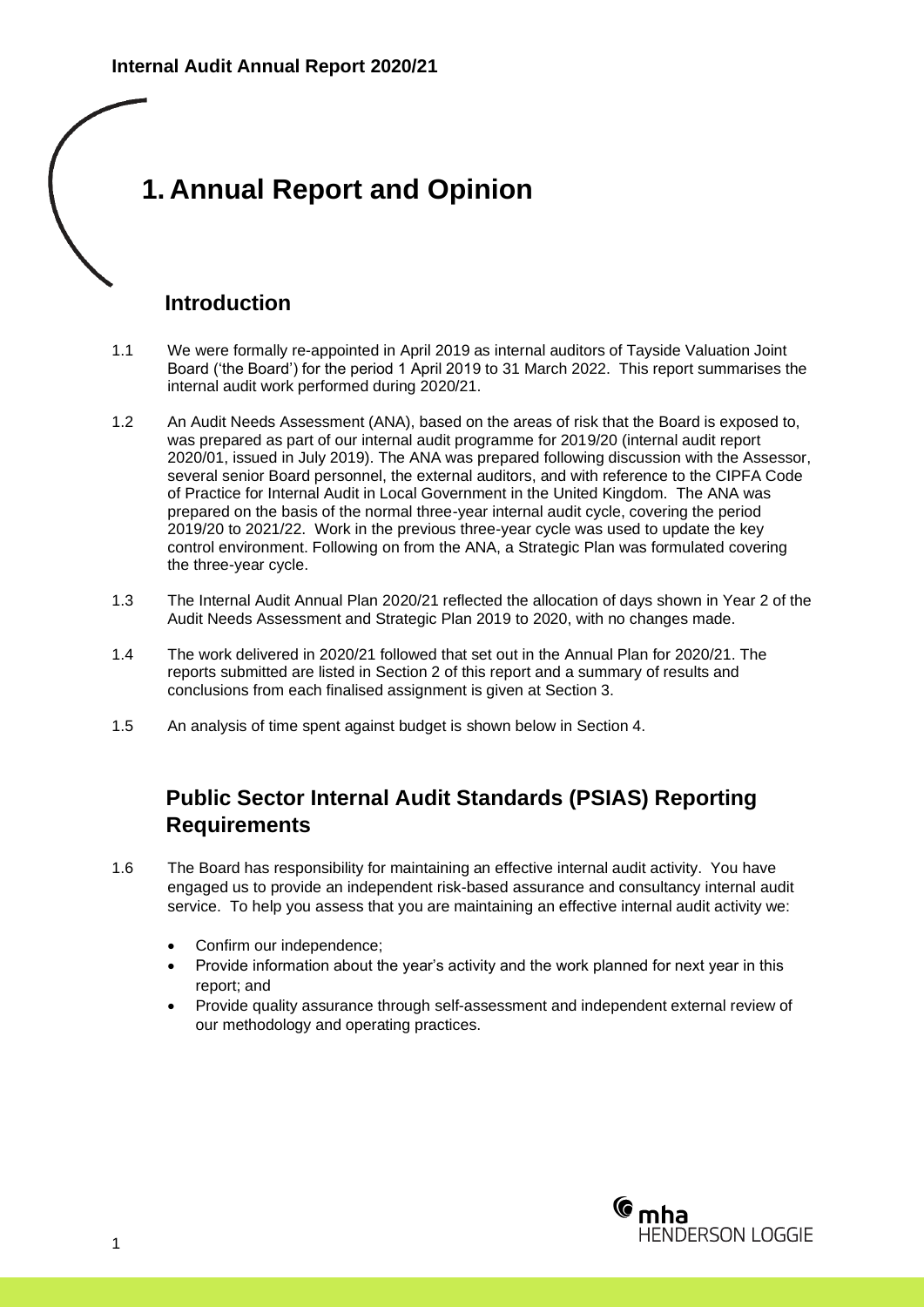#### **Internal Audit Annual Report 2020/21**

- 1.7 Self-assessment is undertaken through:
	- Our continuous improvement approach to our service. We will discuss any new developments with management throughout the year;
	- Ensuring compliance with best professional practice, in particular the PSIAS;
	- Annual confirmation from all staff that they comply with required ethical standards and remain independent of clients;
	- Internal review of each assignment to confirm application of our methodology which is summarised in our internal audit manual; and
	- Annual completion of a checklist to confirm PSIAS compliance. This is undertaken annually in April.
- 1.8 External assessment is built into our firm-wide quality assurance procedures. Henderson Loggie is a member of MHA, a national association of independent accountancy firms. Continued membership of MHA is dependent on maintaining a good level of quality and adhering to accounting and auditing standards in the provision of our services. Annual quality reviews are conducted to confirm our continuing achievement of this quality. The latest independent review in March 2019 included our internal audit service. Overall, the review found the firm's policies and procedures relating to internal audit to be compliant with the PSIAS. In the intervening years we conduct a self-evaluation exercise, with the latest selfevaluation in April 2021 confirming that the findings of the latest independent review remain valid.
- 1.9 The results of our self-assessment are that we are able to confirm that our service is independent of the Board and complies with the PSIAS.

### **Significant Issues**

- 1.10 There were no significant issues or major internal control weaknesses noted from the internal audit work conducted during 2020/21. All internal audit reports issued during 2020/21 concluded that systems met control objectives and provided good assurance.
- 1.11 During 2020/21 the Board made reasonable progress in fully implementing three of the seven recommendations contained within internal audit reports issued in 2019/20. Our Follow-Up Reviews (Internal Audit Report 2021/05) reported that the remaining four recommendations have been assessed as 'partially implemented' and will be subject to follow-up at a later date.
- 1.12 There were no instances of fraud identified from the audit work conducted during the year.

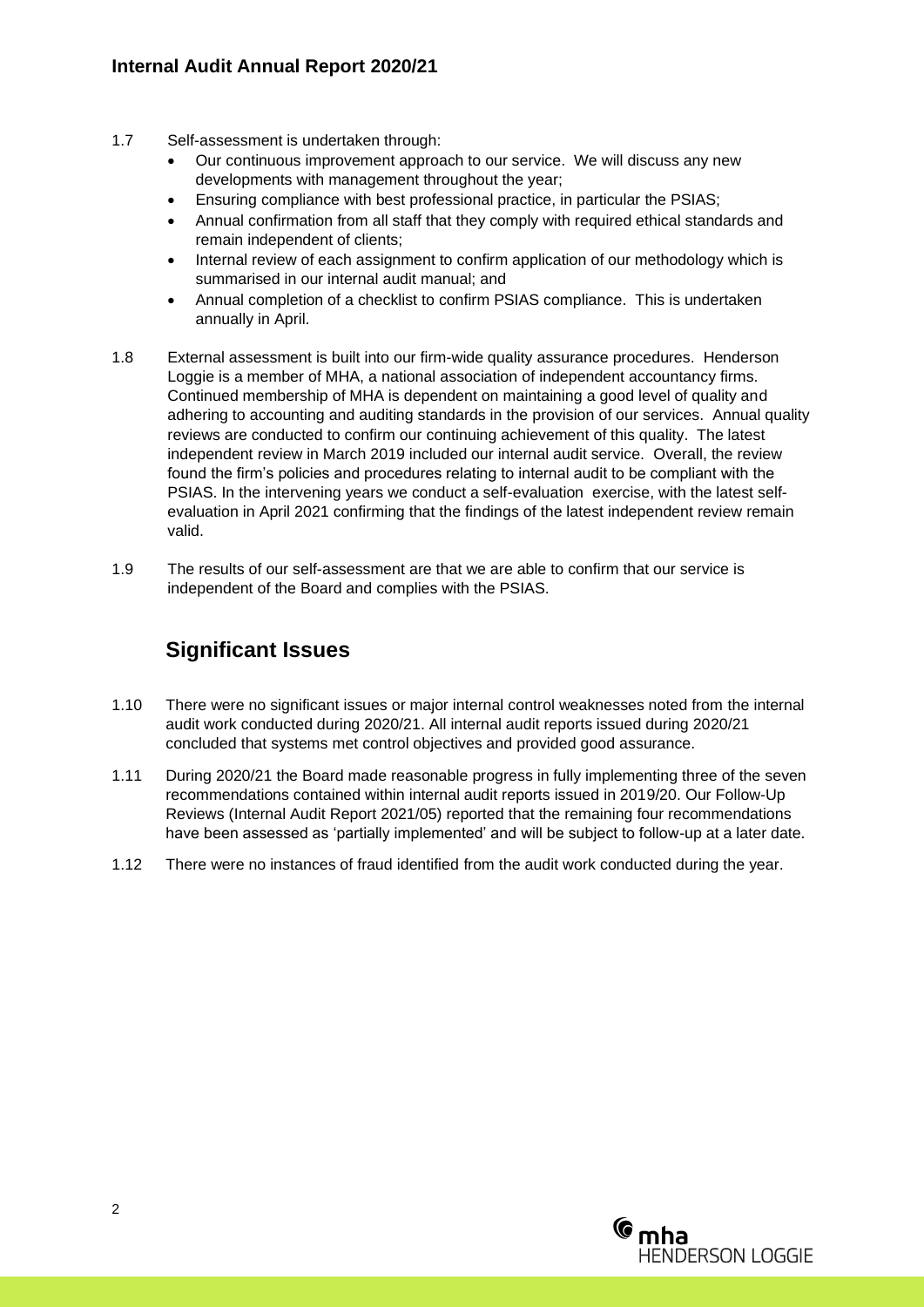### **Opinion**

- 1.13 As required by standard 2450 of PSIAS, the chief internal audit executive, is required to provide an annual report on the audit work carried out during the year and an opinion on the operation of controls within the Board. This opinion is used to inform the Board's annual governance statement. Within the Board this role currently resides with MHA Henderson Loggie based on the work that MHA Henderson Loggie have undertaken.
- 1.14 In our opinion, overall, the Board operates adequate internal control systems as defined in the Audit Needs Assessment. The audit and assurance work has not identified any significant gaps in the Board's control environment that would increase the risk of financial loss. This opinion has been arrived at taking into consideration the internal audit, risk management and other assurance work that has been undertaken during 2020/21 and in previous years since our original appointment in 2010.

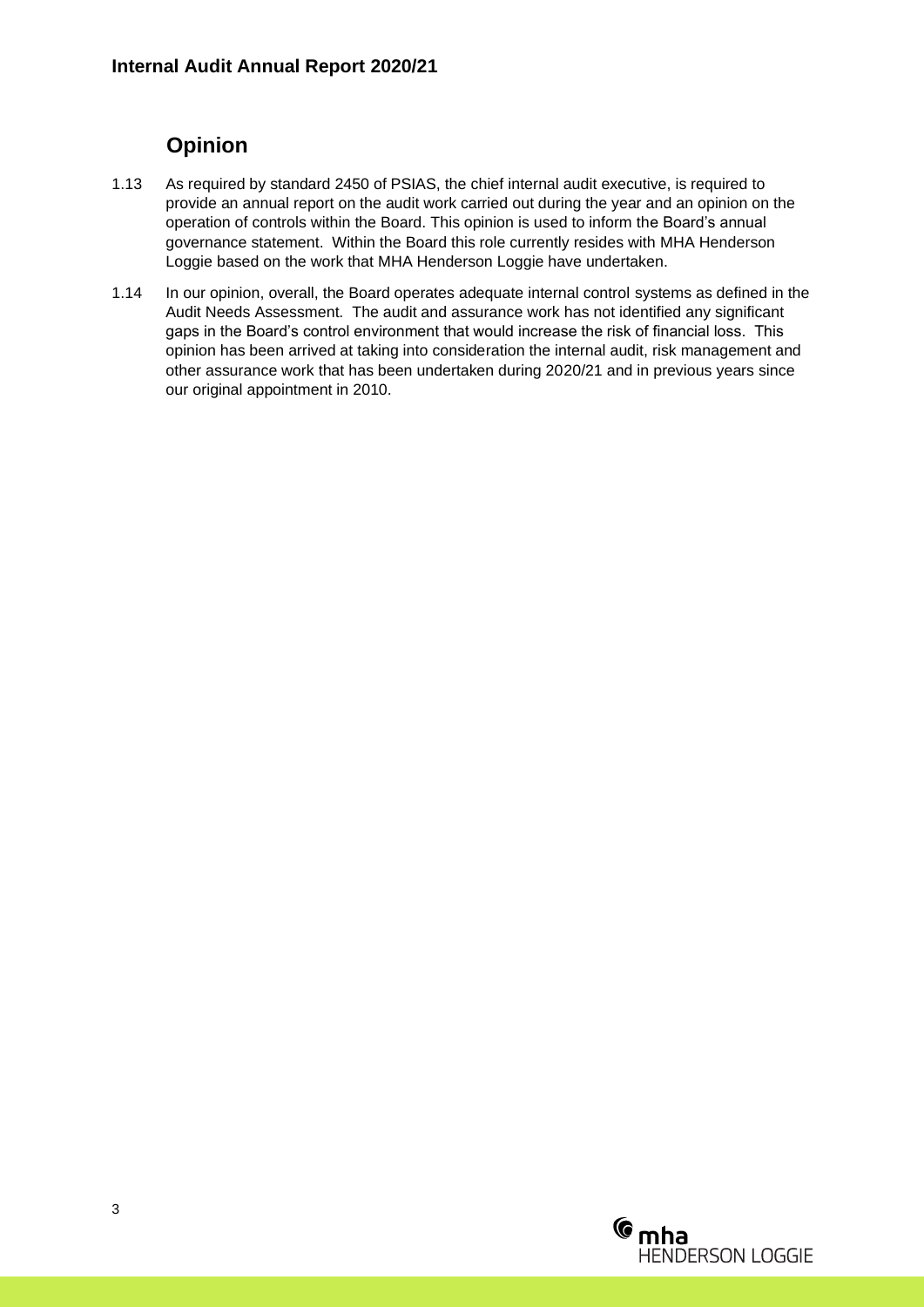# **2. Reports Submitted**

| <b>Number</b> | <b>Title</b>                   | <b>Overall Grade</b>                                                | <b>Recommendations</b> | <b>Priority</b><br>1 | <b>Priority</b><br>$\mathbf{2}$ | <b>Priority</b><br>3 |
|---------------|--------------------------------|---------------------------------------------------------------------|------------------------|----------------------|---------------------------------|----------------------|
| 2021/01       | <b>Annual Plan</b>             | N/A                                                                 | N/A                    | N/A                  | N/A                             | N/A                  |
| 2021/02       | Corporate<br>Governance        | Good                                                                |                        |                      |                                 |                      |
| 2021/03       | Non-Domestic<br>Rates          | Good                                                                |                        |                      |                                 |                      |
| 2021/04       | Compliance with<br>Legislation | Good                                                                |                        |                      |                                 |                      |
| 2021/05       | <b>Follow Up Reviews</b>       | Four out of seven<br>recommendations<br>required further<br>action. | $\overline{4}$         |                      | $\mathbf{1}$                    | 3                    |
| 2021/06       | <b>Annual Report</b>           | N/A                                                                 | N/A                    | N/A                  | N/A                             | N/A                  |

Overall gradings are defined as follows:

| Good                                  | System meets control objectives.                                          |
|---------------------------------------|---------------------------------------------------------------------------|
| <b>Satisfactory</b>                   | System meets control objectives with some weaknesses present.             |
| <b>Requires</b><br><i>improvement</i> | System has weaknesses that could prevent it achieving control objectives. |
| <b>Unacceptable</b>                   | System cannot meet control objectives.                                    |

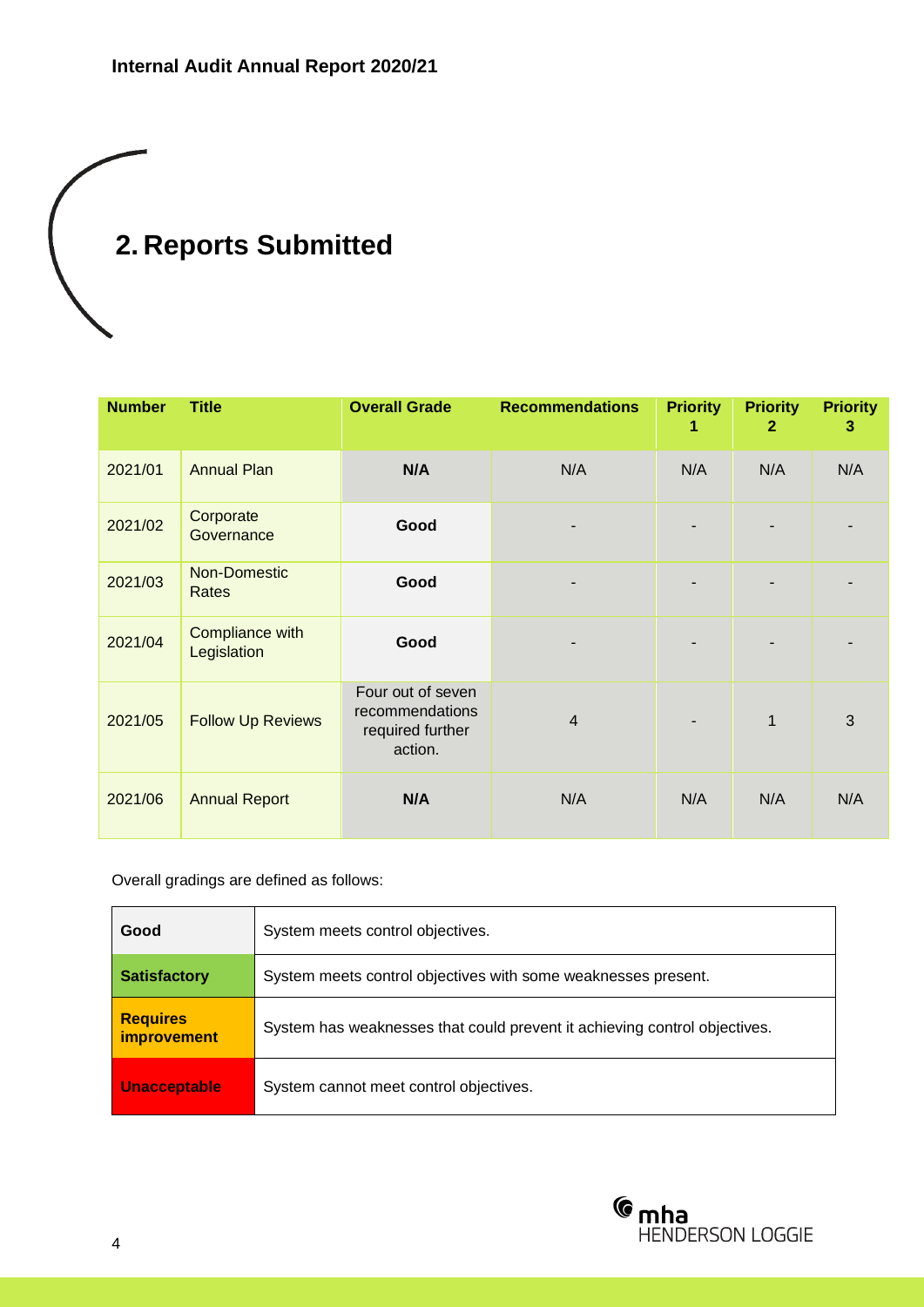### **Internal Audit Annual Report 2020/21**

### **Action Grades**

| <b>Priority 1</b> | Issue subjecting the organisation to material risk and which requires to be brought<br>to the attention of the Joint Board |
|-------------------|----------------------------------------------------------------------------------------------------------------------------|
| <b>Priority 2</b> | Issue subjecting the organisation to significant risk and which should be<br>addressed by the Assessor.                    |
| <b>Priority 3</b> | Matters subjecting the organisation to minor risk or which, if addressed, will<br>enhance efficiency and effectiveness.    |

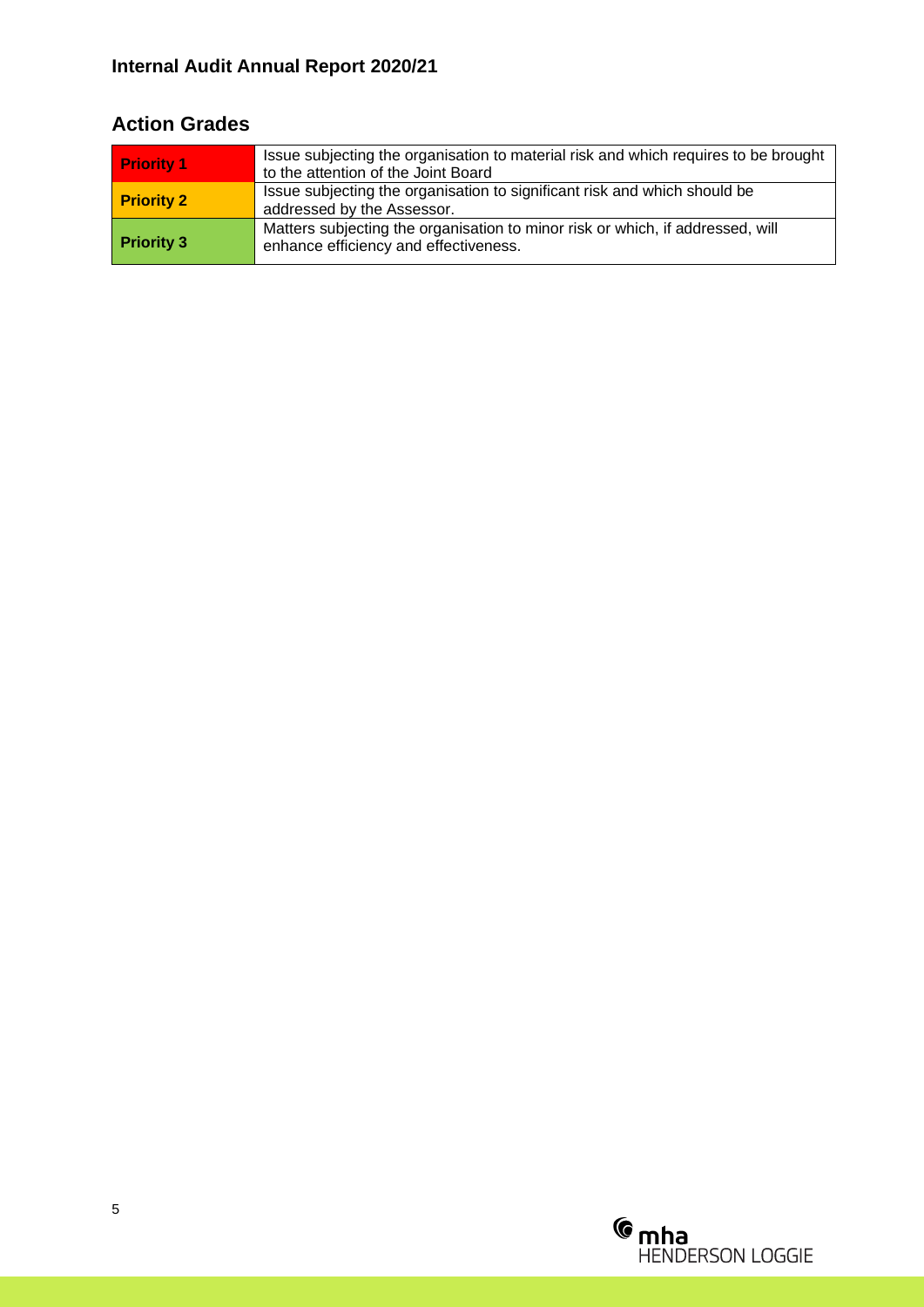## **3. Summary of Results and Conclusions**

**2021/01 – Internal Audit Annual Plan 2020/21**

**Final Issued – July 2020**

The purpose of this document was to present to the members of Tayside Valuation Joint Board ('the Board') the annual internal audit operating plan for the year ended 31 March 2021. The plan was based on the proposed allocation of audit days for 2020/21 set out in the Audit Needs Assessment and Strategic Plan 2019 to 2022. The preparation of the Strategic Plan involved dialogue with management and with the Treasurer (via the Assessor).

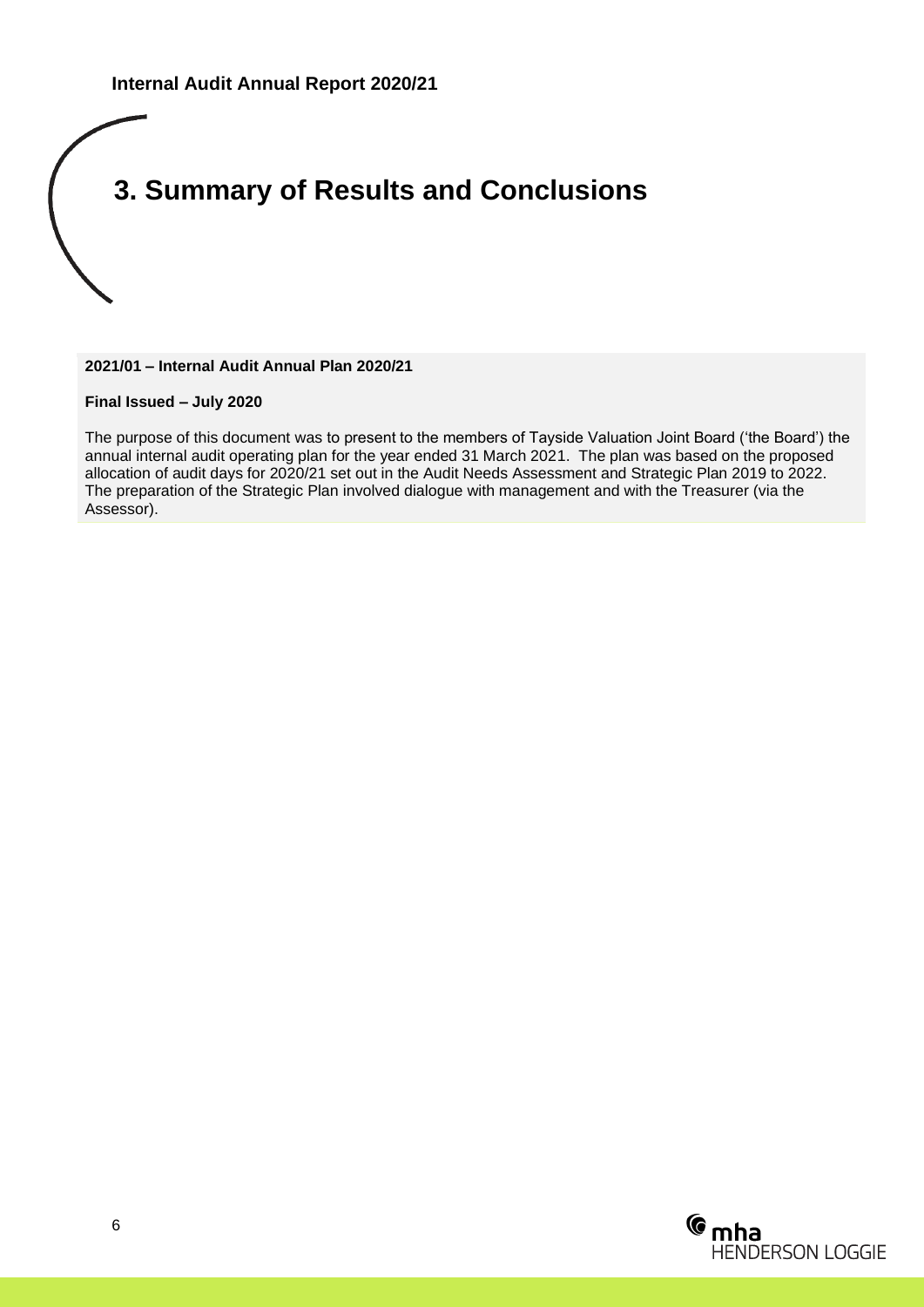#### **2021/02 – Corporate Governance**

#### **Final Issued – October 2020**

This review covered corporate governance arrangements within the Board and compared these against best practice included in the CIPFA Delivering Good Governance in Local Government: Guidance Note for Scottish Authorities (2016). This included reviewing such items as:

- Local Code of Corporate Governance
- Committee organisation and administration
- Standing Orders
- Financial Regulations
- Delegation of Powers to Officers
- Governance self-assessments
- Fraud and Corruption policies and procedures; and
- Complaints and Whistleblowing procedures.

#### *Strengths*

• The Board's corporate governance arrangements are, where applicable, in accordance with the best practice as set out in the CIPFA / SOLACE 'Delivering Good Governance in Local Government guidance' in all relevant and material respects.

#### *Weaknesses*

• There were no significant weaknesses identified during our review.

The table below notes the objectives for this review and records the results:

| <b>Objective</b>                                                                                                                                                                                                                                                                                           | <b>Findings</b> |                                 |                |          |
|------------------------------------------------------------------------------------------------------------------------------------------------------------------------------------------------------------------------------------------------------------------------------------------------------------|-----------------|---------------------------------|----------------|----------|
| The primary objective of this audit was to obtain<br>reasonable assurance that:                                                                                                                                                                                                                            |                 |                                 | $\overline{2}$ | 3        |
| The Board's corporate governance<br>arrangements are in accordance with best<br>practice as set out in the CIPFA / SOLACE<br>Delivering Good Governance in Local<br>Government: Framework (2016) and<br>accompanying guidance notes for Scottish<br>Authorities, which was published in September<br>2016. | Good            | $\Omega$                        | $\Omega$       | $\Omega$ |
|                                                                                                                                                                                                                                                                                                            |                 | $\bf{0}$                        | O              | 0        |
| <b>Overall Level of Assurance</b>                                                                                                                                                                                                                                                                          | Good            | System meets control objectives |                |          |

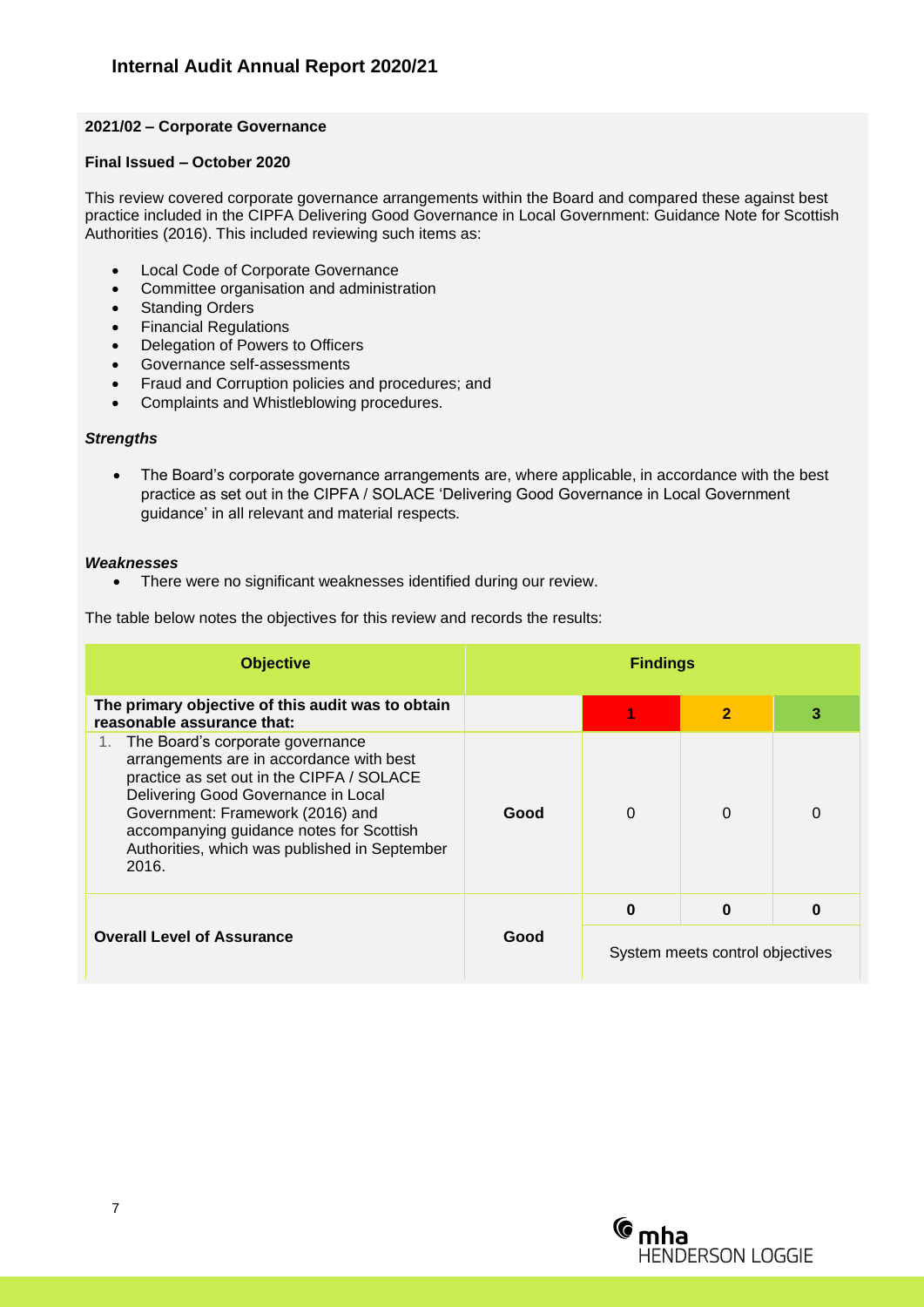#### **2021/03 – Non-Domestic Rates**

#### **Final Issued – June 2021**

This audit reviewed the adequacy and effectiveness of the controls and procedures in place to ensure that the records relating to current property values are up to date and accurate, valuations and appeals are dealt with appropriately and timeously, and appropriate controls are in place over entries and amendments made to the Valuation Roll.

The table below notes each separate objective for this review and records the results:

| <b>Objective</b>                                                                                                                                                                                                               |      | <b>Findings</b> |                                 |             |
|--------------------------------------------------------------------------------------------------------------------------------------------------------------------------------------------------------------------------------|------|-----------------|---------------------------------|-------------|
| The objectives of our audit were to obtain<br>reasonable assurance that:                                                                                                                                                       |      | 1               | $\overline{2}$                  | 3           |
| 1. there are appropriate procedures in place to<br>ensure that: all non-domestic properties are<br>on the Valuation Roll.                                                                                                      | Good | $\mathbf 0$     | $\mathbf 0$                     | $\mathbf 0$ |
| 2. all property valuations are carried out by<br>suitably qualified valuers and are evidenced<br>as checked and authorised by a Valuer or<br>Senior Valuer.                                                                    | Good | $\mathbf 0$     | 0                               | 0           |
| 3. all valuations are input into the Valuation Roll<br>and the weekly 'Roll of Change' is evidenced<br>as checked by an Assistant Assessor or<br>Principal Valuer.                                                             | Good | $\mathbf 0$     | $\mathbf 0$                     | $\mathbf 0$ |
| 4. all appeal applications are logged on the<br>appeals system as soon as they are received<br>and are accepted and checked by a Valuer or<br>Senior Valuer.                                                                   | Good | $\mathbf 0$     | $\mathbf 0$                     | 0           |
| 5. the Valuation Roll is accurately and timeously<br>amended to record the outcome of an appeal.                                                                                                                               | Good | $\mathbf 0$     | $\mathbf 0$                     | $\mathbf 0$ |
| 6. only authorised staff can input amendments<br>and all new entries are checked independently<br>and evidenced.                                                                                                               | Good | $\Omega$        | $\mathbf 0$                     | 0           |
| 7. authorised staff change their passwords in line<br>with pre-determined password protocols and<br>where staff leave their access is suspended.                                                                               | Good | $\mathbf 0$     | $\mathbf 0$                     | $\mathbf 0$ |
| 8. all deletions are properly authorised by a<br>Valuer or Senior Valuer and there are<br>procedures in place to ensure that staff do not<br>make alterations to any properties on the Roll<br>in which they have an interest. | Good | $\mathbf 0$     | $\mathbf 0$                     | $\mathbf 0$ |
| 9. a Valuation Notice is produced and sent out to<br>the responsible party in line with legal<br>requirements and any subsequent appeals<br>are lodged within six months of the Valuation<br>Notice being issued.              | Good | $\mathbf 0$     | 0                               | $\mathbf 0$ |
|                                                                                                                                                                                                                                |      | $\bf{0}$        | $\bf{0}$                        | $\bf{0}$    |
| <b>Overall Level of Assurance</b>                                                                                                                                                                                              | Good |                 | System meets control objectives |             |

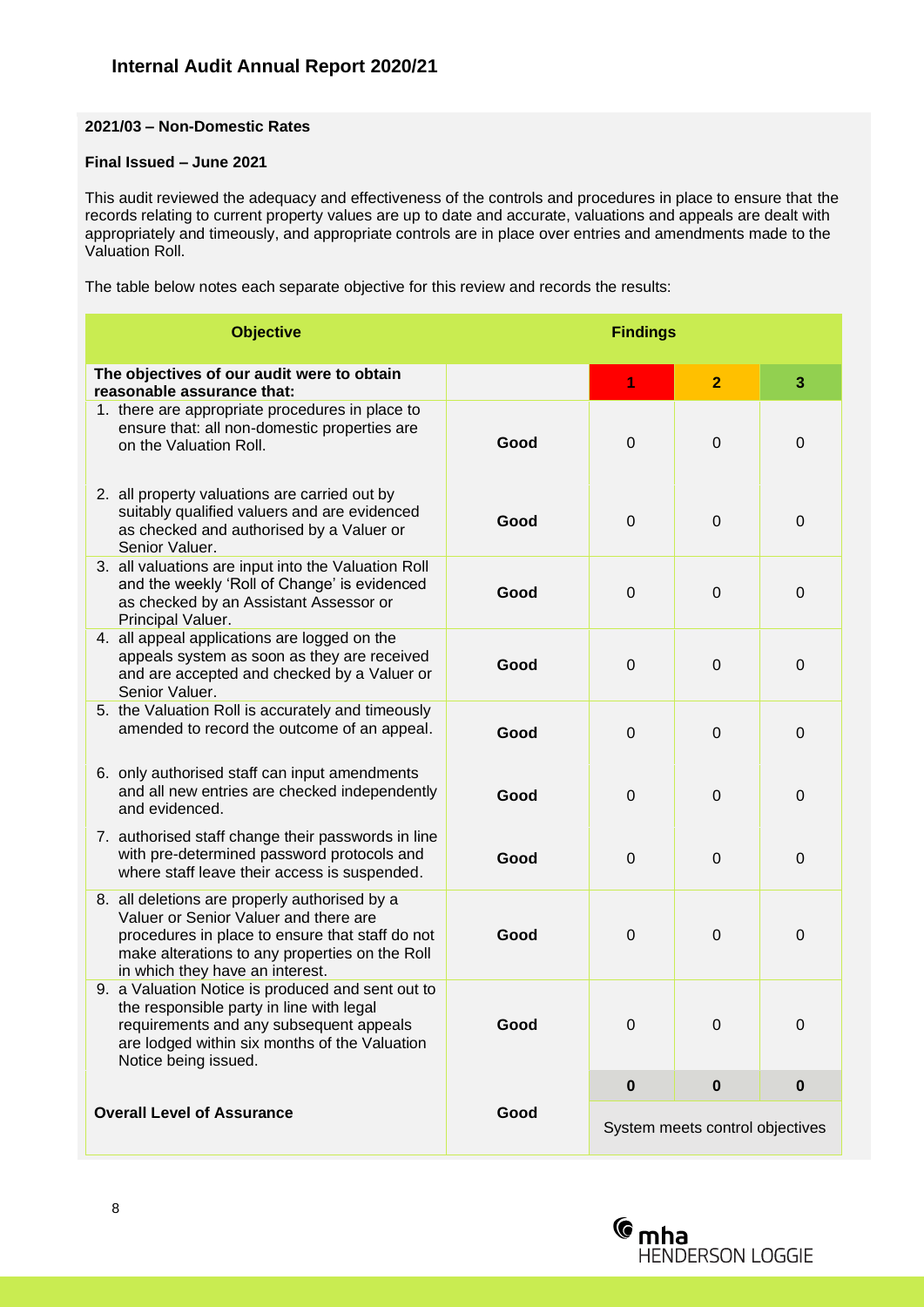#### **2021/04 – Compliance with Legislation**

#### **Final Issued – June 2021**

This audit involved a high-level review of the processes in place within the organisation for the maintenance of policies and procedures and considered the arrangements in place to ensure compliance with key legislation, including the Data Protection Act 2018 and the Non-Domestic Rates (Scotland) Act 2020.

#### **Strengths**

- Our review identified that the Board does not have a definitive list of all legislation impacting on the Board's activities. However, following discussions with the Assessor, and a review of documents, we consider that all relevant legislation is covered by the existing policies and procedures.
- A Service Level Agreement (SLA) is in place with Dundee City Council (DCC) which covers financial services. The Board utilises the services of the DCC Information Governance Manager as part of its procedures for ongoing monitoring of data protection compliance Any changes to legislation in these areas are notified to the Board by DCC and policies and procedures are updated accordingly.
- We identified a good range of channels and sources utilised by the Board to ensure that it keeps up to date with changes to legislation,
- Overall, we found that the policies and procedures in place covered all expected areas and were considered to be adequate.

#### **Weaknesses**

• In 2020/21 the Board undertook a review of its policies and procedures which identified several documents which were beyond their review date. Board staff have been allocated responsibility for updating these and going forward the Governance Working Group will monitor review dates and highlight where policies require to be updated. We also noted that not all policies and procedures include a schedule of amendments as the previous policy formats and templates did not contain this information, however the Board has agreed that as each policy is reviewed it will be updated to a modern format to include both a schedule of amendments and also a specified review period

The table below notes each separate objective for this review and records the results:

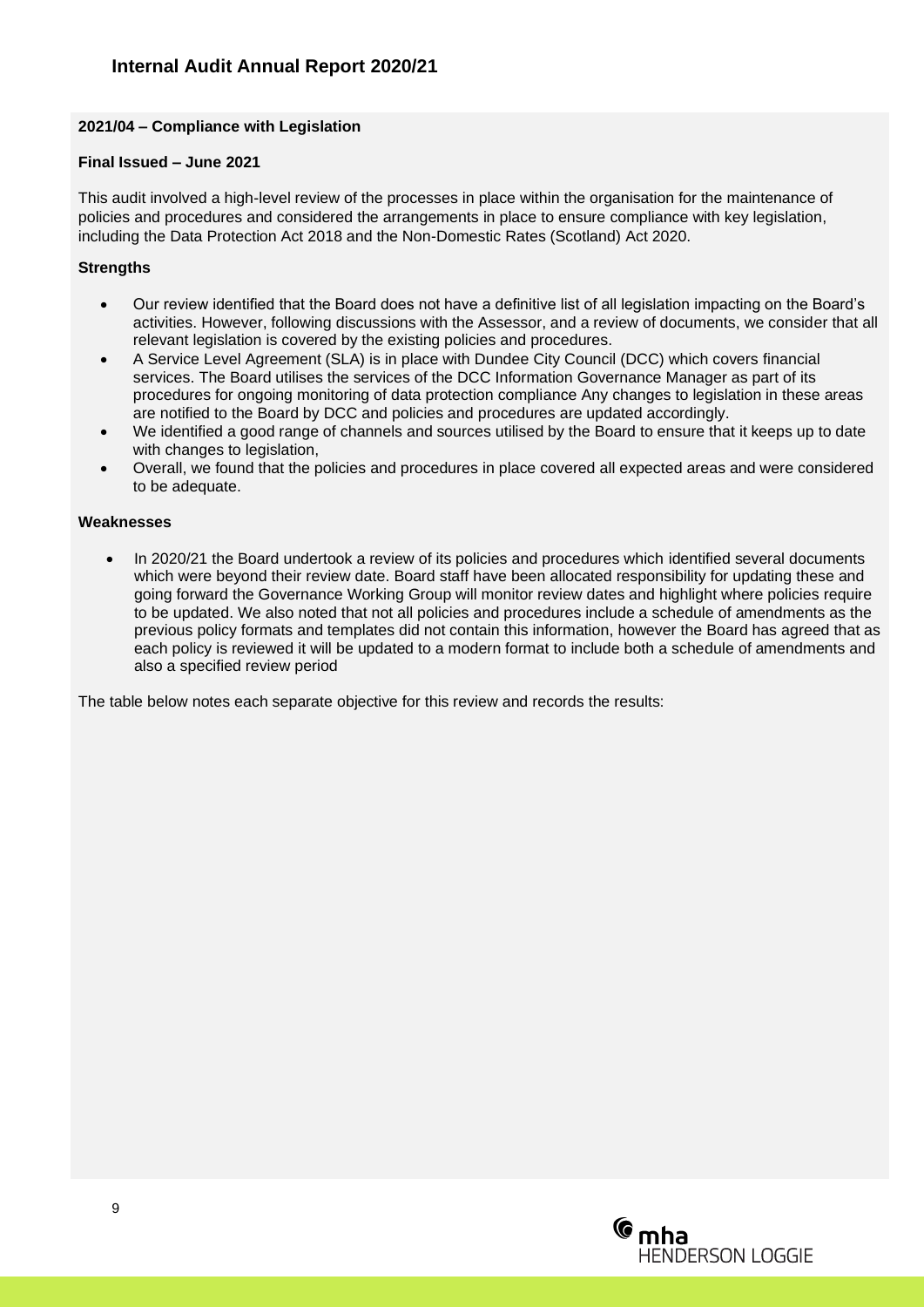### **Internal Audit Annual Report 2020/21**

#### **2021/04 – Compliance with Legislation (continued)**

| <b>Objective</b>                                                                                                                                        | <b>Findings</b>     |                                    |                | <b>Actions</b><br>already in |          |
|---------------------------------------------------------------------------------------------------------------------------------------------------------|---------------------|------------------------------------|----------------|------------------------------|----------|
| The objectives of our audit were to obtain<br>reasonable assurance that:                                                                                |                     | 1                                  | $\overline{2}$ | 3                            | progress |
| 1. there is a consistent approach in place for<br>the creation, amendment, approval and<br>distribution of policies and procedures.                     | Good                | $\Omega$                           | $\Omega$       | $\Omega$                     |          |
| 2. all policies and procedures are reviewed,<br>and updated where necessary, on a<br>periodic basis.                                                    | <b>Satisfactory</b> | $\Omega$                           | $\Omega$       | $\Omega$                     | ✓        |
| 3. outwith the normal review cycle there is a<br>process to identify changes in legislation<br>and update policies and procedures on a<br>timely basis. | Good                | $\Omega$                           | 0              | $\Omega$                     |          |
| 4. policies and procedures in place cover all<br>appropriate areas and are considered<br>adequate.                                                      | Good                | $\Omega$                           | $\Omega$       | $\Omega$                     |          |
| 5. staff have access to policies and<br>procedures and are aware of their<br>requirements.                                                              | Good                | $\Omega$                           | $\Omega$       | $\overline{0}$               |          |
|                                                                                                                                                         | Good                | $\bf{0}$                           | $\bf{0}$       | $\bf{0}$                     |          |
| <b>Overall Level of Assurance</b>                                                                                                                       |                     | System meets control<br>objectives |                |                              |          |

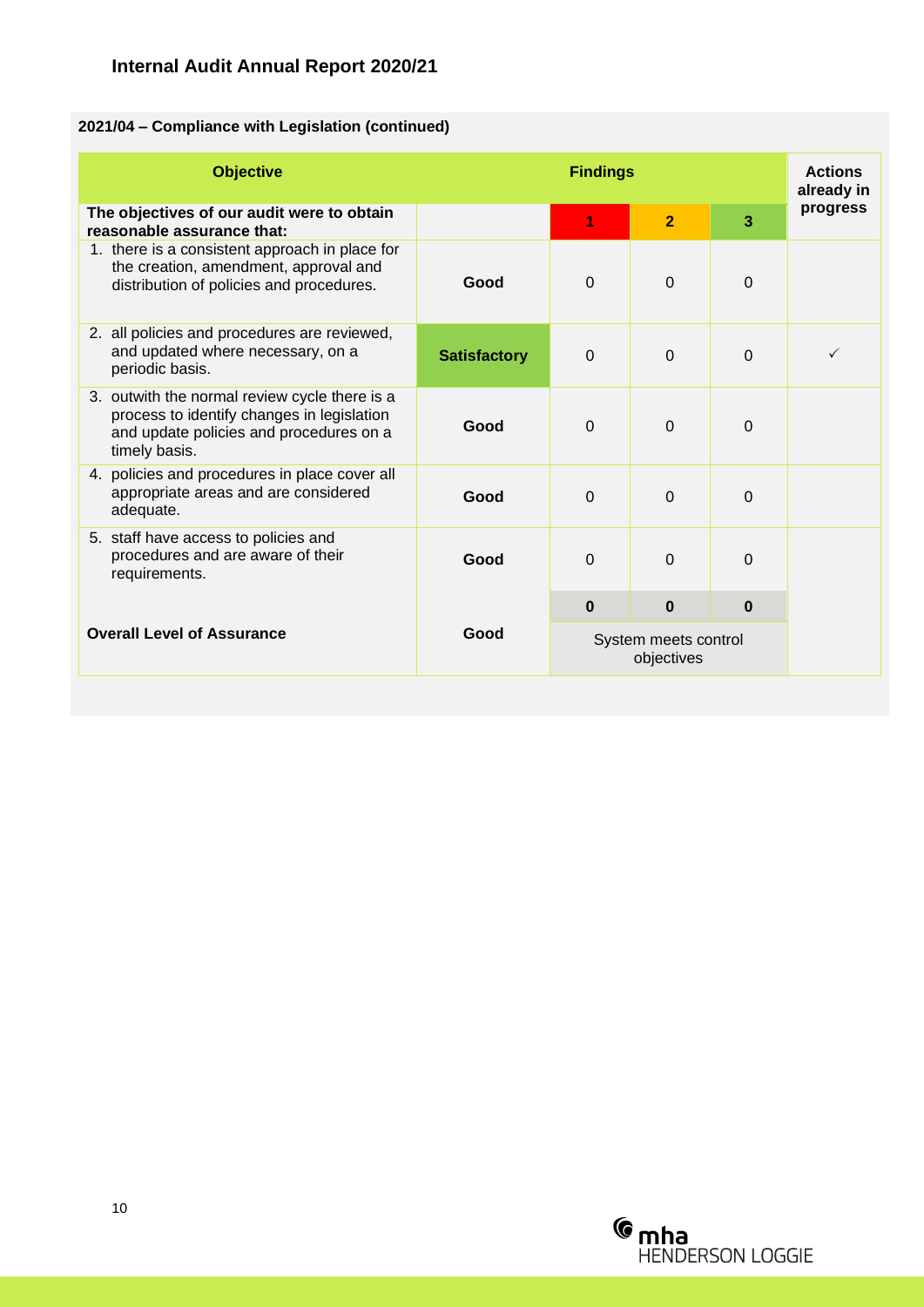#### **2021/05 – Follow-Up Report**

#### **Final Issued – June 2021**

The Internal Audit Plan for 2020/21 included time for follow-up work on the recommendations made in our Internal Audit reports issued during 2019/20. These were:

- 2020/04 Staff Recruitment & Retention / Organisational Development; and
- 2020/05 IT Network Arrangements / Cyber Security.

Reports 2020/01, 2020/02, 2020/03 and 2020/06 did not contain an action plan and therefore no follow-up was required as part of this review.

The Board has made reasonable progress in fully implementing three of the seven recommendations followed up as part of this review. The remaining four recommendations have been assessed as 'partially implemented' and will be subject to follow-up at a later date.

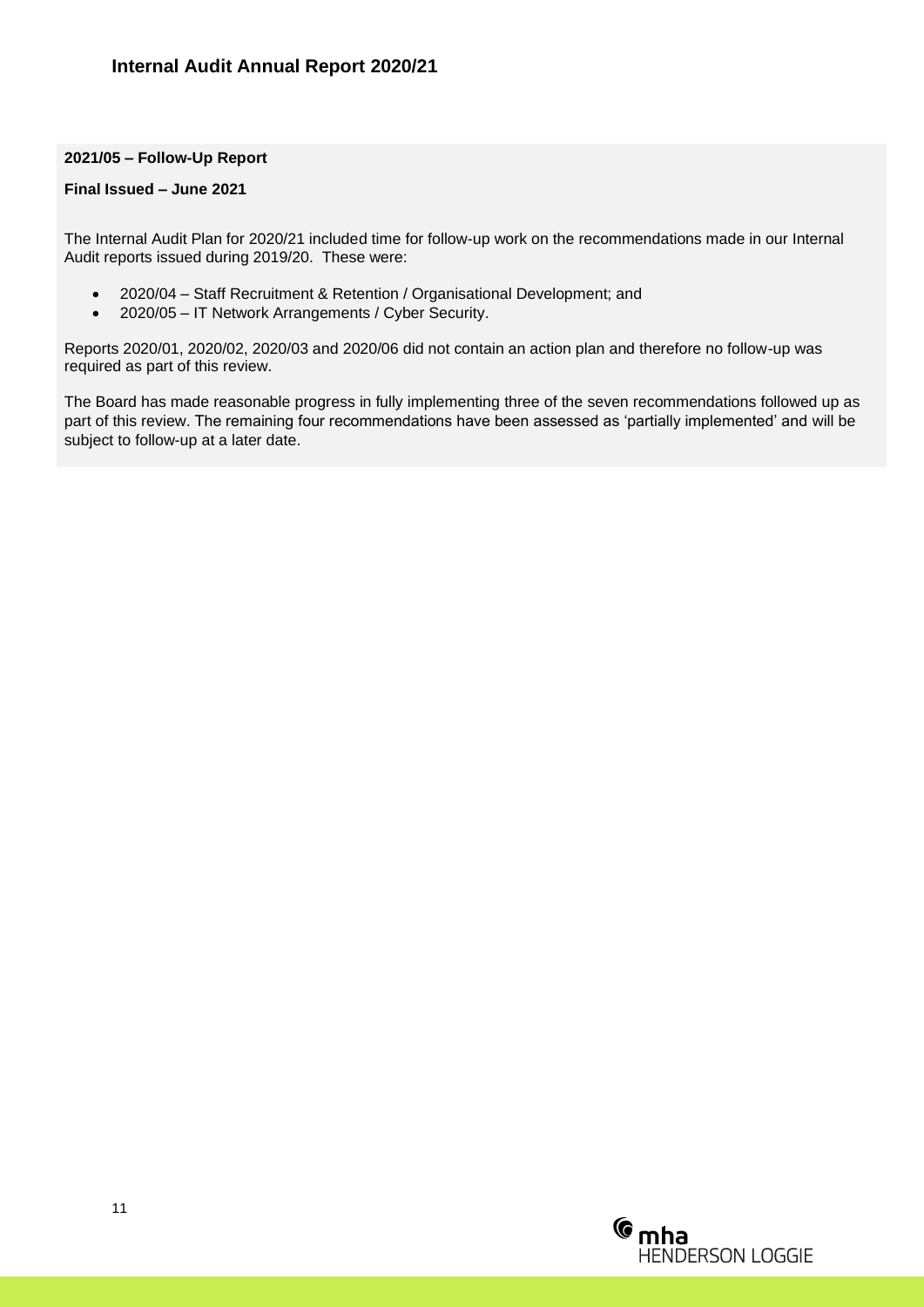## **4. Time Spent – Actual v Budget**

|                                                                                                                                                                                             | <b>Report</b><br>number | <b>Planned</b><br>days | <b>Actual</b><br>days<br>fee'd | Days to<br>fee at<br>June<br>2021 | Days to<br>spend /<br><b>WIP</b> | <b>Variance</b> |
|---------------------------------------------------------------------------------------------------------------------------------------------------------------------------------------------|-------------------------|------------------------|--------------------------------|-----------------------------------|----------------------------------|-----------------|
|                                                                                                                                                                                             |                         |                        |                                |                                   |                                  |                 |
| <b>Reputation</b>                                                                                                                                                                           |                         |                        |                                |                                   |                                  |                 |
| Compliance with Legislation                                                                                                                                                                 | 2021/04                 | 3                      |                                | 3                                 |                                  |                 |
|                                                                                                                                                                                             |                         |                        |                                |                                   |                                  |                 |
| <b>Non Domestic Rates</b>                                                                                                                                                                   |                         |                        |                                |                                   |                                  |                 |
| Maintenance of the Accuracy of Records<br>Relating to Current Property Values /<br>Valuation and Updating Procedures /<br>Administering Appeals / Control of Input<br>to the Valuation Roll | 2021/03                 | 5                      |                                | 5                                 |                                  |                 |
|                                                                                                                                                                                             |                         |                        |                                |                                   |                                  |                 |
| <b>Organisational Issues</b>                                                                                                                                                                |                         |                        |                                |                                   |                                  |                 |
| Corporate Governance                                                                                                                                                                        | 2021/02                 | $\overline{4}$         | $\overline{4}$                 |                                   |                                  |                 |
|                                                                                                                                                                                             |                         |                        |                                |                                   |                                  |                 |
| <b>Other Audit Activities</b>                                                                                                                                                               |                         |                        |                                |                                   |                                  |                 |
| Follow-up                                                                                                                                                                                   | 2021/05                 | 1                      |                                | $\mathbf 1$                       |                                  |                 |
| Management & planning, attendance at<br>Joint Board meetings & liaising with<br>external audit                                                                                              | 2021/01                 | $\overline{2}$         | $\mathbf 1$                    | $\mathbf 1$                       |                                  |                 |
|                                                                                                                                                                                             |                         |                        |                                |                                   |                                  |                 |
| <b>Total</b>                                                                                                                                                                                |                         | 15                     | 5                              | 10                                |                                  |                 |
|                                                                                                                                                                                             |                         | -------                | ====                           | ====                              |                                  |                 |

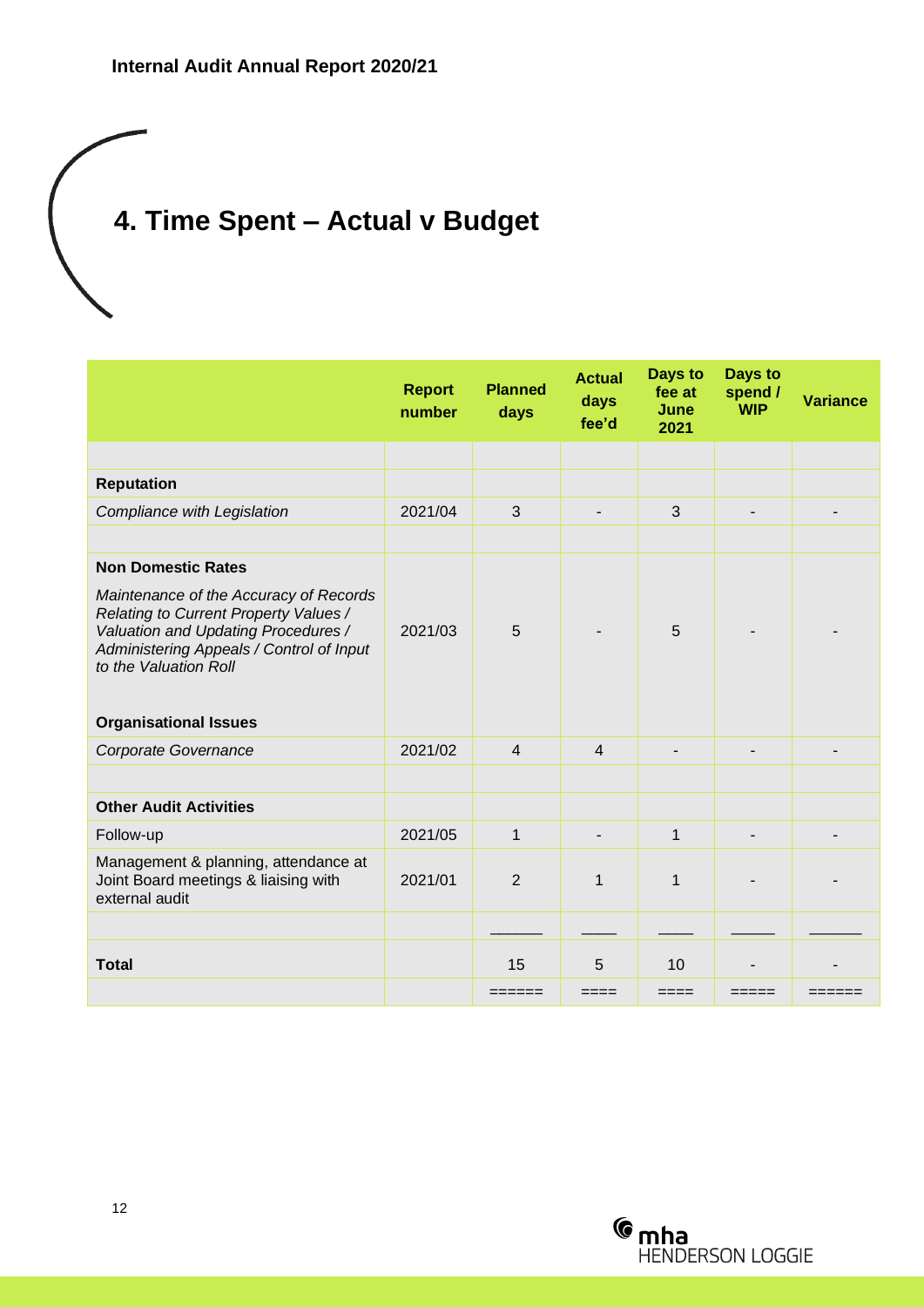## **5. Operational Plan for 2021/22**

- 5.1 Following our re-appointment as internal auditors for the period from 1 April 2019 to 31 March 2022 we prepared an Audit Needs Assessment and Strategic Plan for 2016 to 2019 (internal audit report 2020/01, which was issued in July 2019).
- 5.2 An extract from the Strategic Plan, in relation to 2021/22 is shown below.

#### **Proposed allocation of audit days for 2021/22:**

|                                                                                                                                                                                                                     | <b>Category</b> | <b>Priority</b> | <b>Planned</b><br>21/22<br><b>Days</b> |
|---------------------------------------------------------------------------------------------------------------------------------------------------------------------------------------------------------------------|-----------------|-----------------|----------------------------------------|
| <b>Council Tax</b>                                                                                                                                                                                                  |                 |                 |                                        |
| <b>Maintenance of the Accuracy of Records</b><br><b>Relating to Property Bandings /</b><br><b>Valuation and Updating Procedures /</b><br><b>Administering Proposals / Control of</b><br>Input to the Valuation List | Perf/Fin        | M               | $\overline{\mathcal{A}}$               |
| <b>Electoral Register</b>                                                                                                                                                                                           |                 |                 |                                        |
| <b>Maintenance of Accuracy of the Electoral</b><br>Register                                                                                                                                                         | Perf/Fin        | M               | $\overline{\mathcal{A}}$               |
|                                                                                                                                                                                                                     |                 |                 |                                        |
| <b>Financial Issues</b>                                                                                                                                                                                             |                 |                 |                                        |
| <b>Budgetary Control</b>                                                                                                                                                                                            | Perf/Fin        | M/L             | $\overline{\mathcal{A}}$               |
|                                                                                                                                                                                                                     |                 |                 |                                        |
| <b>Other Audit Activities</b>                                                                                                                                                                                       |                 |                 |                                        |
| Management & planning, attendance at<br>Joint Board meetings & liaising with<br>external audit                                                                                                                      |                 |                 | $\mathcal{P}$                          |
| Follow-up reviews                                                                                                                                                                                                   |                 | Various         | 1                                      |
|                                                                                                                                                                                                                     |                 |                 |                                        |
| <b>Total</b>                                                                                                                                                                                                        |                 |                 | 15                                     |
|                                                                                                                                                                                                                     |                 |                 |                                        |